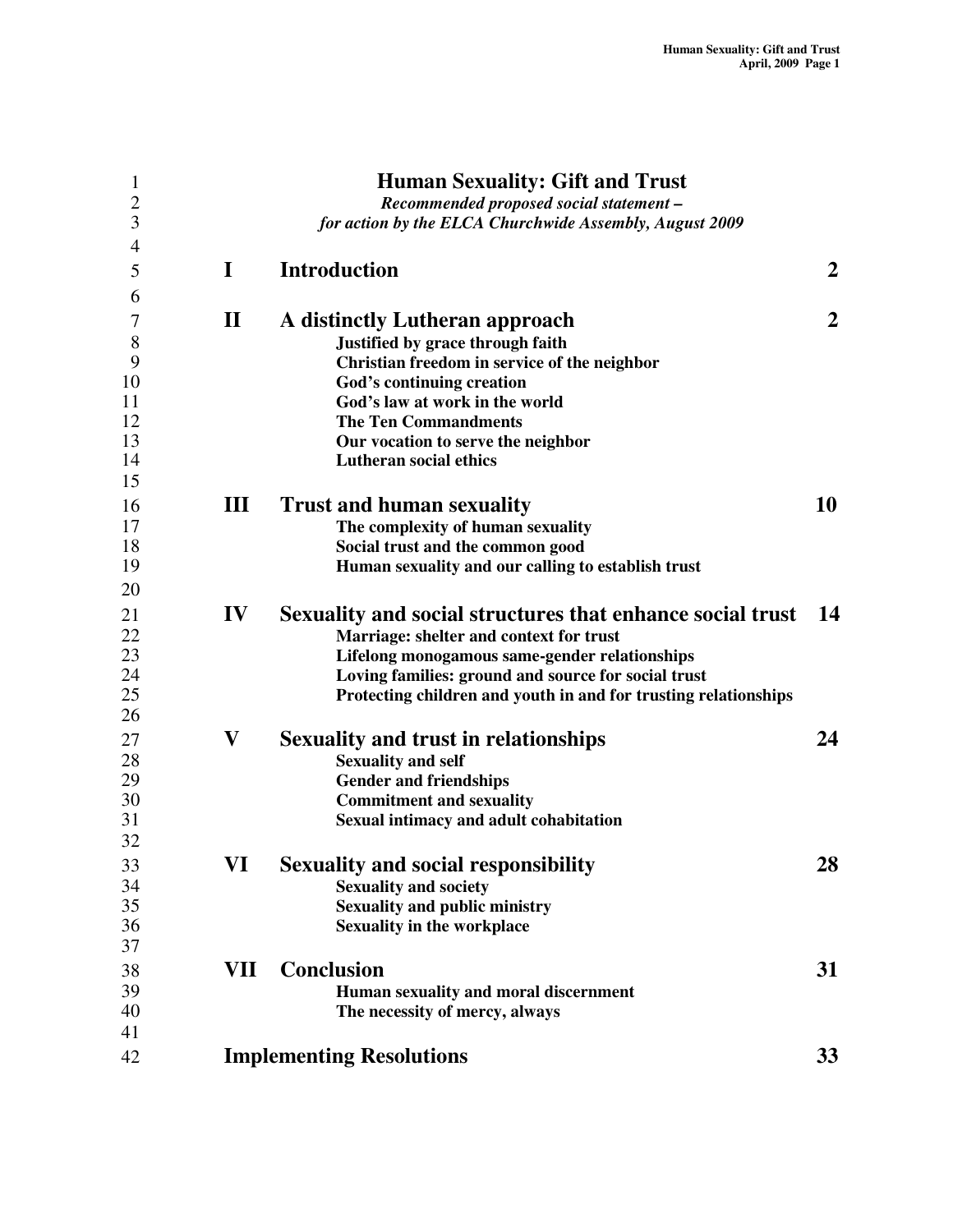## 43 **I Introduction**

44<br>45

Invited to answer the question, "Teacher, which commandment in the law is the greatest?" Jesus 46 answered, "You shall love the Lord your God with all your heart, and with all your soul, and<br>47 with all your mind.' This is the great and first commandment. And a second is like it. 'You sh 47 with all your mind.' This is the great and first commandment. And a second is like it, 'You shall 48 love your neighbor as yourself.' On these two commandments hang all the law and the prophets.' love your neighbor as yourself.' On these two commandments hang all the law and the prophets." 49 (Matthew 22:36–40). Christians respond to these commands in the confident hope that by God's 50 grace alone we are set free to worship God and love our neighbor.

51

52 This social statement addresses the question: how do we understand human sexuality within the 53 context of Jesus' invitation to love God and love our neighbor (Romans 13:9–10; Galatians 5:14)?  $5:14$ ?

55

56

# 57 **II A distinctly Lutheran approach**

58

59 Our first response to this question is to remember that, as Lutherans, we are the inheritors of a rich theological tradition that assists us in discerning how to live faithfully in a complex world. rich theological tradition that assists us in discerning how to live faithfully in a complex world. Our starting point is the foundational Lutheran understanding that we read and understand the Bible in light of the incarnation, death, and resurrection of Jesus Christ. This "good news" of the Gospel that we are freed from captivity to sin (justification by grace through faith on account of 64 Christ) allows us to respond to God's mercy through love for and service to the neighbor<sup>1</sup> (our vocation in the world). As Lutherans, understanding that God's promised future is the transformation of the whole

66

68 creation, we believe that the Triune God, Father, Son and Holy Spirit, is engaged deeply and 69 relationally in the continuing creation of the world. We anticipate and live out the values of this 70 romised future concretely in the present. It is therefore in the midst of daily life in the world that

70 promised future concretely in the present. It is therefore in the midst of daily life in the world that we are given the vocational task of serving the neighbor. we are given the vocational task of serving the neighbor.

72

73 Central to our vocation, in relation to human sexuality, is the building and protection of trust<sup>2</sup> in 74 relationships. As justified and forgiven sinners, our efforts to create trust are in response to God's

In *The Responsible Self* (1963), H. Richard Niebuhr set Christian ethical reflection on a new course by

<sup>&</sup>lt;sup>1</sup> *Neighbor*, as used in this statement, includes various meanings. It often follows the use in Matthew 22 where Jesus clearly intends family, friends, coworkers, and local acquaintances. But it also can be enlarged to include groups and broad social networks, which are important in Scripture also (Galatians 6:10). The meaning here depends on the context.

<sup>&</sup>lt;sup>2</sup> Trust, as used in this statement, is a fundamental characteristic of right relationship. God is unfailingly trustworthy to us and all of creation. Just as we learn by faith that a right relationship with God is a relationship of trust rather than rebellious self-assertion, a right relationship with the neighbor is one in which each seeks to be truly worthy of the other's trust. The trustworthiness that both fosters and can bear the weight of the others'trust emerges as a central value to cherish and promote. Broken promises and betrayed trust through lies, exploitation, and manipulative behavior are exposed, not just as an individual failing, but as an attack on the foundations of our lives as social beings. Trust is misunderstood if reduced to an emotion, an abstract principle, or a virtue of one's disposition, although these all suggest its multidimensional role as an axis in human life.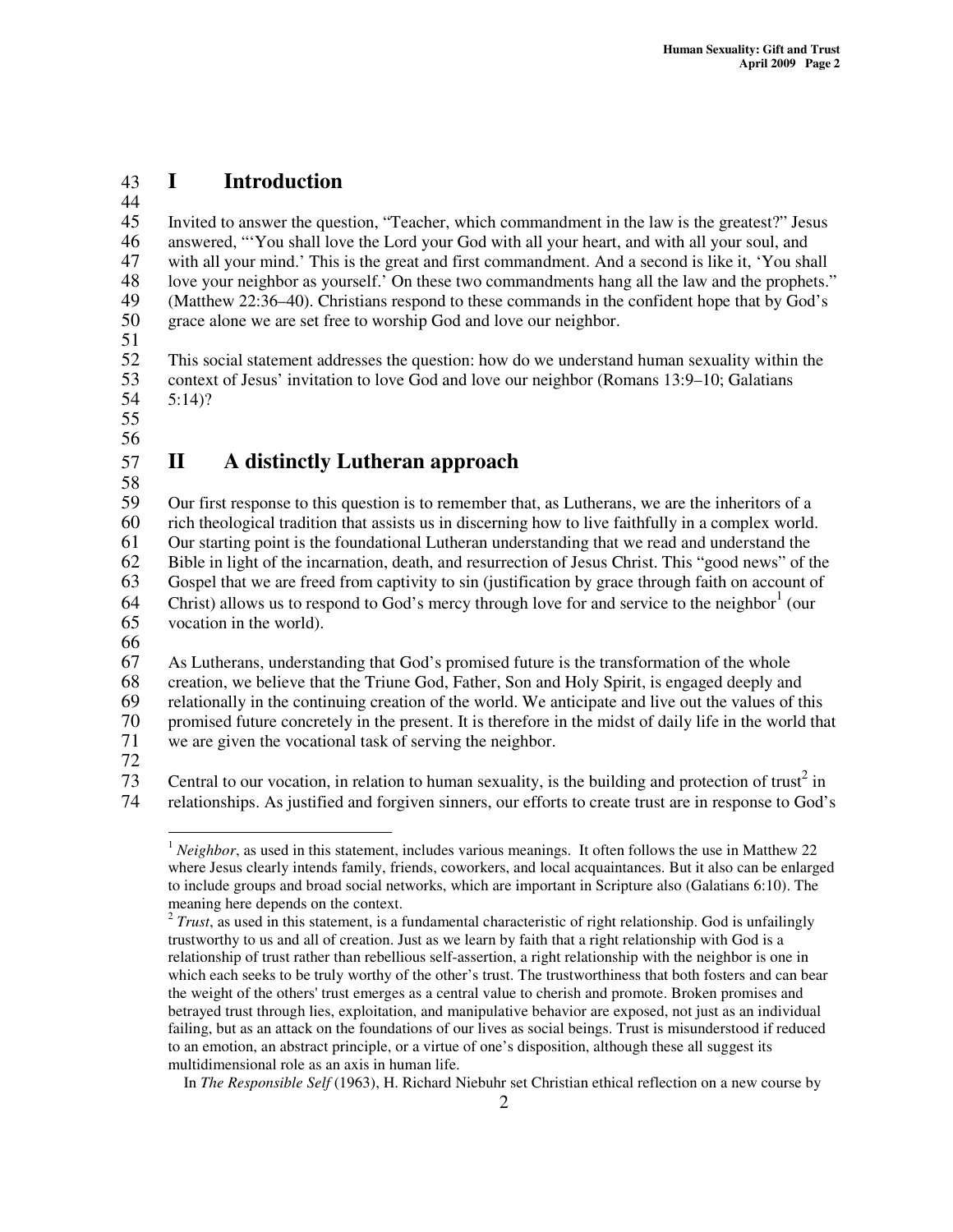75 faithful (trustworthy) relationship of love for the world in Christ. We are called therefore to be

76 trustworthy in our human sexuality and to build social institutions and practices where trust and trustworthy relationships can thrive.

78

#### 79 *Justified by grace through faith*

80 As Lutherans, we believe that we are justified by grace through faith. The Lutheran Confessions<br>81 guide us in our understanding of iustification by identifying three intersecting affirmations: *solus* 81 guide us in our understanding of justification by identifying three intersecting affirmations: *solus*

82 Christus, sola gratia and sola fide. (Christ alone, grace alone, and by faith alone).<sup>3</sup> Deeply

83 grounded in Scripture understood as the living Word of God, these together proclaim Jesus Christ 84 as central to the Gospel:<br>85 • Solus Christus (Chri

- <sup>85</sup> *Solus Christus* (Christ alone) insists that the purpose of Scripture is to reveal Jesus Christ as the Savior of the world. Scripture is to be interpreted through the lens of Christ's death and 86 the Savior of the world. Scripture is to be interpreted through the lens of Christ's death and<br>87 test resurrection for the salvation of all. resurrection for the salvation of all.
- 88 *Sola gratia* (grace alone) affirms that we are saved by grace alone. As with *solus Christus*, 89 *sola gratia* means that there is nothing a person can do through his or her action that will 90 create a right relationship with God. Only God's grace can do that.
- <sup>91</sup> *Sola fide* (by faith alone) affirms that, through the hearing of God's Word, the Holy Spirit ignites faith (trust) in God within us. ignites faith (trust) in God within us.
- 93<br>94

94 These three emphases also tell us that sin does not have to do simply with the keeping or breaking<br>95 of rules or laws. Rather, we sin when we turn away from God and look to ourselves. Sin turns us 95 of rules or laws. Rather, we sin when we turn away from God and look to ourselves. Sin turns us 96 toward obsessive self-concern, with disastrous consequences for ourselves and others.

97<br>98

98 We live therefore within the paradox that in our sexuality, as in other aspects of life, we always encounter both our own sinfulness and God's grace. It is only through Christ that we can turn in

encounter both our own sinfulness and God's grace. It is only through Christ that we can turn in 100 faith to trust God, which leads immediately to our baptismal vocation to love and serve the neighbor.

- neighbor.
- 102
- 103
- 104

treating trust as the center of Christian thinking based on the question of trust or distrust of God as the fundamental option in human existence. In terms of human relationships, he wrote, "Faith as trust or distrust accompanies all our encounters with others and qualifies all our responses" (118). Philosophers and theorists such as Hannah Arendt (*The Human Condition*, 1958), and Michael Polanyi (*Personal Knowledge*, 1958) have advanced reflection on the centrality of promise and networks of trusting reliance in human affairs and knowledge. Some social scientists have begun to identify social trust as an indispensable feature of healthy organizations, institutions, and whole societies, and social distrust as one of the destructive forces at work in the breakdown and dissolution of organized social arrangements. Such reflections operate in the background of this statement.

 $3$  Each "sola" points to the same saving event. That is, they together proclaim Jesus Christ as central to the Gospel, each perceived from a different dimension. Other dimensions of God's saving work, other "solas," also have been associated with Lutheranism. Especially in the nineteenth century, Lutherans began to emphasize *sola Scriptura*, although the Confessions rarely used that phrase. Luther more often spoke of the Word of God alone (*soli Verbo*), by which he meant fundamentally the oral proclamation of the Gospel. For a key source suggesting the solas listed here, see *Apology of the Augsburg Confession*, IV. 120 in: *The Book of Concord: The Confessions of the Evangelical Lutheran Church*, eds. Robert Kolb and Timothy J. Wengert (Minneapolis: Fortress Press, 2000).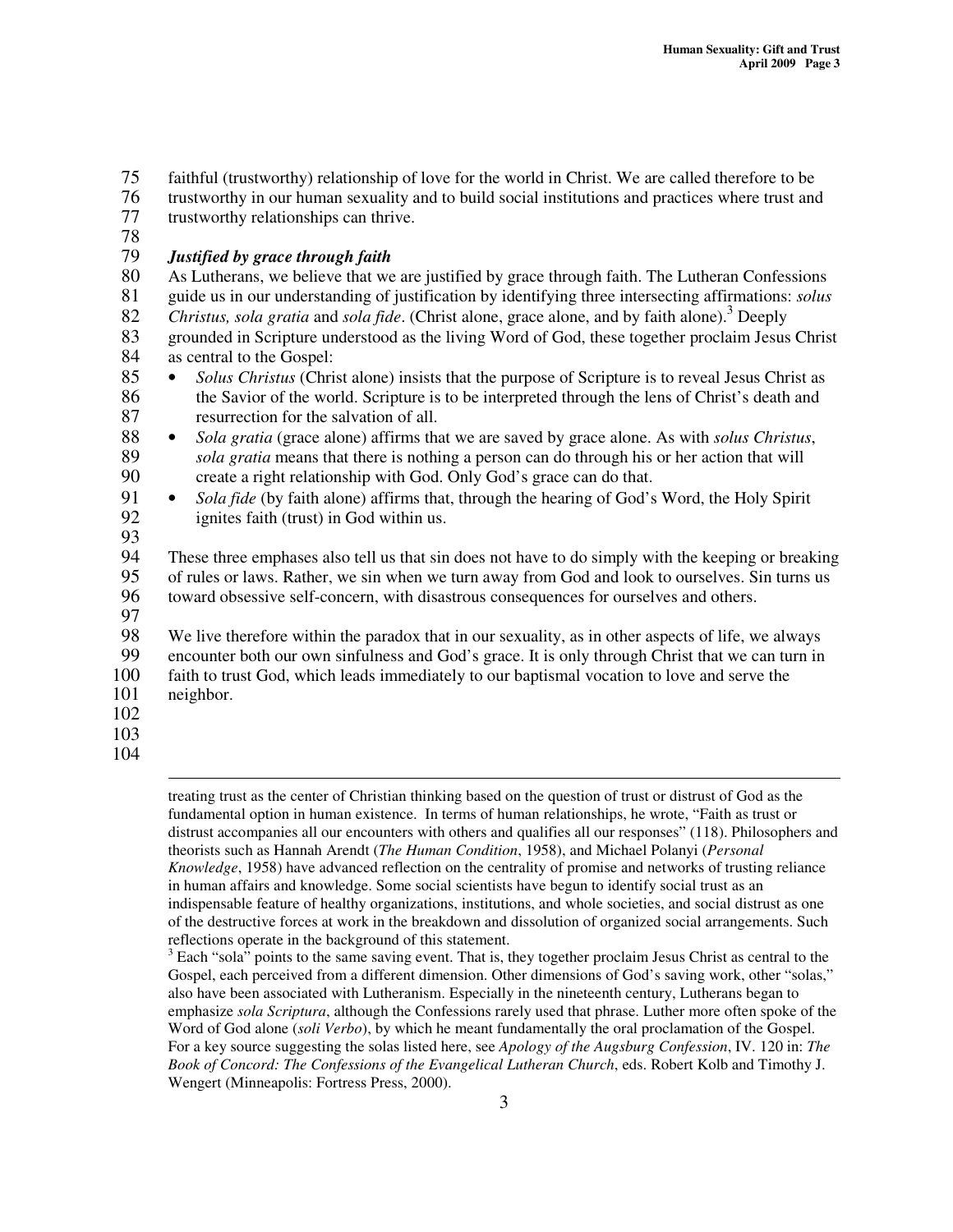105 *Christian freedom in service of the neighbor* Lutherans are not reluctant to live confidently within the difficult, complex, and ambiguous 107 realities of daily life. Lutherans understand that active engagement in the world is integral to 108 Christian identity. They are able to remain secure in Christ in the midst of the confusions, lack of clarity, and struggle that God's calling entails. "Did we in our own strength confide," sang clarity, and struggle that God's calling entails. "Did we in our own strength confide," sang 110 Luther, "our striving would be losing." In Christ, "God is making his appeal through us" (2<br>111 Corinthians 5:20: 1 Peter 4:11). Lutheran theology prepares us precisely to hold in creative Corinthians  $5:20$ ; 1 Peter  $4:11$ ). Lutheran theology prepares us precisely to hold in creative 112 tension the paradoxes and complexities of the human situation. This is also the case with regard<br>113 to human sexuality. God has created human beings as part of the whole creation and with the 113 to human sexuality. God has created human beings as part of the whole creation and with the 114 intention that we live actively in the world (Romans 12–13; Ephesians 5–6).  $\frac{115}{116}$ 116 In his letter to the Galatians, Paul testifies that the foundation of Christian identity is what God 117 has done for us through Christ (Galatians 2:20; 3:24–28). Luther echoes this affirmation in his 118 treatise, "The Freedom of the Christian," claiming that Christians are at one and the same time<br>119 radically freed by the Gospel and called to serve the good of the neighbor: 119 radically freed by the Gospel and called to serve the good of the neighbor:<br>120 A Christian is a perfectly free lord of all, subject to none. A Christian is a perfectly free lord of all, subject to none. A Christian is a perfectly dutiful servant of all, subject to all.<sup>4</sup> 121  $\frac{122}{123}$ 123 Luther believed that these two affirmations were the key to understanding the entirety of Christian life in the world. Following Paul, he understood freedom to be the basis for Chr 124 Christian life in the world. Following Paul, he understood freedom to be the basis for Christian 125 life and ethics.<sup>5</sup> Luther believed that this understanding of Christian freedom flowed from the 126 doctrine of justification as that which "preserves and guides all churchly teaching and establishes our consciences before God."<sup>6</sup> 127 128 129 In other words, because we are radically freed in Christ, we are called in that freedom to love and 130 serve our neighbor as Christ loved and served us (Galatians 5:1; 5:13). Only in the freedom from<br>131 preoccupation with the self and the burden of unworthiness before the perfection of God's law 131 preoccupation with the self and the burden of unworthiness before the perfection of God's law<br>132 can such concern for the neighbor become possible. can such concern for the neighbor become possible. 133 134 The Lutheran theological understanding of God's salvation and our utter dependence on God's 135 grace, grounded as it is in Scripture (Romans 3:21–26; Ephesians 2:8–10), has crucial

- 136 implications for Christian ethics and discernment:
- 137 In emphasizing that salvation is not a reward for morally approved behavior, Lutheran

<sup>4</sup> Martin Luther, *The Freedom of a Christian* in *Luther's Works 31* (Philadelphia: Muhlenberg Press, 1957), 344. This treatise is also available as part of *Three Treatises*, a printing of three key essays from 1520 (Philadelphia: Fortress Press, 1973), 277.

Luther wrote that this book "contains the whole of Christian life in a brief form, provided you grasp its meaning." Ibid., 343. See also the editor's introduction, 329.

<sup>&</sup>lt;sup>6</sup> This citation is taken from Martin Luther's preface to the published doctoral thesis on justification for Peter Palladius, who defended them before Wittenberg's theological faculty on June 1, 1537 (Luthers Werke: Kritische Gesamtausgabe/ [/Schriften/], 65 vols. Weimar: H. Böhlau, 1883-1993. Hereafter identified by "WA") 39 I, 205, 2–5) For the Lutheran Confessions, the article of justification is central for all church teaching. See, for instance, The Formula of Concord, Solid Declaration, III.6 (BC 2000:563), quoting the Apology, IV.2–3 (BC 2000: 120) and Luther's comments on Psalm 117 (Luther's Works 14:37). The connection to ethics is demonstrated in the Augsburg Confession, IV–VI and XX and the Apology, art. IV, especially par. 122–182 (BC 2000: 140–49).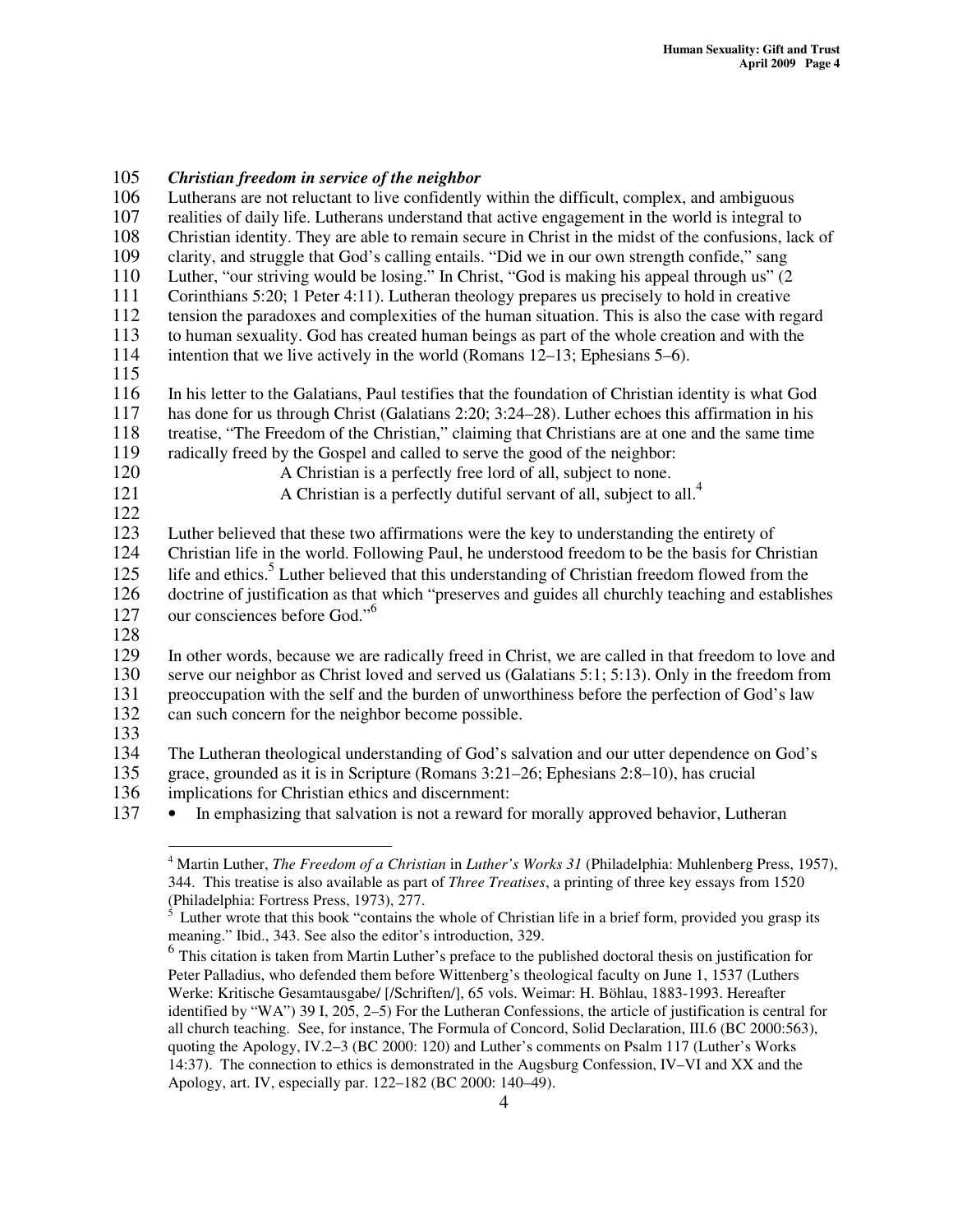- 138 theology teaches that salvation is by God's grace alone and not dependent upon human<br>139 theories. We receive in trust, as Paul declares, "the righteousness of God through faith in
- action. We receive in trust, as Paul declares, "the righteousness of God through faith in Jesus 140 Christ for all who believe" (Romans 3:21–22).
- <sup>141</sup> Justified by faith, Lutherans understand that, because of God's gift, their freedom in Christ<br>142 leads to a vocation of responsible and humble service to the neighbor (Romans 13:8–10). 142 leads to a vocation of responsible and humble service to the neighbor (Romans 13:8–10).

143 • Our vocation of service leads us to live out our responsibilities primarily in light of and in 144 response to the neighbor's needs, often in complex and sometimes tragic situations.

<sup>145</sup> • God's mercy and compassion instill in us the capacity to empathize with others as "the love of Christ urges us on" (2 Corinthians 5:14). They teach us to walk with each other in joy. 146 of Christ urges us on" (2 Corinthians 5:14). They teach us to walk with each other in joy,<br>147 humility, and tender care. humility, and tender care.

148 • The love of God and neighbor, fulfilled by faith alone, are the two commandments by which 149 Christ taught us to measure and interpret every other commandment in Scripture (Matthew 150 22:36–40).

151

# 152 *God's continuing creation*

153 Christians believe that God is the creator of all that is and that this ongoing handiwork is good,<br>154 good, and very good! (Genesis 1:31). Both narratives of God's creative activity in the book of 154 good, and very good! (Genesis 1:31). Both narratives of God's creative activity in the book of 155 Genesis (Genesis 1 and 2) reveal God's goodness and desire for close relationship with human Genesis (Genesis 1 and 2) reveal God's goodness and desire for close relationship with human 156 beings as integral to the ongoing handiwork of creation. In Genesis 1, this desire is expressed in humanity's creation—male and female—in the image of God. In Genesis 2, that close humanity's creation—male and female—in the image of God. In Genesis 2, that close 158 relationship is revealed as God scoops up and breathes life into earth to form humankind. As a 159 mark of personal confidence, the Creator even entrusts to human beings the task of naming and 160 tending the inhabitants of the earth God so clearly loves. The tender love and goodness of God's

- 161 creative activity includes sexuality and gendered bodies (Genesis 2:23–25).
- 162

163 Just as both creation narratives reveal how God intends a relationship of trust with humanity, so

164 also the creation of male and female (Genesis 1) and the companionship of Adam and Eve

165 (Genesis 2) reveal that human beings are created for trusting relationships with each other. In

166 these narratives of God's creative activity, we understand from the beginning that love and trust

167 are at the heart of God's relationship with human beings. We also understand that creation is 168 God's ongoing activity and not yet complete.

169<br>170 170 The biblical narratives also depict how people violate God's trust, turning away from God 171 (Genesis 3). They want to be like God. They make excuses and apportion blame. They hid

(Genesis 3). They want to be like God. They make excuses and apportion blame. They hide from

172 God. They cover their nakedness. The full breakdown of relationship enters, complete with curses

173 and exile, as depicted in the betrayal of brother against brother (Genesis 4). The relationship of

174 trust with God and each other, entailed in the image of God, is broken: people sin, that is, human

- 175 beings resist their own God-given identity and destiny.
- 176<br>177

Nevertheless, God remains faithful, seeking out and inviting all into intimate relationship as sons

178 and daughters. This dignity of the human being reflects God's deep love and stands against all<br>179 forms of violence, discrimination, and injustice. Scripture reveals to believers that just as God

forms of violence, discrimination, and injustice. Scripture reveals to believers that just as God

- 180 does not abandon that which God loves, neither should we.
- 181

182 We recognize, therefore, our need for God's law to order and preserve the world, expose our sins,

183 and to show us the depth of our capacity to turn away from God and neighbor.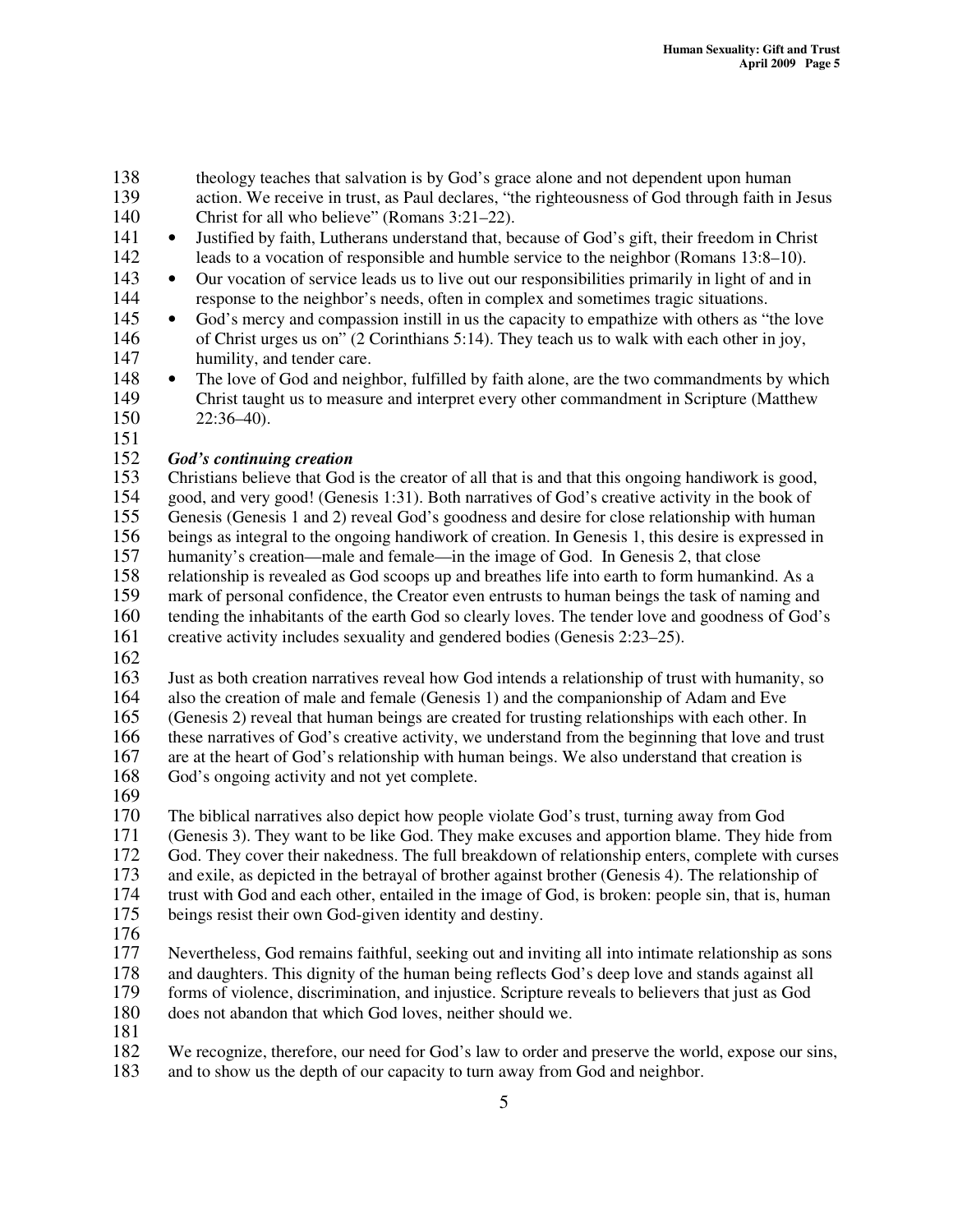184 And yet we are consoled and encouraged because, even in the face of broken trust, God includes all of creation in the unfolding of the human community and the world. As human beings, we

- all of creation in the unfolding of the human community and the world. As human beings, we
- participate in creation's work that continues even now in fruitfulness and productivity.<sup>7</sup> 186
- 187

188 For believers, it is hope in God's future, not in an idealized past,<sup>8</sup> that inspires participation in

189 God's changing, open, and inexhaustible creation. Christians believe that God's promised future<br>190 includes the transformation of the whole creation (Romans 8:19–25). Guided by this vision,

190 includes the transformation of the whole creation (Romans 8:19–25). Guided by this vision,<br>191 Christians anticipate and live out the values of God's promised future concretely in the prese

191 Christians anticipate and live out the values of God's promised future concretely in the present.

192

193 Through the saving work of Jesus Christ, we understand how Scripture ultimately is future<br>194 oriented and filled with promise; creation is fulfilled in new creation (2 Corinthians 5: 17;

194 oriented and filled with promise; creation is fulfilled in new creation (2 Corinthians 5: 17;

195 Revelation 21:1–5; 2 Corinthians 3:18, Isaiah 43:16–21). Even now, by the power of the Holy

196 Spirit, our lives may reflect the love of Christ crucified and risen. "The life I now live in the 197 flesh," declares Paul, "I live by faith in the Son of God, who loved me and gave himself for a

197 flesh," declares Paul, "I live by faith in the Son of God, who loved me and gave himself for me"<br>198 (Galatians 2:20). Thus, Christ-like love for the neighbor informs all our activities, sexual and

198 (Galatians 2:20). Thus, Christ-like love for the neighbor informs all our activities, sexual and<br>199 otherwise, now and into God's future. In anticipation of that future, the ethics of sexuality is t

199 otherwise, now and into God's future. In anticipation of that future, the ethics of sexuality is thus not purely a personal matter, but one that affects the witness of the Christian community and the not purely a personal matter, but one that affects the witness of the Christian community and the

201 well-being of the larger community (1 Corinthians 6:19; Galatians 6:10; Revelation 21:8).

202

203 *God's law at work in the world* As Lutherans, we believe that God has given the law not only to reveal sin and order society (1) 205 Timothy 1:9), but also to point us to God's intentions and promises for our lives.

206

207 Luther described two functions of the law, one *theological* and the other political or *civil*.<sup>9</sup> The

208 *theological* use of the law reveals sin, confronting us when we have broken our relationship with

209 God and driving us to the forgiveness offered in the Gospel. When the law forces us to examine

210 the extent to which we are ensnared—individually and collectively—in patterns of self-serving,

211 exploitation, abuse, and shame, we experience the power of the theological use of the law in

212 revealing to us the brokenness of our relationship with God. Knowing that we can do nothing to

 $<sup>7</sup>$  For one example of how Martin Luther describes creatures as the hands, channels, and means through</sup> which God continually creates and blesses, see *Large Catechism*, Ten Commandments, par 26, 389 in *The Book of Concord*, eds. Kolb and Wengert,

<sup>&</sup>lt;sup>8</sup> The attempt—with the origin and nature of humankind in mind—to take a gigantic leap back into the world of the lost beginning, to seek to know for ourselves what humankind was like in its original state and to identify our own ideal of humanity with what God actually created is hopeless. It fails to recognize that it is only from the Christ that we can know about the original nature of humankind…. Only in the middle, as those who live from Christ, do we know about the beginning." Dietrich Bonhoeffer, *Creation and Fall: A Theological Exposition of Genesis 1–3,* ed. John W. de Gruchy (Minneapolis: Fortress Press, 1997), 62. 9 See Martin Luther, *Temporal Authority: To What Extent It Should Be Obeyed* in *The Christian in Society*, *Luther's Works 45* (Philadelphia: Muhlenberg Press, 1962)., 75–129. The term "third use" of the law, not named here, indicates the law's role in guiding Christians as they seek to orient and conduct their lives; it receives significant attention in the *Formula of Concord*. This social statement streamlines its discussion of law by focusing solely on the "two uses," but does recognize the role of law as a guide for Christians. Since the third use is defined in the Confessions as the civil use of the law by the repentant and reborn who keep the law with a willing spirit, this seems warranted. See *Formula of Concord*, Epitome, VI.6, 502 in: *The Book of Concord*, eds. Kolb and Wengert.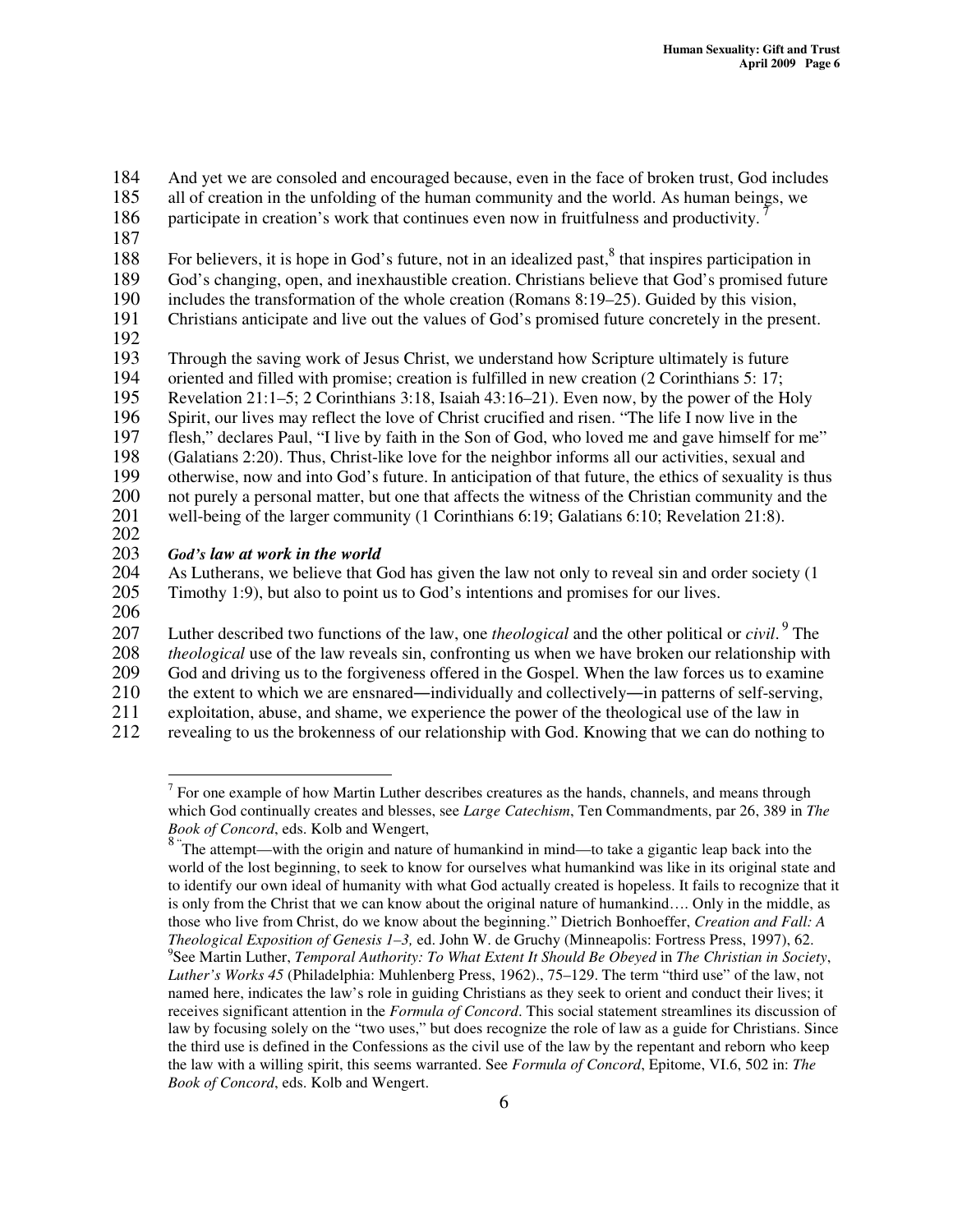213 bring about our own salvation, Lutherans reject the notion that we can perfect either ourselves or society. society.

215

216 The *civil* use of the law, at the same time, provides order in society to support the maintenance of 217 peace and justice in this imperfect world. The function of the civil law is, in a sinful world, to

- protect from harm all those whom God loves, particularly the most vulnerable.<sup>10</sup> 218
- 219<br>220

220 Lutherans understand that God's law, in its civil use, permeates and undergirds basic structures of human society to support life and protect all people in a world that remains under the sway of sin. human society to support life and protect all people in a world that remains under the sway of sin. 222 Such social structures,<sup>11</sup> as the Lutheran Confessions identify them, include ministry, marriage 223 and family, civil authority, and daily work.<sup>12</sup> Because these structures are temporal, anticipating 224 the arrival of God's promised future, they must respond continually to human needs for 225 protection and flourishing.

226

# 227 *The Ten Commandments*

228 When asked to summarize what God requires in the law, most Christians will turn first to the Ten<br>229 Commandments (Exodus 20:1–17) as God's guide for their own behavior and that of others. Commandments (Exodus  $20:1-17$ ) as God's guide for their own behavior and that of others. 230 What is distinctive about these commandments for Lutherans is that we understand them in light 231 of faith, which confesses God as creator and redeemer of the world. Thus, in addition to revealing

232 human sin, they constrain wrong behavior and point the way for us to serve the neighbor and care<br>233 for the world.

for the world.

234<br>235

235 The first three commandments together point to our need as sinful human beings "to fear, love,<br>236 and trust in God above all things." The remaining seven describe our responsibility to serve the

236 and trust in God above all things." The remaining seven describe our responsibility to serve the neighbor, especially the most vulnerable. They identify those actions that violate trust and destro

237 neighbor, especially the most vulnerable. They identify those actions that violate trust and destroy<br>238 relationships between people and within community. They also instruct us how to protect and

238 relationships between people and within community. They also instruct us how to protect and<br>239 unture relationships and build up the community: to honor those wielding legitimate authority

nurture relationships and build up the community: to honor those wielding legitimate authority

240 (fourth); preserve and enhance life (fifth); support boundaries, decency, and faithfulness in sexual

241 relations (sixth); prevent exploitation (seventh); and put the best construction on the actions of all (eighth).

 $(eighth)$ .

<sup>10</sup> *Smalcald Articles* III.2, 311–12 in: *The Book of Concord*, eds. Kolb and Wengert.

<sup>&</sup>lt;sup>11</sup> In Lutheran theology these structures have often been called "orders of creation" to express the point that they exist as structures that God uses to order human life. The origin of the term "orders of creation" and its original conceptualization can be traced to Christoph Adolf von Harleß (see *Christliche Ethik*, 7<sup>th</sup> ed. [Gütersloh: Bertelsmann, 1875], 491), who proposed this term to highlight the provisional nature of human social arrangements. It soon became linked to a static notion of creation and the idea of "orders" began to be understood as fixed, one-time acts of God in the past.

As such they came to indicate the establishment of human society in a hierarchy of fixed and unchanging social arrangements. On this basis, at one time some Lutheran theologians objected to the democratic developments in modern states on the grounds of the divine right of kings, defended the legitimacy of Hitler's regime, or rejected the ordination of women as contrary to nature. While "orders of creation" also has been theologically enriching within Lutheran tradition, the concept of social structures is used here because it is less technical and more suggestive of God's ongoing creative activity to shape and reshape social structures for human protection and good.

<sup>12</sup> *Augsburg Confession*, XVI, 48–52; *Apology*, XVI, 231–33; *Small Catechism*, Household Chart, 365–67; *Large Catechism*, Ten Commandments, 400–25 in: *The Book of Concord*, eds. Kolb and Wengert.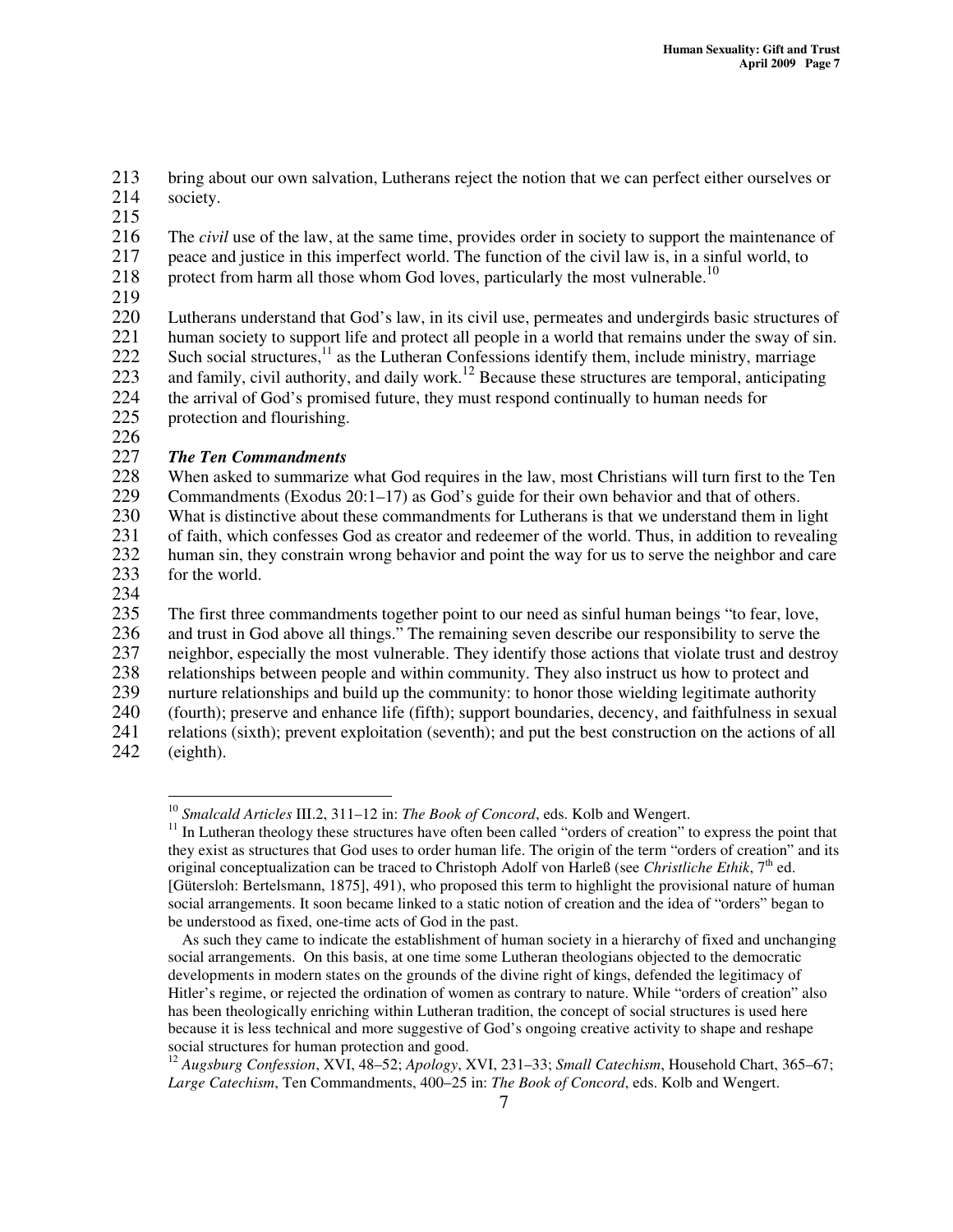243 The ninth and tenth commandments "fence the heart." They show us that not only individual acts<br>244 but also thoughts, words, and legal actions done for base motives are wrong and they invite us to

- 244 but also thoughts, words, and legal actions done for base motives are wrong and they invite us to
- 245 right action. All these things honor God by loving the neighbor.
- 246
- 247 The sixth commandment relates in a particular way to human sexuality. To this end, as Luther 248 wrote in the *Small Catechism*, "We are to fear and love God so that we lead pure and decent lives in word and deed, and each of us loves and honors his or her spouse."<sup>13</sup> 249
- 

250<br>251 When this commandment is violated, many things are adulterated—relationships are damaged, 252 people are betrayed and harmed. Promiscuity and sexual activity without a spirit of mutuality and<br>253 commitment are sinful because of their destructive consequences for individuals, relationships, 253 commitment are sinful because of their destructive consequences for individuals, relationships,<br>254 and the community. The Apostle Paul's list of vices (e.g., fornication, impurity, licentiousness, 254 and the community. The Apostle Paul's list of vices (e.g., fornication, impurity, licentiousness, idolatry) warns believers of the dangers of gratifying "the desires of the flesh," thereby turning idolatry) warns believers of the dangers of gratifying "the desires of the flesh," thereby turning

256 away from belonging to Christ and God's kingdom (Galatians 5:19–21). The breakdown of trust through the sexual adulteration of the bonds of the committed, intimate, and protected 257 through the sexual adulteration of the bonds of the committed, intimate, and protected

- 258 relationship of marriage wreaks havoc for the family and the community, as well as for the people 259 involved.
- $\frac{260}{261}$

261 When this commandment is kept, however, care and attention are given to all aspects of life and behavior, including sexuality, which creates marriage relationships and practices of trust. "There 262 behavior, including sexuality, which creates marriage relationships and practices of trust. "There 263 is no law against such things," declares Paul, because "love, joy, peace, patience, kindness,

264 generosity, faithfulness, gentleness, and self-control" are the "fruit of the Spirit" (Galatians 5:22– 265 26).

266

267 We are called to participate in God's continuing creation as people who seek to fear, love, and trust in God above all things. As such, we strive to lead lives that uphold relationships and a 268 trust in God above all things. As such, we strive to lead lives that uphold relationships and a 269 social order where human beings can thrive, and to support one another in those endeavors. As<br>270 sinners iustified through the Gospel we are able to receive creation fully as gift so that we can 270 sinners justified through the Gospel we are able to receive creation fully as gift so that we can serve our neighbor in need freely. serve our neighbor in need freely.

# 272<br>273 273 *Our vocation to serve the neighbor*

We do not live in private worlds without thought or consideration for historic events or the impact 275 of our actions on individuals, the community, or the environment. Rather, the responsibility to serve the neighbor through our daily callings seeks to shape human relationships and a world 276 serve the neighbor through our daily callings seeks to shape human relationships and a world<br>277 community that honors God and anticipates God's future transformation of all of creation. In community that honors God and anticipates God's future transformation of all of creation. In so 278 doing, all people, in whatever situation they find themselves, are called to actively promote the 279 good of the neighbor.

280

281 We recognize the complex and varied callings people have in relation to human sexuality: being<br>282 in relationships, being single, being a friend, living in a young or aging body, being male or

- 282 in relationships, being single, being a friend, living in a young or aging body, being male or female, being young or old, or having different sexual orientations and gender identities. In
- 283 female, being young or old, or having different sexual orientations and gender identities. In
- 284 whatever the situation, all people are called to build trust in relationships and in the community.

<sup>13</sup> *The Small Catechism*, Ten Commandments, par. 12, 353 in: *The Book of Concord*, eds. Kolb and Wengert.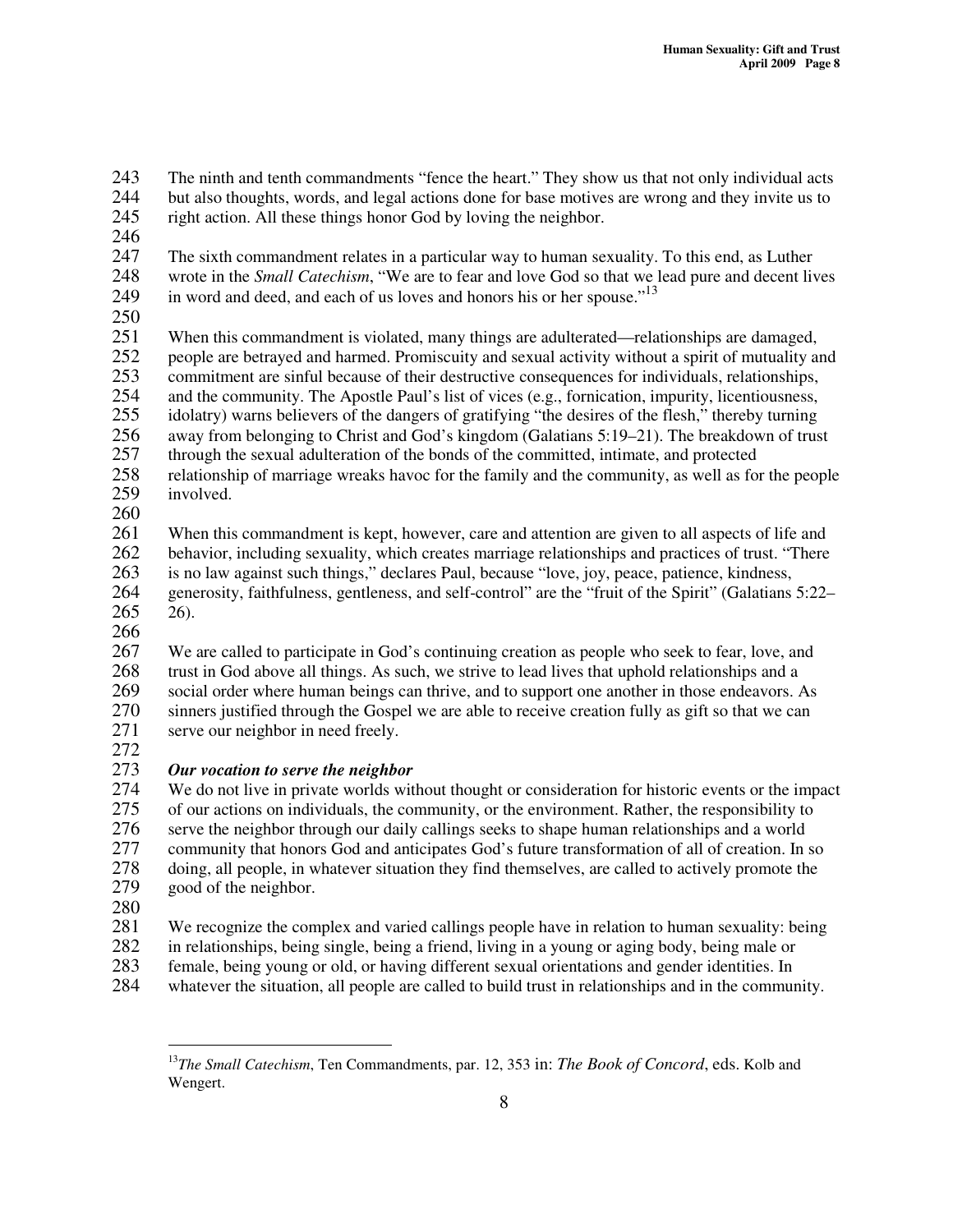285 The way we live out these callings, of course, will be flawed and imperfect. As forgiven sinners,<br>286 we recognize through faith that our imperfect lives are means by which God cares for and

we recognize through faith that our imperfect lives are means by which God cares for and

287 sustains creation. We can live both humbly and boldly, knowing that our efforts are still infused

- 288 with God's love and blessing for ourselves, our neighbors, and the world. By the mercy of God,
- 289 in the midst of evil, betrayal, brokenness, loneliness, and loss, we dare to believe that
- 290 opportunities do open, forgiveness is sought and tendered, good may be rescued, and trust can be restored.
- 292<br>293

293 *Lutheran social ethics* 294 Lutherans understand human sexuality, and ethics in general, to be part of God's rule in this world, in contrast to God's rule in the coming world through the Gospel. "We know," declar 295 world, in contrast to God's rule in the coming world through the Gospel. "We know," declares 296 Paul. "that the whole creation has been groaning in labor pains until now: and not only the 296 Paul, "that the whole creation has been groaning in labor pains until now; and not only the creation, but we ourselves, who have the first fruits of the Spirit, groan inwardly while we creation, but we ourselves, who have the first fruits of the Spirit, groan inwardly while we wait 298 for adoption, the redemption of our bodies" (Romans 8:22–23). Therefore, we believe that the way we order our lives in matters of human sexuality is important to faithful living, but is not way we order our lives in matters of human sexuality is important to faithful living, but is not

300 central to determining our salvation. We are able to be realistic and merciful with respect to our

- 301 physical and emotional realities, not striving for angelic perfection as if our salvation were at stake. Even marriage is an earthly blessing on this side of heaven (Matthew 22:30).<sup>14</sup> 302
- 303

304 A Lutheran approach to ethics makes use of Martin Luther's understanding of the two realms of 305 God's action.<sup>15</sup> With the *left hand* (worldly realm), God rules in this world, maintaining order and 306 restraining evil through the law and reason. With the *right hand* (spiritual realm), God brings in the coming world of Christ's rule where sin, death, and evil will reign no longer. This new world the coming world of Christ's rule where sin, death, and evil will reign no longer. This new world 308 is experienced by faith alone, most clearly when God announces in Word and sacraments the 309 forgiveness of sins, life, and salvation.

 $\frac{310}{311}$ 

311 Set free by the death and resurrection of Christ (the spiritual realm), Christians are sent back into this created world, which is experienced no longer as a threat, but as God's gift. There we are

this created world, which is experienced no longer as a threat, but as God's gift. There we are

313 called to love and serve the neighbor, and to uphold and promote human community and the

314 preservation of creation. This is work we undertake not only with other Christians, but together 315 with all people of good will.

- 
- $\frac{316}{317}$

317 As we determine how to love and serve the neighbor in a complex world, Lutherans rely on the 318 Scriptures. We also are guided by the Lutheran Confessions, and we bring to this task a particul

- 318 Scriptures. We also are guided by the Lutheran Confessions, and we bring to this task a particular appreciation for the gifts of knowledge and learning. We believe that God also provides insights
- appreciation for the gifts of knowledge and learning. We believe that God also provides insights

<sup>&</sup>lt;sup>14</sup> "The Lutheran reformers developed a helpful approach to dealing with matters of morality and ethics. It serves both to safeguard the Gospel against the temptations for additional requirements than the grace of God, and to see within which context the issues of family, marriage and human sexuality can be addressed from a Lutheran point of view. Hence, we suggest that the doctrine of the two kingdoms can be applied as a useful tool to deal with these matters." The Lutheran World Federation: Marriage, Family and Human Sexuality Proposed Guidelines and Processes for Respectful Dialogue, LWF Report, 6.

*www.lutheranworld.org/Council/2007/20070322-Council.html* (February, 1, 2009) (The link for the report can be found at the bottom of the Web page.) This report was received at the LWF Council in March 2007 and commended to LWF member churches.

 $15$  This teaching about the two realms of God's action often is called the "doctrine of the two kingdoms." See *op cit*. *Luther's Works, vol. 45*, especially 88–93.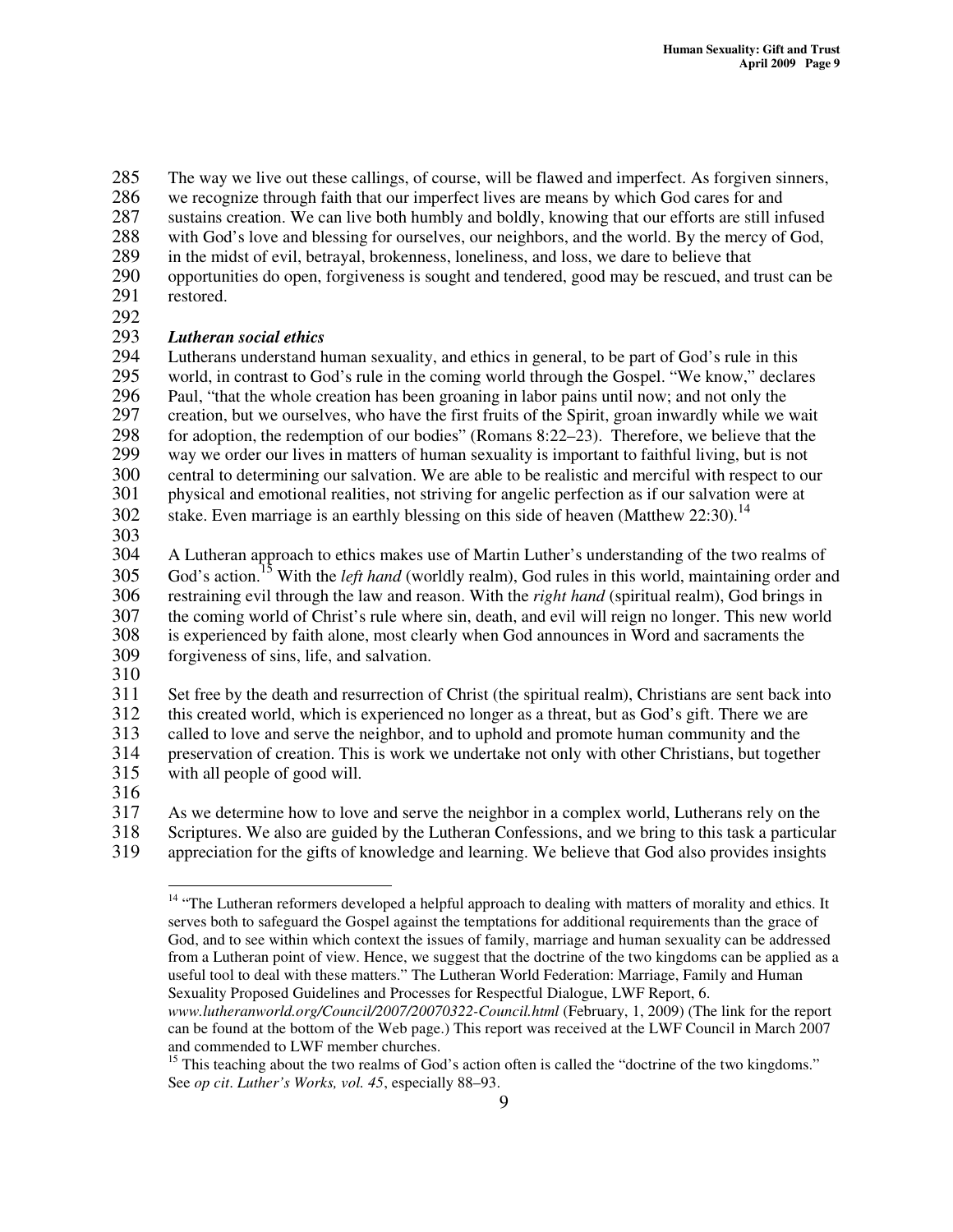320 to us through reason, imagination, the social and physical sciences, cultural understanding, and<br>321 the creative arts (Philippians 4:8). One reason Lutherans have engaged so deeply in education

- 321 the creative arts (Philippians 4:8). One reason Lutherans have engaged so deeply in education
- 322 and research is that we believe God works through such means to guide us in reading Scripture
- 323 and in understanding how we will live in a world of continuing complexity and change.<sup>16</sup>
- 324<br>325

Thus, we recognize that this church's deliberations related to human sexuality require our best 326 moral discernment and practical wisdom in the worldly realm even though these matters are not 327 central to determining our salvation. We also understand that in this realm faithful people can and

328 will come to different conclusions sometimes about what constitutes responsible action.<br>329 Therefore, this social statement seeks to assist this church in discerning what best serves

329 Therefore, this social statement seeks to assist this church in discerning what best serves the neighbor in the complexity of human relationships and social needs in the midst of daily life. neighbor in the complexity of human relationships and social needs in the midst of daily life.

- 331
- 332

#### **III Trust and human sexuality** 17 333

334

335 God loves human life so much that "the Word became flesh" (John 1:14). We know, therefore,<br>336 that God's love embraces us totally, including our sexuality. We also know that God created ea 336 that God's love embraces us totally, including our sexuality. We also know that God created each of us not only as individuals, but also as people who live in a variety of social communities and 337 of us not only as individuals, but also as people who live in a variety of social communities and<br>338 contexts. In response to God's love for us, we seek life-giving relationships with others and crea 338 contexts. In response to God's love for us, we seek life-giving relationships with others and create social structures and practices that support such relationships. social structures and practices that support such relationships.

340

# 341 *The complexity of human sexuality*

God created human beings to be in relationship with each other and continually blesses us with 343 diverse powers, which we use in living out those relationships. These include powers for action,

- 344 reasoning, imagination, and creativity.
- 345

346 Sexuality especially involves the powers or capacities to form deep and lasting bonds, to give and 347 receive pleasure, and to conceive and bear children. Sexuality can be integral to the desire to commit oneself to life with another, to touch and be touched, and to love and be loved. Such

348 commit oneself to life with another, to touch and be touched, and to love and be loved. Such powers are complex and ambiguous. They can be used well or badly. They can bring astonished

349 powers are complex and ambiguous. They can be used well or badly. They can bring astonishing<br>350 iov and delight. Such powers can serve God and serve the neighbor. They also can hurt self or

350 joy and delight. Such powers can serve God and serve the neighbor. They also can hurt self or hurt the neighbor. Sexuality finds expression at the extreme ends of human experience: in love 351 hurt the neighbor. Sexuality finds expression at the extreme ends of human experience: in love,

352 care, and security; or lust, cold indifference, and exploitation.

353

<sup>&</sup>lt;sup>16</sup> The long-standing Lutheran emphasis on education stems, in part, from understanding it as an arena for service to the neighbor. See *Our Calling in Education* (Chicago: ELCA, 2007), 7–10.

<sup>&</sup>lt;sup>17</sup> This statement attempts to maintain the distinctions frequently made between "sexual/sexuality," "sex," and "gender." Generally speaking "sexual/sexuality" here refers to biological facts, while "sex" refers to behavior, as in "having sex." "Gender" is reserved, most often, to designate the social and cultural classifications and constructions of biology and behavior. These distinctions are, of course, hard to maintain with precision, but are consistent with dictionary definitions. The following selected definitions are taken from William Morris, ed., *The American Heritage Dictionary of the English Language* (Boston: American Heritage Publishing Co., Inc., 1969–1970.): *Sexuality*: "The quality of possessing a sexual character or potency." *Sex*: "The sexual urge or instinct as it manifests itself in behavior;" or "Sexual intercourse."; *Gender*: "Classification of sex."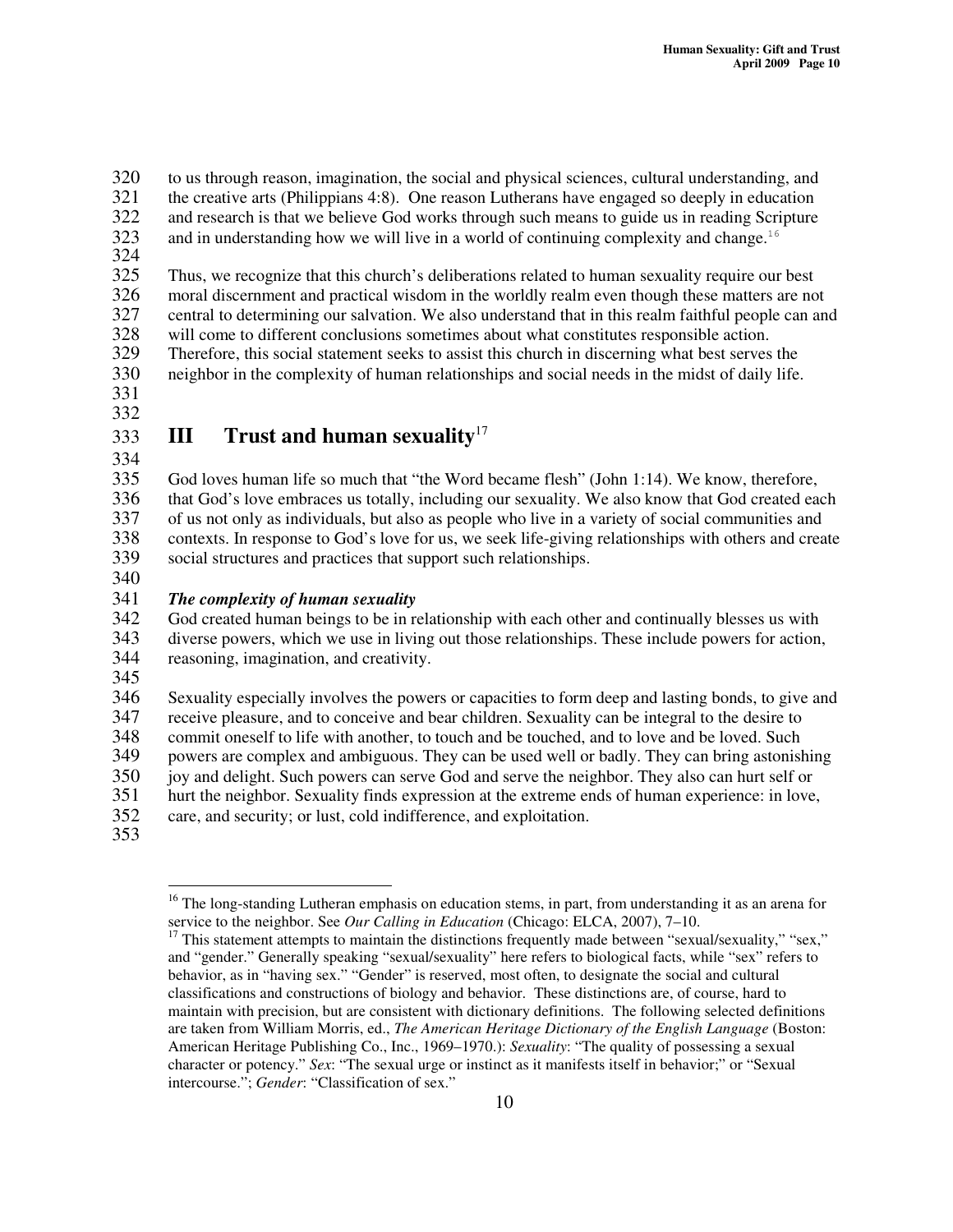354 Sexuality consists of a rich and diverse combination of relational, emotional, and physical 355 interactions and possibilities. It surely does not consist solely of erotic desire. Erotic desire, in the 356 narrow sense, is only one component of the relational bonds that humans crave as sexual beings. 357 Although not all relationships are sexual, at some level most sexual relationships are about 358 companionship. Although some people may remain single, either intentionally or unintentionally, 359 all people need and delight in companionship and all are vulnerable to loneliness. 360 361 The need to share our lives with others is a profound good (Genesis 2:18). The counsel to love<br>362 and care for the neighbor is not a command that is foreign to our created natures; rather, reaching and care for the neighbor is not a command that is foreign to our created natures; rather, reaching 363 out in love and care is part of who we are as relational and sexual beings. Even if we never have 364 sexual intimacy, we all seek and respond to the bonds and needs of relationships. 365 366 Sexual love—the complex interplay of longing, erotic attraction, self-giving and receiving<br>367 defined by trust—is a wondrous gift. The longing for connection, however, also can render 367 defined by trust—is a wondrous gift. The longing for connection, however, also can render<br>368 human beings susceptible to pain, isolation, and harm. The desire for sexual love, therefore, 368 human beings susceptible to pain, isolation, and harm. The desire for sexual love, therefore, does not by itself constitute a moral iustification for sexual behavior. Giving and receiving love 369 not by itself constitute a moral justification for sexual behavior. Giving and receiving love 370 always involves mixed motives and limited understanding of individual and communal 371 consequences. 372 373 The sharing of love and sexual intimacy within the mutuality of a mature and trusting relationship 374 can be a rich source of romance, delight, creativity, imagination, restraint, desire, pleasure, safety, and deep contentment that provide the context for individuals, family, and the community to 375 and deep contentment that provide the context for individuals, family, and the community to thrive. thrive. 377 378 Though sexual love remains God's good gift, sin permeates human sexuality as it does all of life. 379 When expressed immaturely, irresponsibly, or with hurtful intent, then love—or its counterfeit, 380 coercive power—can lead to harm and even death. Too often lust is mistaken for love, which in 381 turn becomes the rationale for selfish behaviors. When infatuation, lust, and self-gratification take the place of the responsibilities of love, cascading consequences result that can be devastating for 382 the place of the responsibilities of love, cascading consequences result that can be devastating for nartners, children, families, and society. partners, children, families, and society. 384<br>385 In recognizing the many ways in which people misuse power and love, we need to be honest

386 about sin and the finite limitations of human beings. We also recognize the complexity of the 387 human and societal forces that drive the desire for companionship, for intimate relation with 388 another, for belonging, and for worth. The deep interconnectedness of the body with the mind and 389 spirit suggest the complexity of such situations. The biblical narratives both rejoice in the<br>390 splendor of sexual attraction (Song of Songs 4) and are candid about the harm that can res 390 splendor of sexual attraction (Song of Songs 4) and are candid about the harm that can result from<br>391 human sexuality (2 Samuel 11; 2 Samuel 13; Matthew 5:27–30). human sexuality (2 Samuel 11; 2 Samuel 13; Matthew 5:27–30).

392<br>393

# 393 *Social trust and the common good*

394 Trust is a critical element that holds together couples and relationships, households and families, social structures and institutions. We normally relate concepts of trust, promise, loyalty, and

social structures and institutions. We normally relate concepts of trust, promise, loyalty, and

396 reliance to individual relationships. These concepts, however, also describe economic life,

397 political arrangements, social policies, and social structures. Contemporary social scientists call<br>398 attention to these almost invisible bonds of trust and reliance that are necessary for a well-

attention to these almost invisible bonds of trust and reliance that are necessary for a well-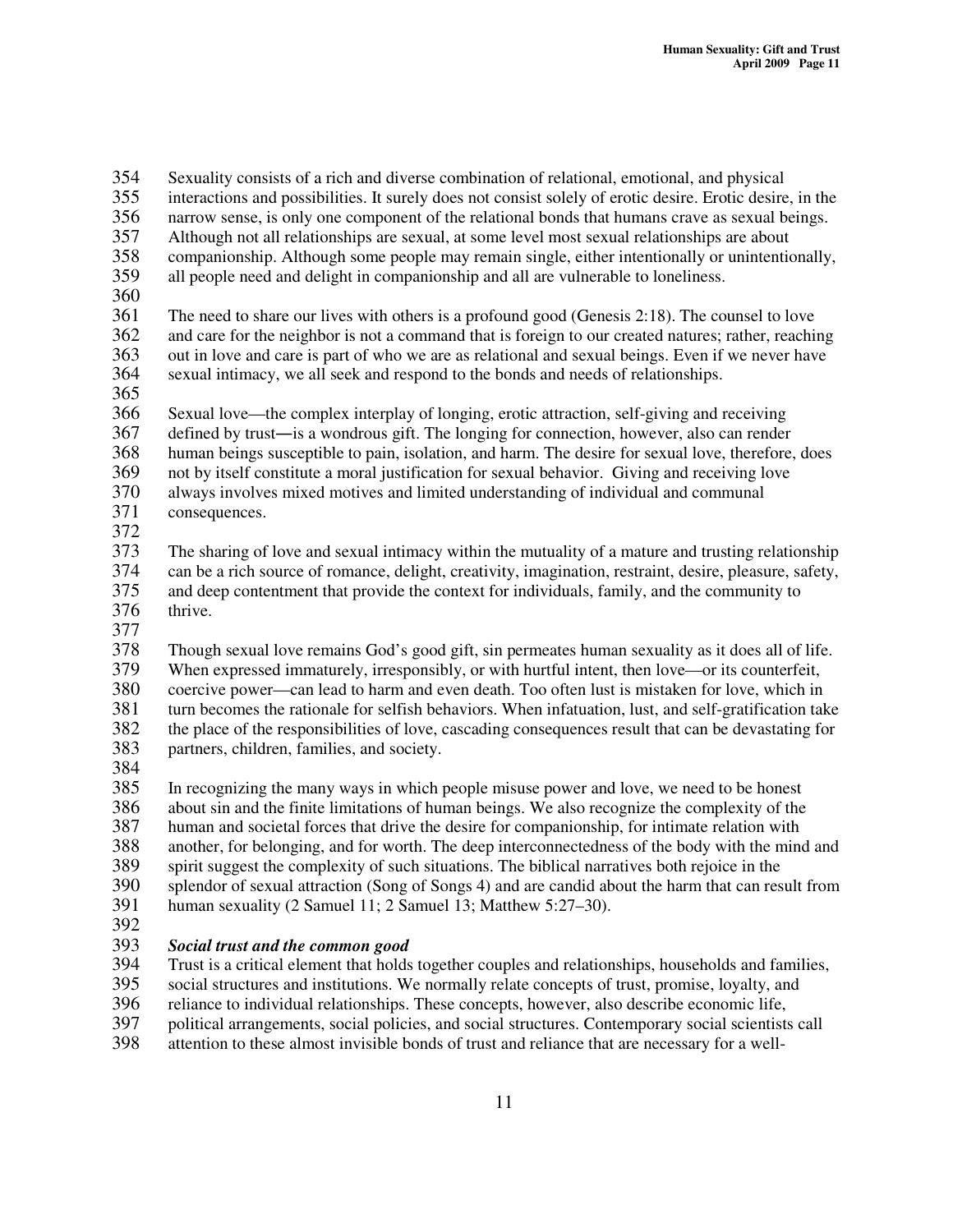399 functioning society.<sup>18</sup> They are beginning to articulate what close-knit communities have long 400 known: social trust undergirds healthy societies. 401 402 Trust is essential for the good of society. This is true in general terms for the proper functioning of communities and pertains especially to the social practices and institutions that affect and are 403 of communities and pertains especially to the social practices and institutions that affect and are 404 affected by human sexuality. The development of social trust must be a central concern for all 405 who seek the good of the neighbor in the pursuit of justice and the common good. Lutherans 406 understand that social structures cannot create faith, hope, and love, but they trust that God does 407 bless and provide appropriate gifts through such structures and, in some cases, in spite of them. 408<br>409 409 The concept of social trust has long been central to both Jewish and Christian social and political thought through the focus on the common good and the need of the neighbor. As the Apostle Paul 410 thought through the focus on the common good and the need of the neighbor. As the Apostle Paul 411 writes, "So then, whenever we have an opportunity, let us work for the good of all…" (Galatians  $6:10.19$ 412 413<br>414 414 When human beings serve their neighbor rather than themselves, they are acting in ways that enhance social trust. However, the challenge of establishing, maintaining, and fostering social 415 enhance social trust. However, the challenge of establishing, maintaining, and fostering social 416 trust involves more than private actions. It also requires shaping legal, commercial, technological, 417 and civic structures for the common good. Examples include the social institutions of the family, 418 the conduct of commerce, laws enacted and enforced by government, and community standards.<br>419 A justice-oriented legal code, social contracts and institutions that protect the weak and most A justice-oriented legal code, social contracts and institutions that protect the weak and most 420 vulnerable, and the protection of human rights all illustrate the kinds of things that can contribute to and support social trust.<sup>20</sup> 421 422 423 Social trust is grounded in the practice of mutual respect for the dignity of all people and their 424 consciences. Strong communities ensure social trust when they provide social support for<br>425 disagreement and dissent, and nurture the values of mutual respect and regard for the opin

425 disagreement and dissent, and nurture the values of mutual respect and regard for the opinions of others. Within the church community, we contribute to respect for the understandings and

426 others. Within the church community, we contribute to respect for the understandings and experiences of others by living out the eighth commandment: "We do not tell lies about ou 427 experiences of others by living out the eighth commandment: "We do not tell lies about our<br>428 eighbors, betray or slander them, or destroy their reputations. Instead we...come to their def

428 neighbors, betray or slander them, or destroy their reputations. Instead we...come to their defense,

speak well of them, and interpret everything they do in the best possible light."<sup>21</sup> 429

430

431 As this church and its members engage the changes and challenges of contemporary society

432 related to human sexuality, careful thought must be given to which changes enhance and which

433 erode social trust. The development of social trust must be a central concern for Christians who

<sup>18</sup> One excellent source in the literature is theorist Niklas Luhmann. See *Trust and Power: Two Works by Niklas Luhmann*; trans. Howard Davis, John Raffan, Kathryn Rooney Chichester (New York: John Wiley & Sons, 1979).

<sup>&</sup>lt;sup>19</sup> Scripture uses the words obedience (Romans 13) or honor (Exodus 20) not to refer to the slavish following of rules, but to the relationship of mutual trust spoken of here in which the repentant sinner willingly responds to God's commands. Luther captures this scriptural attitude well in his exposition of the fourth commandment in *Large Catechism*, Ten Commandments, especially par. 167–178, 409, in: *The Book of Concord*, eds. Kolb and Wengert.

<sup>&</sup>lt;sup>20</sup> It is no accident, for example, that in economics "credit" plays a crucial role and uses a word from the same Latin root as "creed." Credit literally means "he or she believes" that a person will repay a loan. 21 *Small Catechism*, Ten Commandments, par. 16, 353 in: *The Book of Concord*, eds. Kolb and Wengert.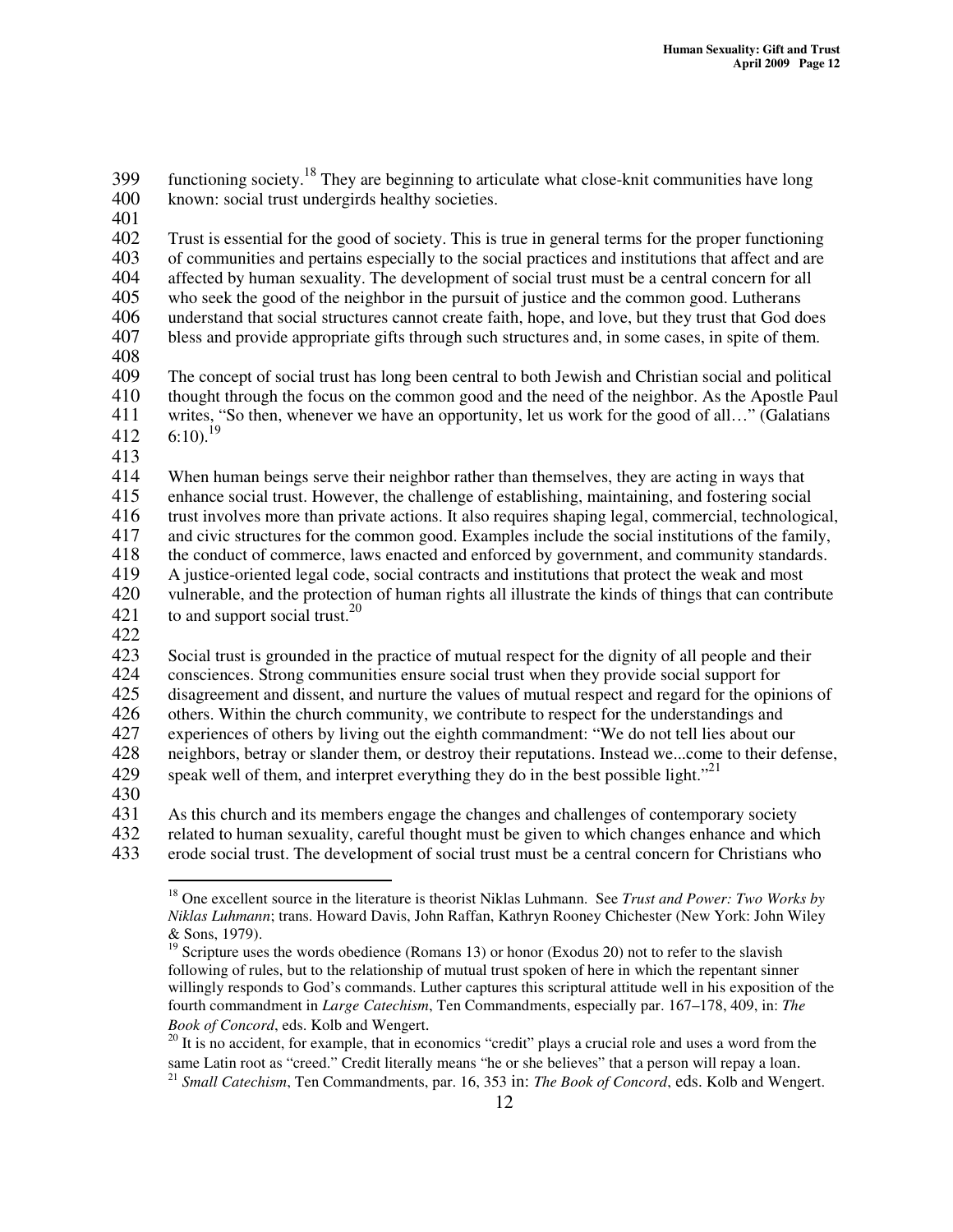seek the good of the neighbor in the pursuit of justice and the common good. This church must be a leader in refocusing attention on practices and attitudes that build social trust. Likewise, it must

a leader in refocusing attention on practices and attitudes that build social trust. Likewise, it must

436 contribute to the development of responsible economic and social policies and practices that

- 437 shape the expression of sexuality within social life.
- 438

# 439 *Human sexuality and our calling to establish trust*

440 Sexual relationships may be among our most profoundly intimate, crucial, and self-giving<br>441 expressions of trust. Here our human lives are vulnerable to joy and delight and to hurt and

441 expressions of trust. Here our human lives are vulnerable to joy and delight and to hurt and<br>442 exploitation. From spiritual intimacy with God to the closest physical intimacy with another

exploitation. From spiritual intimacy with God to the closest physical intimacy with another,

443 relationships flourish according to the depth and trustworthiness of commitments. In the arena of 444 human sexuality, no human relationships can thrive in the absence of trust.

445

446 Human beings learn about trust from God. When the Lutheran Confessions discuss faith in God, they understand it fundamentally as trust<sup>22</sup> or absolute confidence in God. In faith nurtured by the

447 they understand it fundamentally as trust<sup>22</sup> or absolute confidence in God. In faith nurtured by the

448 Holy Spirit through Word and sacrament, we entrust our whole lives to God. We experience 449 God's unfailing trustworthiness in God's relationship with us through the Gospel and through God's unfailing trustworthiness in God's relationship with us through the Gospel and through

450 God's deep mercy and compassion in response to our human frailty. In response, as forgiven and

451 justified people, we seek to respond to God's love for us through care for the neighbor, fostering trust in order that individuals and society might flourish. trust in order that individuals and society might flourish.

453

454 What then, does trust in relation to human sexuality look like when understood in terms of service<br>455 to the neighbor? In responding to this question, we reflect on God's love for and continuing

455 to the neighbor? In responding to this question, we reflect on God's love for and continuing<br>456 involvement in creation and on the saving action of Jesus Christ for the salvation of the worl

456 involvement in creation and on the saving action of Jesus Christ for the salvation of the world.<br>457 We look to Scripture, to the Lutheran Confessions, to the social and physical sciences, and to We look to Scripture, to the Lutheran Confessions, to the social and physical sciences, and to

458 human reason, mercy, and compassion. In so doing, we boldly but humbly affirm that trustworthy<br>459 relationships and social structures will: relationships and social structures will:

- 460 promote, value, and respect the human dignity of each individual;
- 461 protect all from physical, emotional, and spiritual harm;
- 462 demonstrate mercy, compassion, and justice for all, especially the "least of these"— those 463 who are most vulnerable in relationships and in society;
- 464 ensure accountability and responsibility in relationships and the community;
- 465 promote the welfare of individuals and the common good of society; and
- 466 value the security and protection afforded through the making of promises, including social 467 and contractual commitments.
- 468

469 These foundational and protective conditions provide the necessary context and support for 470 trusting relationships that are:

471 • loving, that include and reflect an abundance of *agape* (unlimited love, forgiveness, compassion, care and concern), *eros* (passion, excitement and joy), and *philia* (care) 472 compassion, care and concern), *eros* (passion, excitement and joy), and *philia* (care for the neighbor);

<sup>474</sup> • life-giving, where affirmation is mutually shared, encouragement is given and received, and individual talents are nurtured and supported; individual talents are nurtured and supported;

- 476 self-giving in the face of both opportunities and challenges;
- 477 fulfilling, that is, a place where a spirit of joy and an atmosphere of peace prevails;

<sup>22</sup> The Latin version of the Augsburg Confession uses the word *fiducia* (trust).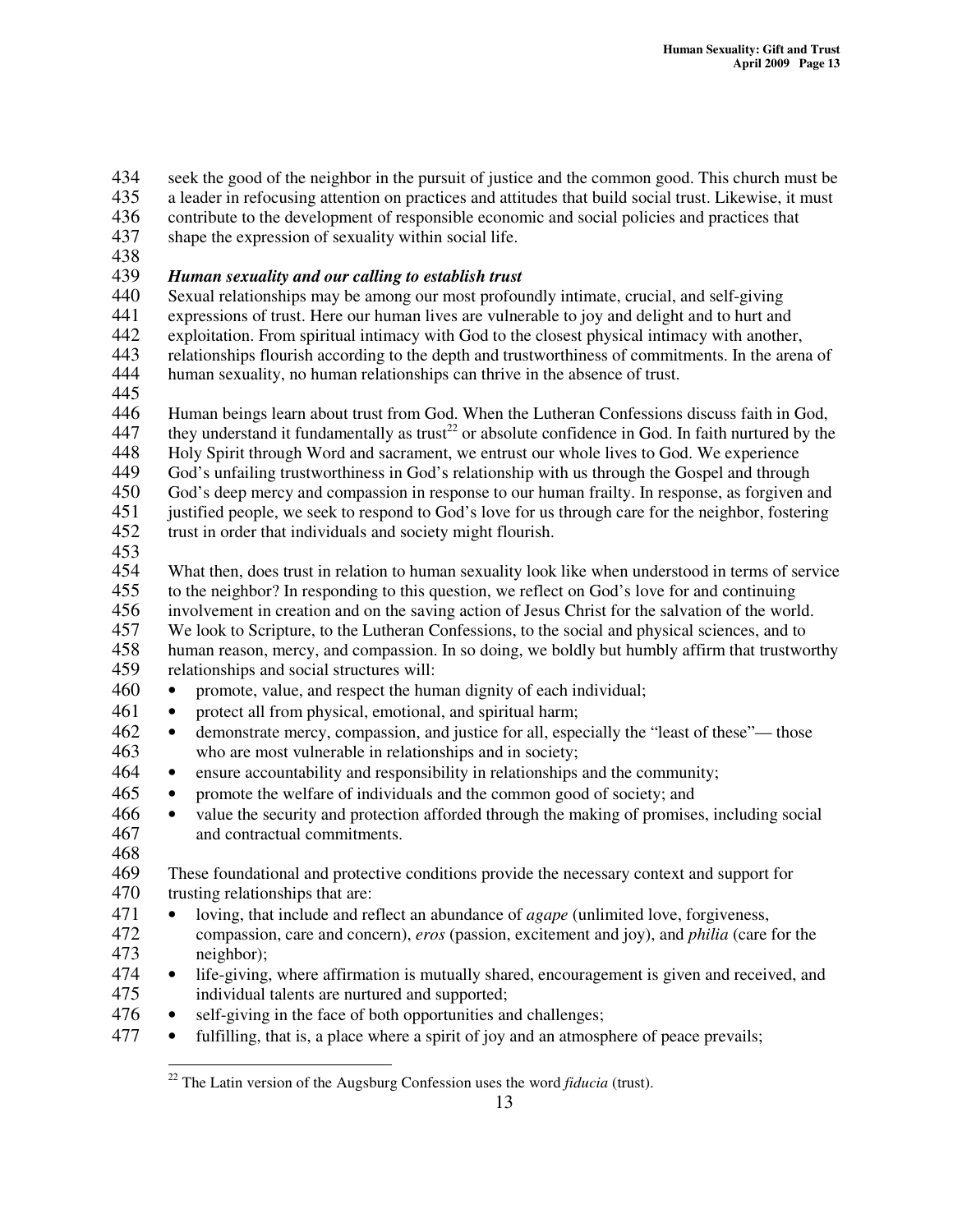- 478 nurturing of physical, emotional, and spiritual well-being;
- 479 marked by truth-telling and honesty;
- 480 faithful in word and deed, including sexual fidelity;
- 481 committed, demonstrating loyalty in the face of difficult as well as good times;
- 482 supportive for all who grow old, are vulnerable or weak;
- 483 hospitable, offering support and encouragement to others;
- 484 a blessing to society and serving the good of the neighbor.
- 485
- 486
- 

# 487 **IV Sexuality and social structures that enhance social trust**

- 488 489 Lutherans believe that God works through social structures for the good of society. The Lutheran<br>490 Confessions identify marriage and the family as foundational structures that support human
- 490 Confessions identify marriage and the family as foundational structures that support human<br>491 community. community.
- 492<br>493

# 493 *Marriage: shelter and context for trust*

- Trust is a quality of relationship that, while never perfected, is nurtured and reinforced over time. 495 The trust and mutuality afforded by marriage can make marriage one of the most beautiful, 496 abiding, and transformative forms of human relationship. Depth of care, matched to an intimacy<br>497 of touch, creates relationships much stronger than simple and momentary erotic interest. Sexual 497 of touch, creates relationships much stronger than simple and momentary erotic interest. Sexual 498 intimacy, together with promises of fidelity and public accountability, nurtures bonds that allow
- 499 people to thrive and provides a rich context for the care and support of children.
- 500

501 Marriage is a covenant of mutual promises, commitment, and hope authorized legally by the state 502 and blessed by God. The historic Christian tradition and the Lutheran Confessions have<br>503 recognized marriage as a covenant between a man and a woman, reflecting Mark 10: 6– 503 recognized marriage as a covenant between a man and a woman, reflecting Mark 10: 6–9: "But from the beginning of creation. God made them male and female. For this reason a man shall 504 from the beginning of creation, God made them male and female. For this reason a man shall<br>505 leave his father and mother and be ioined to his wife, and the two shall become one flesh. So leave his father and mother and be joined to his wife, and the two shall become one flesh. So they 506 are no longer two, but one flesh. Therefore what God has joined together, let no one put asunder."<br>507 (Jesus here recalls Genesis 1:27: 2:23–24.)  $(Jeusus here recalls Genesis 1:27: 2:23–24.)$ 

508

509 Lutherans have long affirmed that the public accountability of marriage, as expressed through a<br>510 legal contract, provides the necessary social support and social trust for relationships that are

510 legal contract, provides the necessary social support and social trust for relationships that are<br>511 intended to be sustained throughout life and within changing and often challenging life situations

- 511 intended to be sustained throughout life and within changing and often challenging life situations.<br>512 In this country, pastors carry both legal and religious responsibilities for marriage. In carrying out
- 512 In this country, pastors carry both legal and religious responsibilities for marriage. In carrying out

513 these responsibilities, pastors hold and exercise pastoral discretion for the decision to marry in the

514 church. In the community of the church they preside over the mutual promises made between a

515 couple seeking the lifelong, monogamous, and faithful relationship of marriage.

516<br>517

517 Marriage requires constant care and cultivation. It is intended to protect the creation and nurturing<br>518 of mutual trust and love as one foundation of human community. It is a binding relationship that

518 of mutual trust and love as one foundation of human community. It is a binding relationship that provides conditions for personal well-being, the flourishing of the partner, and the possibility of 519 provides conditions for personal well-being, the flourishing of the partner, and the possibility of

520 procreation and the nurturing of children. It is also intended to be a blessing to the community

521 and the world. Because of promises of fidelity and public accountability, marriage provides a

- 522 context of love, trust, honesty, and commitment within which a couple can express the profound
- 523 joy of relationship as well as address the troubles they encounter throughout life.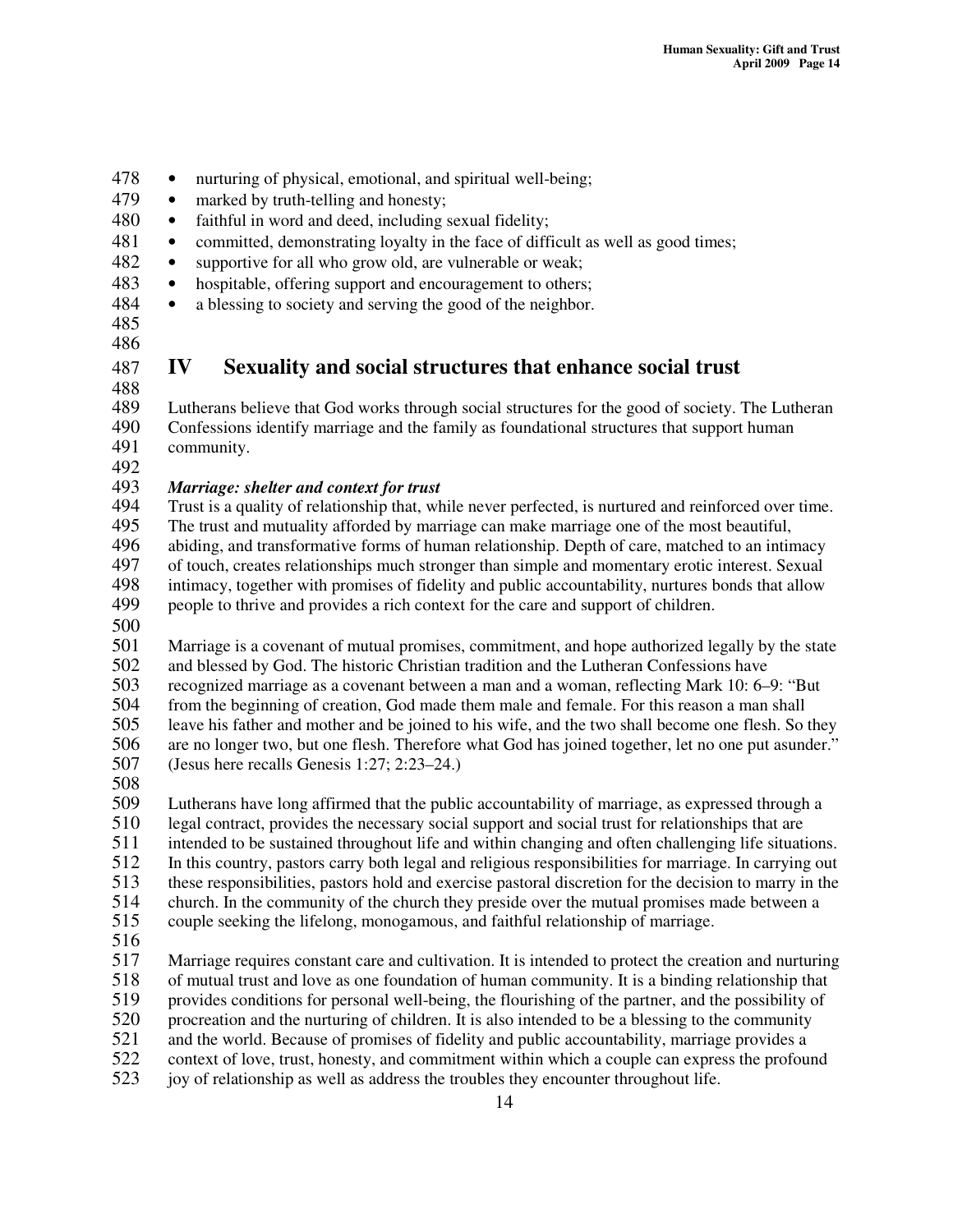524 Christians believe that marriage is not solely to legitimate physical sexual intimacy, but to support long-term and durable communion for the good of others.<sup>23</sup> It is a communion with

525 support long-term and durable communion for the good of others.<sup>23</sup> It is a communion within

- 526 which the play and delight of physical love are crucial expressions of the depth of trust, and in<br>527 which lovemaking can be a tender and generous act of self-giving that tends to the joy and
- 527 which lovemaking can be a tender and generous act of self-giving that tends to the joy and pleasure of the other. pleasure of the other.
- 529

530 The public character of marriage also implies a civil responsibility. Marriage is intended not only 531 to protect the people who are married, but to signal to the community their intention to live a<br>532 eaceful and mutually fulfilling life, even as they endeavor to strengthen the community in w 532 peaceful and mutually fulfilling life, even as they endeavor to strengthen the community in which 533 they live. The public promises of marriage between a man and a woman, therefore, also protect the community by holding people accountable to their vows. Fidelity to promises blesses all wh 534 the community by holding people accountable to their vows. Fidelity to promises blesses all who<br>535 depend on this trust within and beyond the marriage. depend on this trust within and beyond the marriage.

536

 The Christian commitment to marriage recognizes that sin enters all relationships, both within and outside the institution of marriage. All marriages fall short of intentions and difficulties are inevitable, both because of the different needs and desires of the two individuals, and because of sin, which places the anxious concern for self before the needs of the other. Infidelity to marriage 541 promises betrays the intimate trust of the partner, the security of the family, and the public trust of the community. the community.

543

544 Precisely because marriage is the place where deep human trust and needs abide, it also can be a 545 place of great harm. Many experience neither love nor trust within marriage. Harming another 546 emotionally, physically, or spiritually, including through the misuse or abuse of power, is a 547 profound injury. It is also a betrayal and violation of the shelter and trust that are intended within<br>548 the marriage relationship. Particular care must be taken to support and find safe haven for all who 548 the marriage relationship. Particular care must be taken to support and find safe haven for all who<br>549 are at risk within a marriage. This includes those whose sense of self is destroyed or damaged 549 are at risk within a marriage. This includes those whose sense of self is destroyed or damaged<br>550 within the marriage relationship and, therefore, whose ability to act or advocate for their own 550 within the marriage relationship and, therefore, whose ability to act or advocate for their own<br>551 health and safety may be inhibited or lost. health and safety may be inhibited or lost.

552

553 This church recognizes that in some situations the trust upon which marriage is built becomes so deeply damaged or is so deeply flawed that the marriage itself must come to a legal end (Matthew deeply damaged or is so deeply flawed that the marriage itself must come to a legal end (Matthew 555 19:3–12). This church does not treat divorce lightly nor does it disregard the responsibilities of 556 marriage. However, in such situations, it provides support to the people involved and all who are<br>557 affected. Divorced individuals are encouraged to avail themselves of pastoral care, to be assured 557 affected. Divorced individuals are encouraged to avail themselves of pastoral care, to be assured<br>558 of God's presence, forgiveness, and healing, and to remain in the communion of the church, 558 of God's presence, forgiveness, and healing, and to remain in the communion of the church, 559 recognizing the all-encompassing mercy of God.

560

561 This church will provide supportive pastoral care to those who are divorced. Further, it believes that those who wish to remarry may gain wisdom from the past and may be assured of the

562 that those who wish to remarry may gain wisdom from the past and may be assured of the

563 Gospel's freedom, in the midst of brokenness and forgiveness, to enter into their new<br>564 responsibilities in joy and hope. This church will tend pastorally to the special concern

responsibilities in joy and hope. This church will tend pastorally to the special concerns of

<sup>&</sup>lt;sup>23</sup>Luther's concluding explanation of the sixth commandment says about marriage: "...above all it is essential that husband and wife live together in love and harmony, cherishing each other wholeheartedly and with perfect fidelity." *Large Catechism*, Ten Commandments, par. 219, 415 in: *The Book of Concord*, eds. Kolb and Wengert.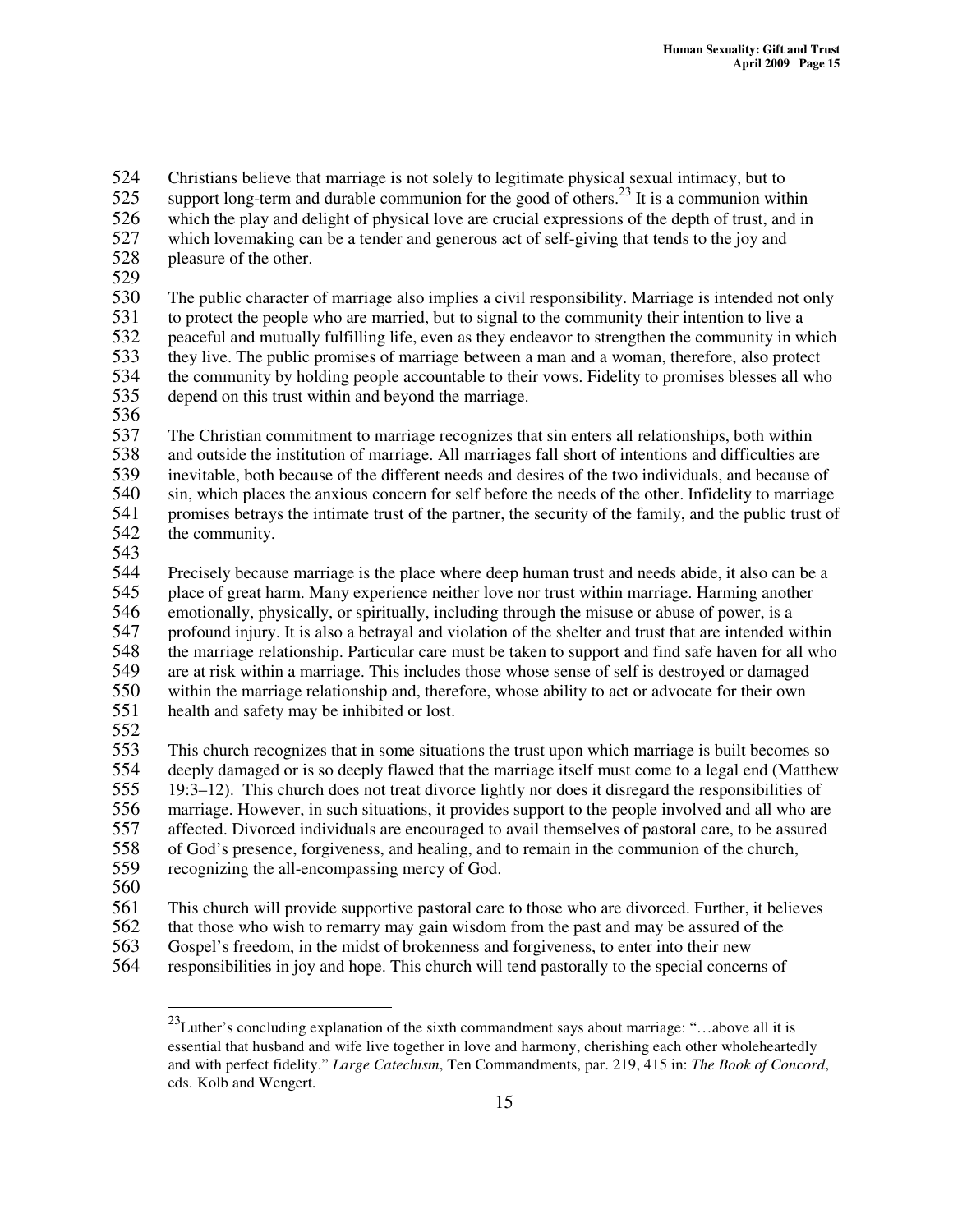565 blended families, children of divorced parents, and to the particular tensions that may accompany<br>566 family breakdown and transition. family breakdown and transition.

567

568 Despite its awareness of the presence of sin and failure in marriage, the Christian tradition places 569 great emphasis on the value of marriage for a husband and wife. It is in marriage that the highest 570 degrees of physical intimacy are matched with and protected by the highest levels of binding<br>571 commitment, including legal protection. It is in marriage that public promises of lifetime 571 commitment, including legal protection. It is in marriage that public promises of lifetime<br>572 commitment can create the foundation for trust, intimacy, and safety. commitment can create the foundation for trust, intimacy, and safety.

573

574 Both the couple's intent in their lifelong promises and the civil requirements for marriage are<br>575 important. Mutual promises of enduring care and fidelity, made before God, allow a couple to 575 important. Mutual promises of enduring care and fidelity, made before God, allow a couple to<br>576 open themselves to each other. They permit the sharing of profound and tender affection as we 576 open themselves to each other. They permit the sharing of profound and tender affection as well 577 as deep vulnerabilities and anxieties. The legal contract creates a public arrangement within<br>578 which a couple may safely and equitably share their assets and resources, arrive at joint deci-578 which a couple may safely and equitably share their assets and resources, arrive at joint decisions,<br>579 anticipate children, protect and nurture them, and plan for a shared future. anticipate children, protect and nurture them, and plan for a shared future.

580<br>581

The church's historical experience supports its confidence that solemn promises, made before a

582 company of witnesses who ask for God's blessing on a man and a woman, have the power to create a unique framework within which two people, a new family, and the community may

583 create a unique framework within which two people, a new family, and the community may

- 584 thrive. Consistent with that experience, this church has confidence that such promises, supported 585 by the contractual framework of civil law, can create a lifetime relationship of commitment and cooperation. cooperation.
- 

587<br>588 It must be noted that some, though not all, in this church and within the larger Christian 589 community, conclude that marriage is also the appropriate term to use in describing similar<br>590 benefits, protection, and support for same-gender couples entering into lifelong monogamou 590 benefits, protection, and support for same-gender couples entering into lifelong monogamous<br>591 relationships. They believe that such accountable relationships also provide the necessary relationships. They believe that such accountable relationships also provide the necessary 592 foundation that supports trust and familial and community thriving. Other contractual agreements<br>593 such as civil unions also seek to provide some of these protections and to hold those involved in 593 such as civil unions also seek to provide some of these protections and to hold those involved in such relationships accountable to one another and to society.

such relationships accountable to one another and to society.

595<br>596

# 596 *Lifelong monogamous same-gender relationships*

Within the last decades, this church has begun to understand and experience in new ways the 598 need of same-gender-oriented individuals to seek relationships of lifelong companionship and<br>599 commitment as well as public accountability and legal support for those commitments. At the 599 commitment as well as public accountability and legal support for those commitments. At the 600 same time, public debates and deliberations have continued regarding evolving understandings of<br>601 human sexuality in medicine, social science, and corresponding public policy about same-gender human sexuality in medicine, social science, and corresponding public policy about same-gender

- 602 relationships.
- 603

604 We in the ELCA recognize that many of our sisters and brothers in same-gender relationships 605 sincerely desire the support of other Christians for living faithfully in all aspects of their lives,

606 including their sexual fidelity. In response, we have drawn deeply on our Lutheran theological

607 heritage and Scripture. This has led, however, to differing and conscience-bound understandings

608 about the place of such relationships within the Christian community. We have come to various conclusions concerning how to regard lifelong, monogamous same-gender relationships,

609 conclusions concerning how to regard lifelong, monogamous same-gender relationships,<br>610 including whether and how to publicly recognize their lifelong commitments. including whether and how to publicly recognize their lifelong commitments.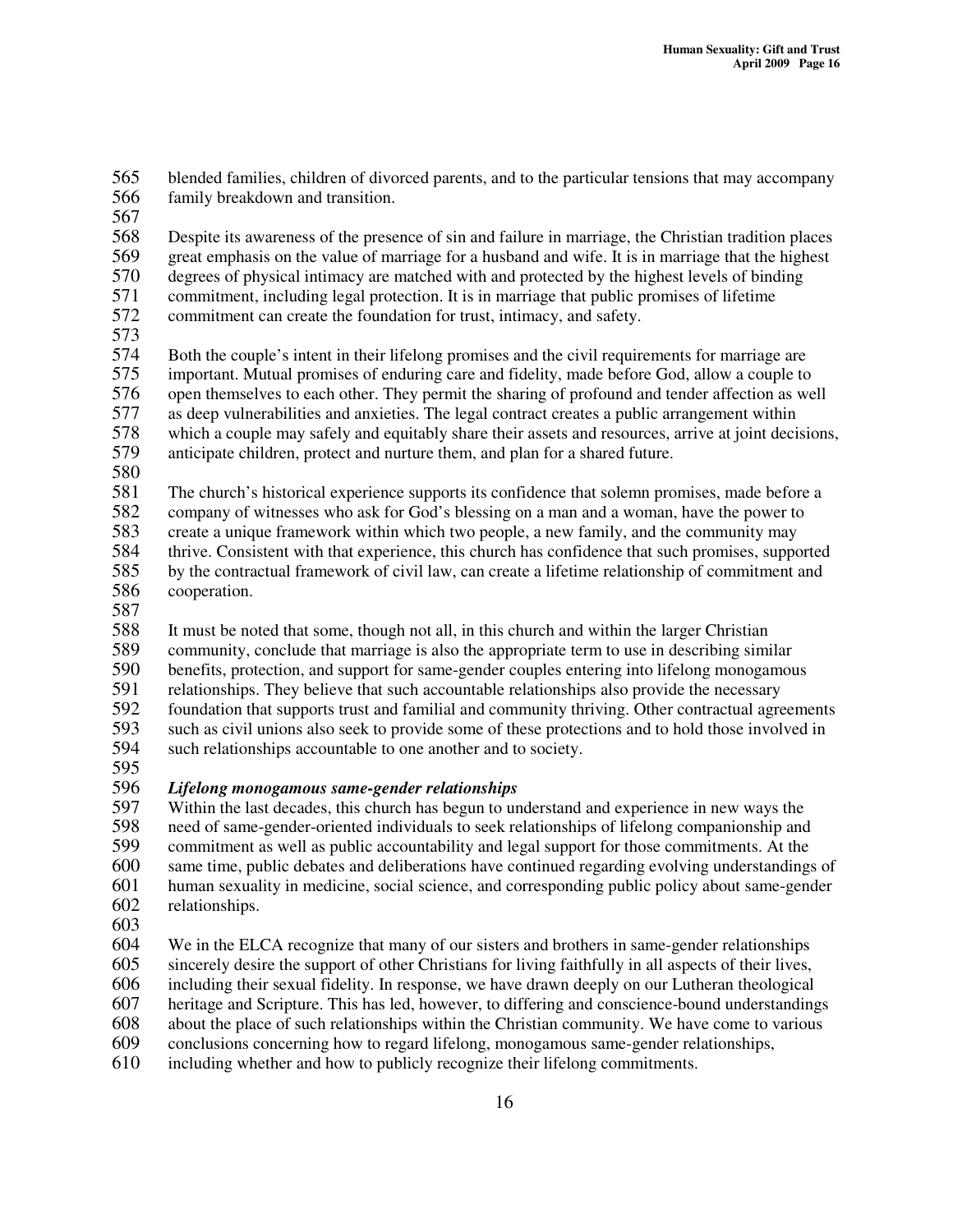611 While Lutherans hold various convictions regarding lifelong, monogamous, same-gender 612 relationships, this church is united on many critical issues.<sup>24</sup> It opposes all forms of verbal or

613 physical harassment and assault based on sexual orientation. It supports legislation and policies to

- 614 protect civil rights and to prohibit discrimination in housing, employment, and public services. It has called upon congregations and members to welcome, care for, and support same-gender has called upon congregations and members to welcome, care for, and support same-gender
- 616 couples and their families, and to advocate for their legal protection.
- 617

618 The ELCA recognizes that it has a pastoral responsibility to all children of God. This includes a 619 pastoral responsibility to those who are same-gender in their orientation and to those who are 620 seeking counsel about their sexual self-understanding. All are encouraged to avail themselves of the means of grace and pastoral care. the means of grace and pastoral care.

622<br>623 This church also acknowledges that consensus does not exist concerning how to regard same-

624 gender committed relationships, even after many years of thoughtful, respectful, and faithful

625 study and conversation. We do not have agreement on whether this church should honor these

626 relationships, uplift, shelter and protect them, or on precisely how it is appropriate to do so.

627

628 In response, this church draws on the foundational Lutheran understanding that the baptized are called to discern God's love in service to the neighbor. In our Christian freedom, we therefore

called to discern God's love in service to the neighbor. In our Christian freedom, we therefore

630 seek responsible actions that serve others and do so with humility and deep respect for the

631 conscience-bound beliefs of others. We understand that, in this discernment about ethics and

632 church practice, faithful people can and will come to different conclusions about the meaning of

- 633 Scripture<sup>25</sup> and about what constitutes responsible action. We further believe that this church, on
- 634 the basis of "the bound conscience,"  $^{26}$  will include these different understandings and practices
- 635 within its life as it seeks to live out its mission and ministry in the world.

http://www.elca.org/faithfuljourney/historical (February 1, 2009).

When the clear word of God's saving action by grace through faith is at stake, Christian conscience becomes as adamant as Paul, who opposed those who insisted upon circumcision. (Galatians 1:8). In the same way Luther announced at his trial for heresy, "Unless I am persuaded by the testimony of Scripture and by clear reason … I am conquered by the Scripture passages I have adduced and my conscience is captive to the words of God. I neither can nor desire to recant anything, when to do so against conscience would be neither safe nor wholesome" (WA 7: 838; Luther's Works 32:112).

However, when the question is about morality or church practice, the Pauline and Lutheran witness is less adamant and believes we may be called to respect the bound conscience of the neighbor. That is, if

<sup>&</sup>lt;sup>24</sup> See ELCA Church Council minutes for 1993 and ELCA Churchwide Assembly minutes for 1991, 1993, 1995, and 1999 respectively: CC93.03.37; CA91.07.51; CA93.03.4; CA95.6.50; CA99.06.27. These actions may be found at *www.elca.org*.

<sup>&</sup>lt;sup>25</sup> "The difference between interpreters should not be understood as a conflict between those who seek to be 'true to Scripture' and those who seek to 'twist the Bible' to their own liking. The disagreements are genuine." This is the conclusion of Dr. Arland J. Hultgren and Dr. Walter F. Taylor Jr. Both are members of the ELCA and both are highly regarded scholars and teachers. The citation is from Arland Hultgren and Walter Taylor, *Background Essay on Biblical Texts for Journey Together Faithfully, Part Two: The Church and Homosexuality*.(Chicago: ELCA, September, 2003), 18. This essay was written at the request of the Task Force for ELCA Studies on Sexuality. It can be accessed at:

 $26$  The Apostle Paul testifies to conscience as the unconditional moral responsibility of the individual before God (Romans 2:15–16). In the face of different conclusions about what constitutes responsible action, the concept of "the conscience" becomes pivotal.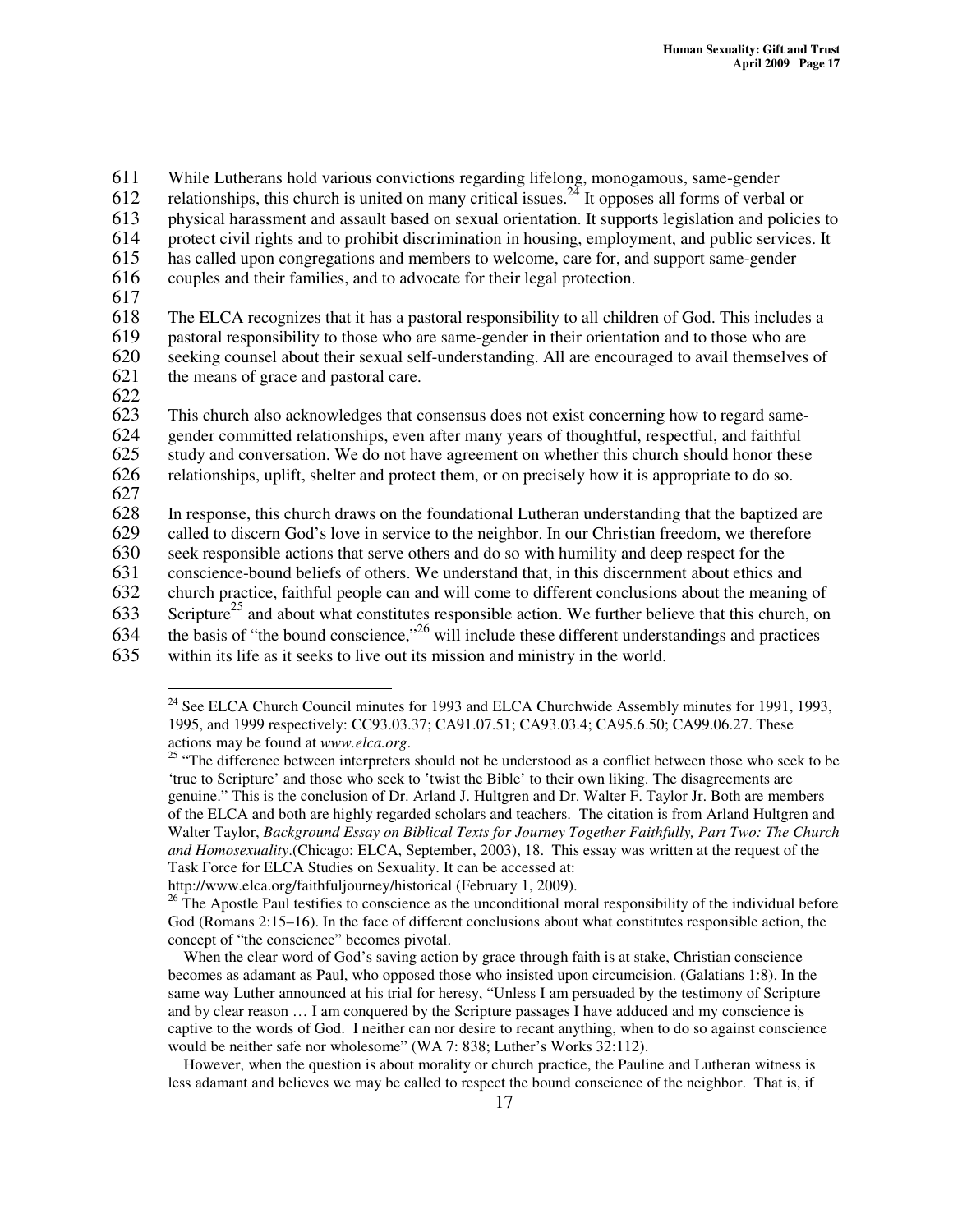| 636<br>637                                                         | This church recognizes that, with conviction and integrity:                                                                                                                                                                                                                                                                                                                                                                                                                                                                                                                                                                                                                                                                                                                                                                                                                                          |
|--------------------------------------------------------------------|------------------------------------------------------------------------------------------------------------------------------------------------------------------------------------------------------------------------------------------------------------------------------------------------------------------------------------------------------------------------------------------------------------------------------------------------------------------------------------------------------------------------------------------------------------------------------------------------------------------------------------------------------------------------------------------------------------------------------------------------------------------------------------------------------------------------------------------------------------------------------------------------------|
| 638                                                                | On the basis of conscience-bound belief, some are convinced that same-gender sexual                                                                                                                                                                                                                                                                                                                                                                                                                                                                                                                                                                                                                                                                                                                                                                                                                  |
| 639                                                                | $\bullet$                                                                                                                                                                                                                                                                                                                                                                                                                                                                                                                                                                                                                                                                                                                                                                                                                                                                                            |
| 640                                                                | behavior is sinful, contrary to biblical teaching and their understanding of natural law. They                                                                                                                                                                                                                                                                                                                                                                                                                                                                                                                                                                                                                                                                                                                                                                                                       |
| 641                                                                | believe same-gender sexual behavior carries the grave danger of unrepentant sin. They                                                                                                                                                                                                                                                                                                                                                                                                                                                                                                                                                                                                                                                                                                                                                                                                                |
| 642                                                                | therefore conclude that the neighbor and the community are best served by calling people in                                                                                                                                                                                                                                                                                                                                                                                                                                                                                                                                                                                                                                                                                                                                                                                                          |
| 643                                                                | same-gender sexual relationships to repentance for that behavior and to a celibate lifestyle.                                                                                                                                                                                                                                                                                                                                                                                                                                                                                                                                                                                                                                                                                                                                                                                                        |
| 644                                                                | Such decisions are intended to be accompanied by pastoral response and community support.                                                                                                                                                                                                                                                                                                                                                                                                                                                                                                                                                                                                                                                                                                                                                                                                            |
| 645                                                                | On the basis of conscience-bound belief, some are convinced that homosexuality and even                                                                                                                                                                                                                                                                                                                                                                                                                                                                                                                                                                                                                                                                                                                                                                                                              |
| 646                                                                | $\bullet$                                                                                                                                                                                                                                                                                                                                                                                                                                                                                                                                                                                                                                                                                                                                                                                                                                                                                            |
| 647                                                                | lifelong, monogamous, homosexual relationships reflect a broken world in which some                                                                                                                                                                                                                                                                                                                                                                                                                                                                                                                                                                                                                                                                                                                                                                                                                  |
| 648                                                                | relationships do not pattern themselves after the creation God intended. While they                                                                                                                                                                                                                                                                                                                                                                                                                                                                                                                                                                                                                                                                                                                                                                                                                  |
| 649                                                                | acknowledge that such relationships may be lived out with mutuality and care, they do not                                                                                                                                                                                                                                                                                                                                                                                                                                                                                                                                                                                                                                                                                                                                                                                                            |
| 650                                                                | believe that the neighbor or community are best served by publicly recognizing such                                                                                                                                                                                                                                                                                                                                                                                                                                                                                                                                                                                                                                                                                                                                                                                                                  |
| 651                                                                | relationships as traditional marriage.                                                                                                                                                                                                                                                                                                                                                                                                                                                                                                                                                                                                                                                                                                                                                                                                                                                               |
| 652                                                                | On the basis of conscience-bound belief, some are convinced that the scriptural witness does                                                                                                                                                                                                                                                                                                                                                                                                                                                                                                                                                                                                                                                                                                                                                                                                         |
| 653                                                                | $\bullet$                                                                                                                                                                                                                                                                                                                                                                                                                                                                                                                                                                                                                                                                                                                                                                                                                                                                                            |
| 654                                                                | not address the context of sexual orientation and lifelong loving and committed relationships                                                                                                                                                                                                                                                                                                                                                                                                                                                                                                                                                                                                                                                                                                                                                                                                        |
| 655                                                                | that we experience today. They believe that the neighbor and community are best served                                                                                                                                                                                                                                                                                                                                                                                                                                                                                                                                                                                                                                                                                                                                                                                                               |
| 656                                                                | when same-gender relationships are honored and held to high standards and public                                                                                                                                                                                                                                                                                                                                                                                                                                                                                                                                                                                                                                                                                                                                                                                                                     |
| 657                                                                | accountability, but they do not equate these relationships with marriage. They do, however,                                                                                                                                                                                                                                                                                                                                                                                                                                                                                                                                                                                                                                                                                                                                                                                                          |
| 658                                                                | affirm the need for community support and the role of pastoral care, and may wish to                                                                                                                                                                                                                                                                                                                                                                                                                                                                                                                                                                                                                                                                                                                                                                                                                 |
| 659                                                                | surround lifelong monogamous relationships or covenant unions with prayer.                                                                                                                                                                                                                                                                                                                                                                                                                                                                                                                                                                                                                                                                                                                                                                                                                           |
| 660<br>661<br>662<br>663<br>664<br>665<br>666<br>667<br>668<br>669 | On the basis of conscience-bound belief, some are convinced that the scriptural witness does<br>$\bullet$<br>not address the context of sexual orientation and committed relationships that we experience<br>today. They believe that the neighbor and community are best served when same-gender<br>relationships are lived out with lifelong and monogamous commitments that are held to the<br>same rigorous standards, sexual ethics, and status as heterosexual marriage. They surround<br>such couples and their lifelong commitments with prayer to live in ways that glorify God,<br>find strength for the challenges that will be faced, and serve others. They believe same-<br>gender couples should avail themselves of social and legal support for themselves, their<br>children and other dependents, and seek the highest legal accountability available for their<br>relationships. |

salvation is not at stake in a particular question, Christians are free to give priority to the neighbor's wellbeing and will protect the conscience of the neighbor who may well view the same question in such a way as to affect faith itself. For example, Paul was confident that Christian freedom meant the Gospel of Jesus Christ was not at stake in questions of meat sacrificed to idols or the rituals of holy days (Romans 14, 1 Corinthians 8:10–14; and 10:23–30). Yet he insisted that, if a brother or sister did not understand this freedom and saw eating this meat as idolatry to a pagan god, the Christian was obligated to "walk in love" by eating just vegetables for the neighbor's sake! (Romans 14:17–20).

This social statement draws upon this rich understanding of the role of conscience and calls upon this church, when in disagreement concerning matters around which salvation is not at stake, including human sexuality, to bear one another's burdens (Galatians 6:2), honor the conscience and seek the well-being of the neighbor.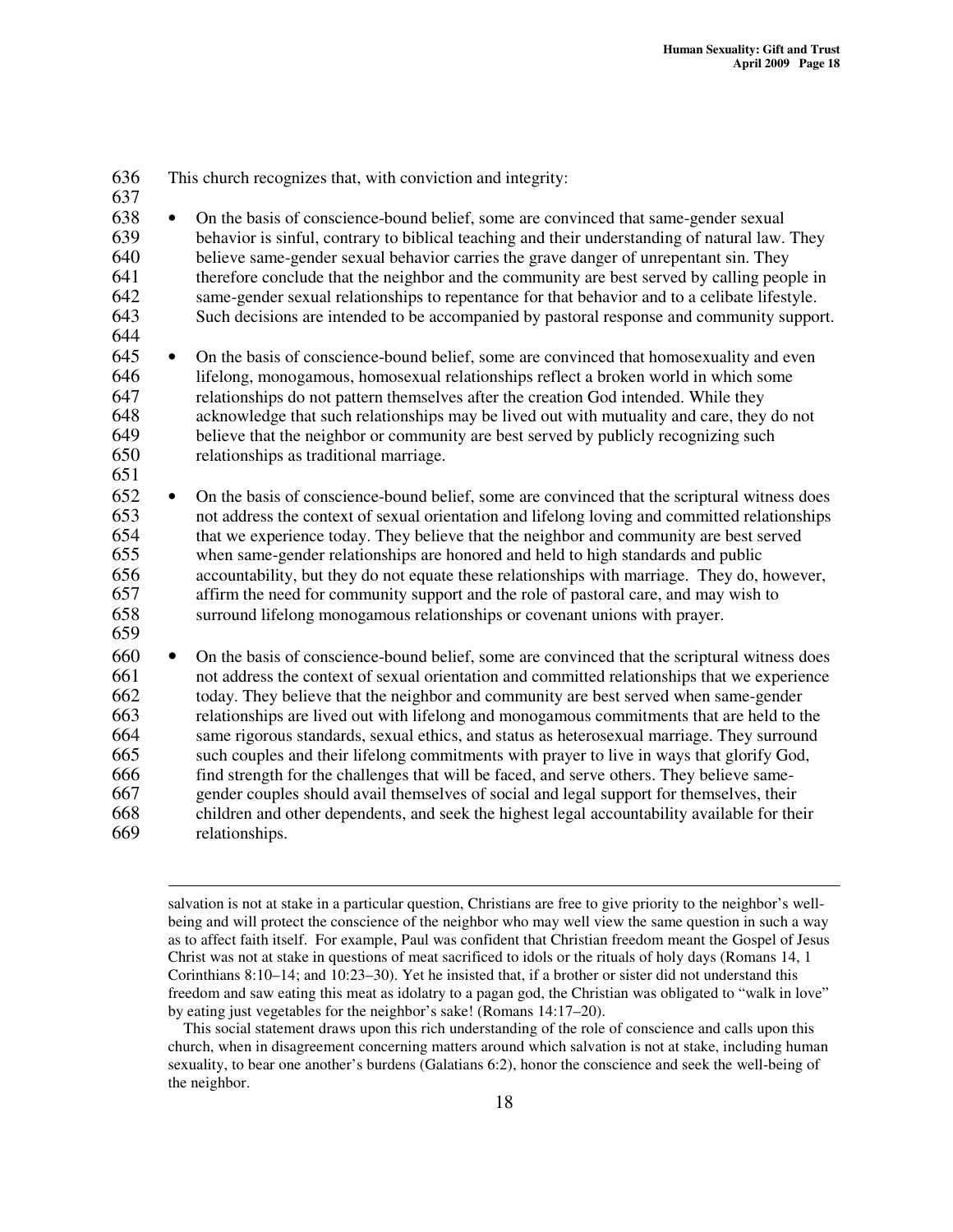Although at this time this church lacks consensus on this matter, it encourages all people to live out their faith in the local and global community of the baptized with profound respect for the

conscience-bound belief of the neighbor. This church calls for mutual respect in relationships and

for guidance that seeks the good of each individual and of the community. Regarding our life

- together as we live with disagreement, the people in this church will continue to accompany one
- another in study, prayer, discernment, pastoral care, and mutual respect.
- 

# *Loving families: ground and source for social trust*

One of the places where social trust is most important is in the context of the family. In contemporary society, the term "family" includes a variety of forms, more akin to the older term of "household," exclusively employed by Luther to include immediate family members, relatives, and others.

Lutherans understand that intimacy, trust, and safety, particularly for those most vulnerable, are

684 best sheltered within families. When safety and trust are eroded or destroyed within the family, it becomes a dangerous or even demonic place where abuse can reign. Thus, Lutherans take great becomes a dangerous or even demonic place where abuse can reign. Thus, Lutherans take great

care to support whatever creates and sustains strong families as a foundation and source of trust.

 Children learn either trust or distrust from their earliest relationships of dependence upon parents and others in the household. Patterns of loyalty and confidence established in the family can reach into all future relationships. Those who do not learn to trust face significant obstacles to

691 becoming trustworthy individuals in the more complicated relationships of modern life and may<br>692 find it difficult to develop a mature and healthy sexuality.

find it difficult to develop a mature and healthy sexuality.

 The family is a primary source of trust precisely because of the remarkable level of commitment and care that characterizes familial bonds. While scripture places family as secondary to the community of God's people (Matthew 10:37; 12:49), it also attests to the family's foundational role in protecting and nurturing human community (Exodus 20:12; Ephesians 6:1–4). The 698 Lutheran Confessions recognize this role<sup>27</sup> and the connection between family and sexuality in

their discussions of the commandments related to each.<sup>28</sup> 

This church regards the family as an indispensable social institution because of its role in

establishing conditions of trust and protection of the vulnerable. As such, society properly both

regulates and shelters families through family law that exists to ensure that these critical

- responsibilities will be met and that dependent family members will be protected and treated
- justly when households dissolve.<sup>29</sup>

 This is evident in Luther's commentary on parental responsibilities. See *Small Catechism*, Preface, par. 19–20, 350, and *Large Catechism*, Ten Commandments, par. 167–78, 409–10 in: *The Book of Concord ,* eds*.* Kolb and Wengert.

 See, for instance, Luther's reference to the fourth commandment while discussing the sixth: *Large Catechism*, Ten Commandments, par. 167–78, 413ff.; see also par. 206 and 218 in: *The Book of Concord*, eds. Kolb and Wengert.

 These include laws governing marriage, dissolution of marriage, inheritance, guardianship, custody, parental rights and duties, property, pensions, social security, taxes, and health benefits. The interdependence and mutual responsibilities of married couples are crucial in welding them into a legal unit as well as a loving household. Parents and guardians are legally compelled to attend to the welfare, support,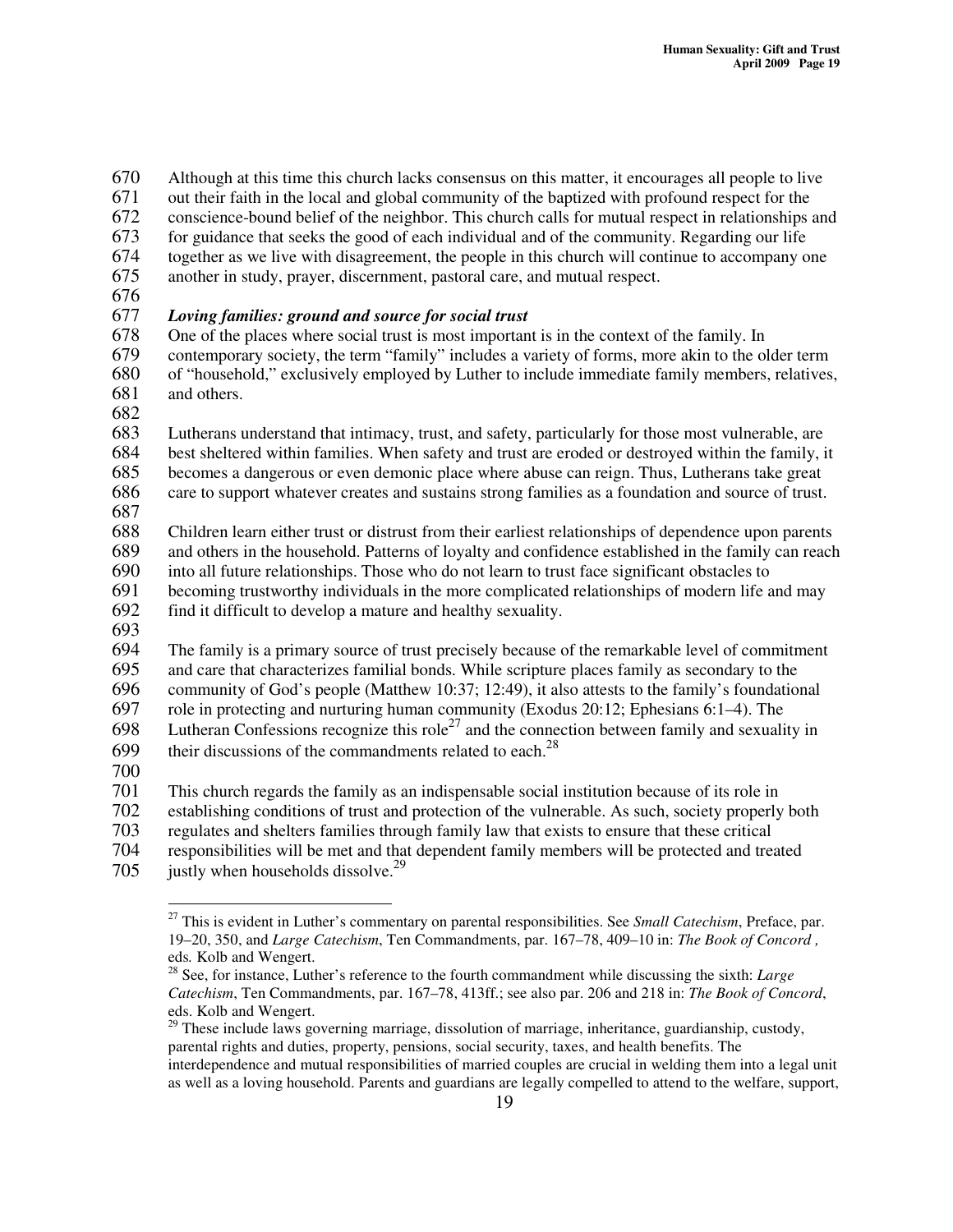706 Social service ministries of this and other churches work to secure the well-being of families in<br>707 many ways. They give particular attention to those who have no family or to families with limite

many ways. They give particular attention to those who have no family or to families with limited

- 708 resources. They raise their moral voice to affirm and celebrate the life-giving importance of
- 709 familial covenants of care. They teach others to embrace these callings of responsibility and love. 710
- 711 At the same time, realistic awareness of weakness and sin prevents Lutherans from romanticizing<br>712 family life or setting up false ideals. In particular, sexual abuse or betraval of promises and

712 family life or setting up false ideals. In particular, sexual abuse or betrayal of promises and 713 commitments within the family constitute flagrant harm precisely because they occur within the

- context where trust is most assumed.
- 715

716 This church recognizes its responsibility in congregations and through social ministry<br>717 organizations to support its members and others in all the difficulties that beset family

717 organizations to support its members and others in all the difficulties that beset family life and to 718 seek ways to ensure and support the protection of the most vulnerable.

719

720 Many current social trends<sup>30</sup> in the United States and elsewhere properly raise concerns about the health of families. While these trends do involve individuals who carry personal responsibility for their choices, they also are driven by economic and social forces that are both complex in origin and significantly resistant to correction.

724

In this country and throughout the twentieth century, the legally married, heterosexual "nuclear 726 family" has been supported by strong social conventions.  $3^{7}$  The nuclear family is well-structured

727 to foster the development of trust in children and youth. The experience of millions of people and 728 recent social science findings demonstrate its ability to do so.<sup>32</sup> This does not mean, however,

729 that it has always done so effectively. Families can shelter sexism or domestic violence and, in

730 such situations, the safety of children or others who are harmed is of utmost importance.

731 732 In this country and in our congregations, families are formed in many ways. There are natural and adoptive families, foster families, blended families, families with a missing generation, and

733 adoptive families, foster families, blended families, families with a missing generation, and<br>734 families where the parents are the same gender. Millions of households in the U.S., and man

families where the parents are the same gender. Millions of households in the U.S., and many in

735 our church, are headed by single parents—mostly women—whether widowed, divorced, or never

736 married. The critical issue with respect to the family is not whether it has a conventional form,

protection, and education of their children and youth.

<sup>&</sup>lt;sup>30</sup> Such trends include remarkably large numbers of physically or psychologically absent fathers and teenagers with parenting responsibilities for which they are not prepared. They include the reluctance of some men and women to commit themselves in marriage. Stresses on marriages and individuals in marriages contribute to high rates of divorce with accompanying concerns for children and other extended family members.

<sup>&</sup>lt;sup>31</sup> Scripture and the Lutheran Confessions assume and encourage households, similar in some ways to this model, but historically and currently there are wide variations that include many other family members, widowed heads of households, laborers, and the like.

 $32$  This point and the supporting data may be found in various sources. One source is the attempt by Don S. Browning to summarize and employ that data for a constructive proposal in *Equality and the Family: A Fundamental, Practical Theology of Children, Mothers, and Fathers in Modern Societies* (Grand Rapids: Eerdmans Publishing Co., 2005). See especially the citations in chapters four and seven.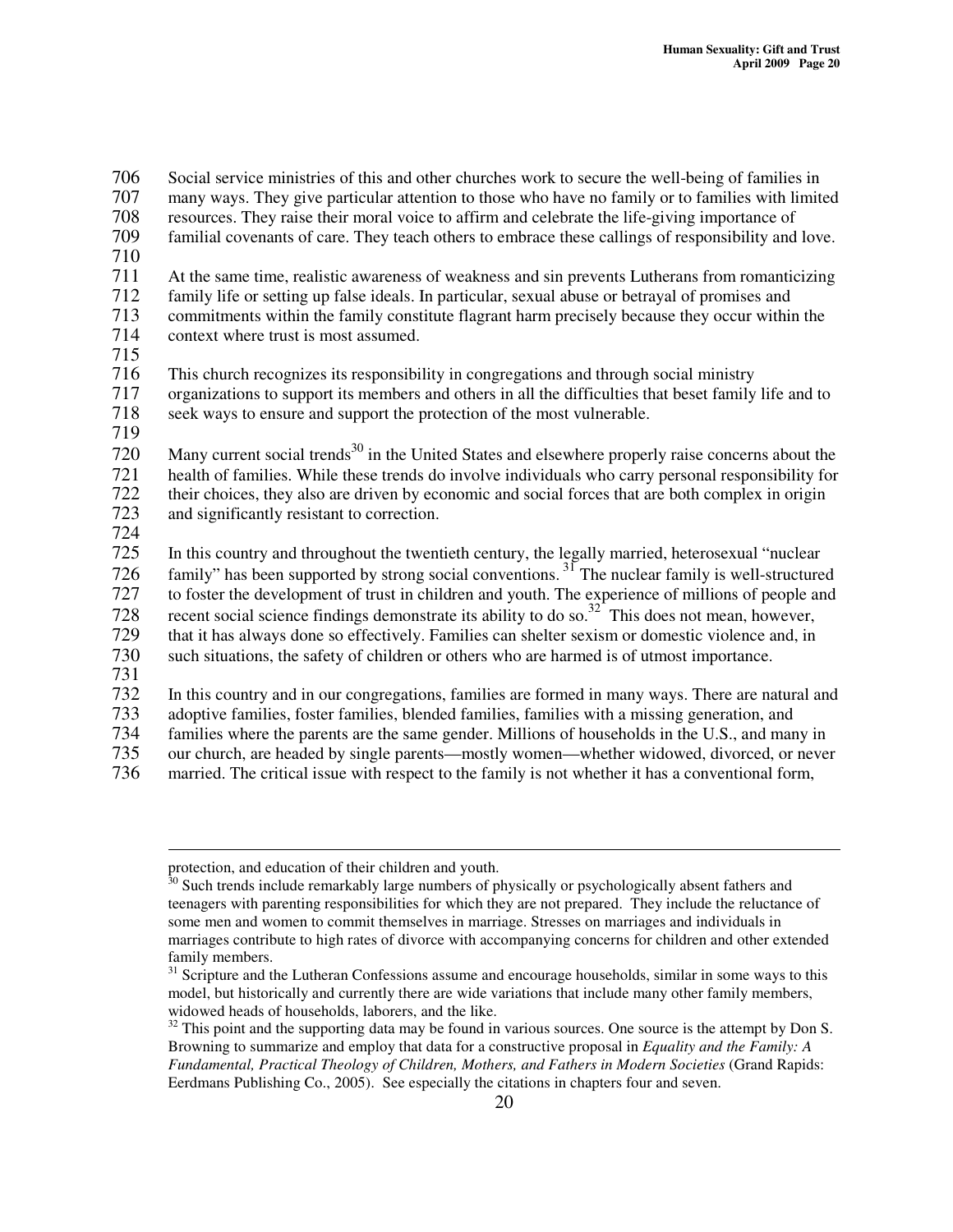737 but how it performs indispensable individual and social tasks. All families have responsibility for

- the tasks of providing safety, shielding intimacy, and developing trustworthy relationships.<sup>33</sup> 738
- 739

740 This church's first response toward families and households should be one of welcome and<br>741 support that includes particularly the care for and safety of children. Children are to be invisupport that includes particularly the care for and safety of children. Children are to be invited 742 into the community of the baptized regardless of their family situation.

743

744 This church responds to the needs of families through its ministry and service in various settings.<br>745 It also has the task of addressing and advocating against social and economic trends that counter It also has the task of addressing and advocating against social and economic trends that counter 746 the development of strong families.

747<br>748

Through the proclamation of God's Word and the sacraments, God creates and strengthens faith<br>
749 and supports believers both inside and outside of families. Family life also is supported when its and supports believers both inside and outside of families. Family life also is supported when its members strive to meet reasonable expectations to forgive and seek forgiveness and to bear each other's burdens responsibly. These practices honor God and, when learned in the context of a loving and committed family, may lead to mature and healthy expressions of sexuality. When trust has been betrayed in such situations, then forgiveness, loving correction, and reconciliation

- 754 must be attempted.
- 755

This church acknowledges with regret the way in which the misuse of historical teachings concerning sexuality has harmed individuals, deepened suffering, or torn families apart. This includes actions that abandon or shun people for unwed pregnancy or for a same-sex orientation. Hate crimes and violence against those who are regarded as sexually different sometimes have been publicly perpetrated in the name of Christ. Not only must such behaviors be denounced, but this church must work toward greater understanding of sexual orientation and gender identity.<sup>34</sup> 761<br>762 It must seek that which is positive and life-giving while protecting from all that is harmful and

- destructive.
- 764<br>765

 Since social trust is directly related to social justice, this church must call for justice in matters 766 relating to families and sexuality. Complex and profound changes have occurred in family law over the past fifty years relating to divorce, alimony and child support, custody, adoption, over the past fifty years relating to divorce, alimony and child support, custody, adoption, parental rights, and civil unions. The continuing evolution of family law is of vital importance as legislators and courts strive to protect dependent individuals and justly assign responsibility for their care.

771

772 These laws have a direct impact on patterns of social trust within households and networks of

773 kinship. Criminal statutes, state enforcement, and judicial handling of matters related to sexual

- 774 abuse, sexual harassment, sexual threats, and domestic violence require our close attention.<br>775 Victims of sexual violation must be able to rely on public institutions for intervention in trou
- 775 Victims of sexual violation must be able to rely on public institutions for intervention in troubled<br>776 relationships. They must be able to expect protection when their trust in an individual has been
- 776 relationships. They must be able to expect protection when their trust in an individual has been<br>777 abused.
- abused.

 $33$  Ibid.

<sup>&</sup>lt;sup>34</sup> Sexual orientation is generally used to refer to an enduring pattern of emotional, romantic, and sexual attraction. *Gender identity* indicates a person's own sense of identification with a gender (male or female) regardless of physiological characteristics. See also footnote 17.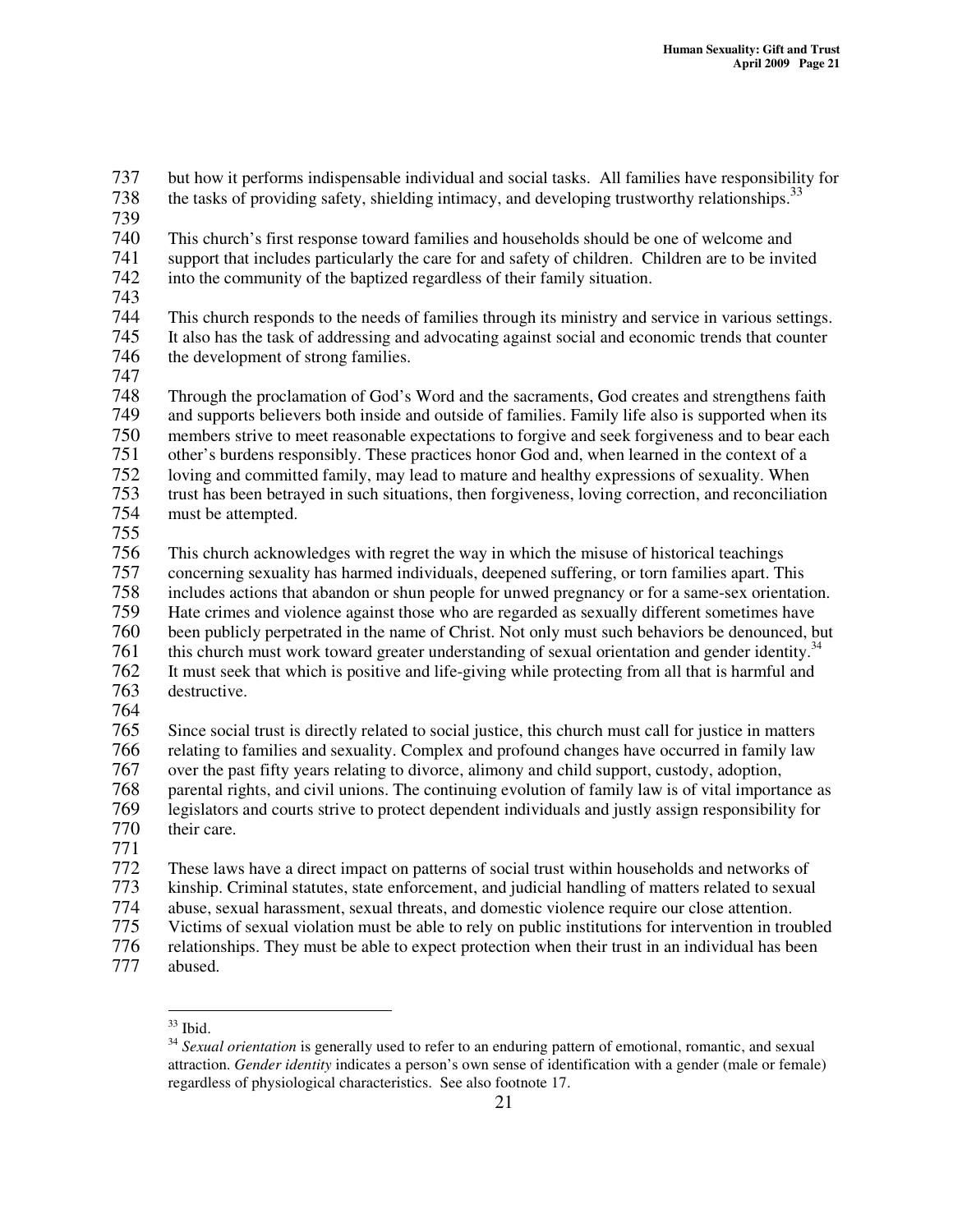778 Society at large must ensure that all who are dependent upon others in the family for spiritual,<br>779 emotional, and physical well-being are protected by social policies and practices. Even social 779 emotional, and physical well-being are protected by social policies and practices. Even social 780 institutions and practices not directly related to family institutions can and should facilitate and 781 support familial care and responsibility. Examples include: tax and poverty law, real estate and 782 zoning regulations, and insurance industry policies and practices. zoning regulations, and insurance industry policies and practices. 783 784 The ELCA will support familial relationships as central to nurturing and sustaining trust and<br>785 security in human relationships. It will advocate for public policies that support and protect 785 security in human relationships. It will advocate for public policies that support and protect families. This church commits itself to continued attention to and discernment about changing 787 family configurations and how they serve to shelter and protect relationships of mutual trust. 788 789 *Protecting children and youth in and for trusting relationships* 790 A strong and healthy family is a significant factor in the development of healthy individuals. The context of a healthy family nurtures growth, enhances trust, and offers protection. This is 791 context of a healthy family nurtures growth, enhances trust, and offers protection. This is<br>792 especially true for children and youth as they grow into sexual maturity. especially true for children and youth as they grow into sexual maturity. 793 Safety within and outside the family is of overriding importance because the damage done to 795 children and youth through sexual abuse or molestation can be remarkably deep and lasting. Such harmful behavior may include inappropriate touching, exposure to pornography, exposing harmful behavior may include inappropriate touching, exposure to pornography, exposing 797 genitals to children or inducing children to do the same, and sexual or genital relations involving 798 minors. 799<br>800 800 Criminal statutes prohibiting abuse and molestation contribute to the protection of children and 801 vouth. This church supports the prosecution of any individual who commits a sexual crime 801 youth. This church supports the prosecution of any individual who commits a sexual crime 802 against a minor, including people in leadership positions in the church**.** Further, this church 803 affirms appropriate laws requiring the reporting of suspected child abuse to authorities in order to 804 prevent future harm to vulnerable minors who cannot protect themselves. 805<br>806 806 The ELCA also recognizes that congregations and other ministry sites must continue in their<br>807 efforts to be safe places for children and youth. Much work already has been done to help efforts to be safe places for children and youth. Much work already has been done to help 808 congregations protect children. This church will continue its efforts for the protection of minors who participate in church-sponsored events and programs. This church calls for the adoption of who participate in church-sponsored events and programs. This church calls for the adoption of 810 preventive measures including educational programs, appropriate policies, and screening of 811 individuals who care for, supervise, or work with children within this church. It expects that all 812 church leaders will report all instances of suspected child abuse.  $\frac{813}{814}$ Matters of concern to both society and the church extend beyond abuse and molestation to 815 organized sexual exploitation. Commercial sexual exploitation is widespread throughout the 816 United States and around the world. It continues to grow and involves surprising numbers of 816 United States and around the world. It continues to grow and involves surprising numbers of youth by taking advantage of their vulnerabilities.<sup>35</sup> 817 818<br>819 819 This church strongly reaffirms its 2001 message, *Commercial Sexual Exploitation*, which states, 820 "Sexual exploitation in any situation, either personally or commercially, inside or outside legally

821 contracted marriage, is sinful because it is destructive of God's good gift [of sexuality] and

<sup>&</sup>lt;sup>35</sup> "Commercial Sexual Exploitation" (Chicago: ELCA, 2001), 3.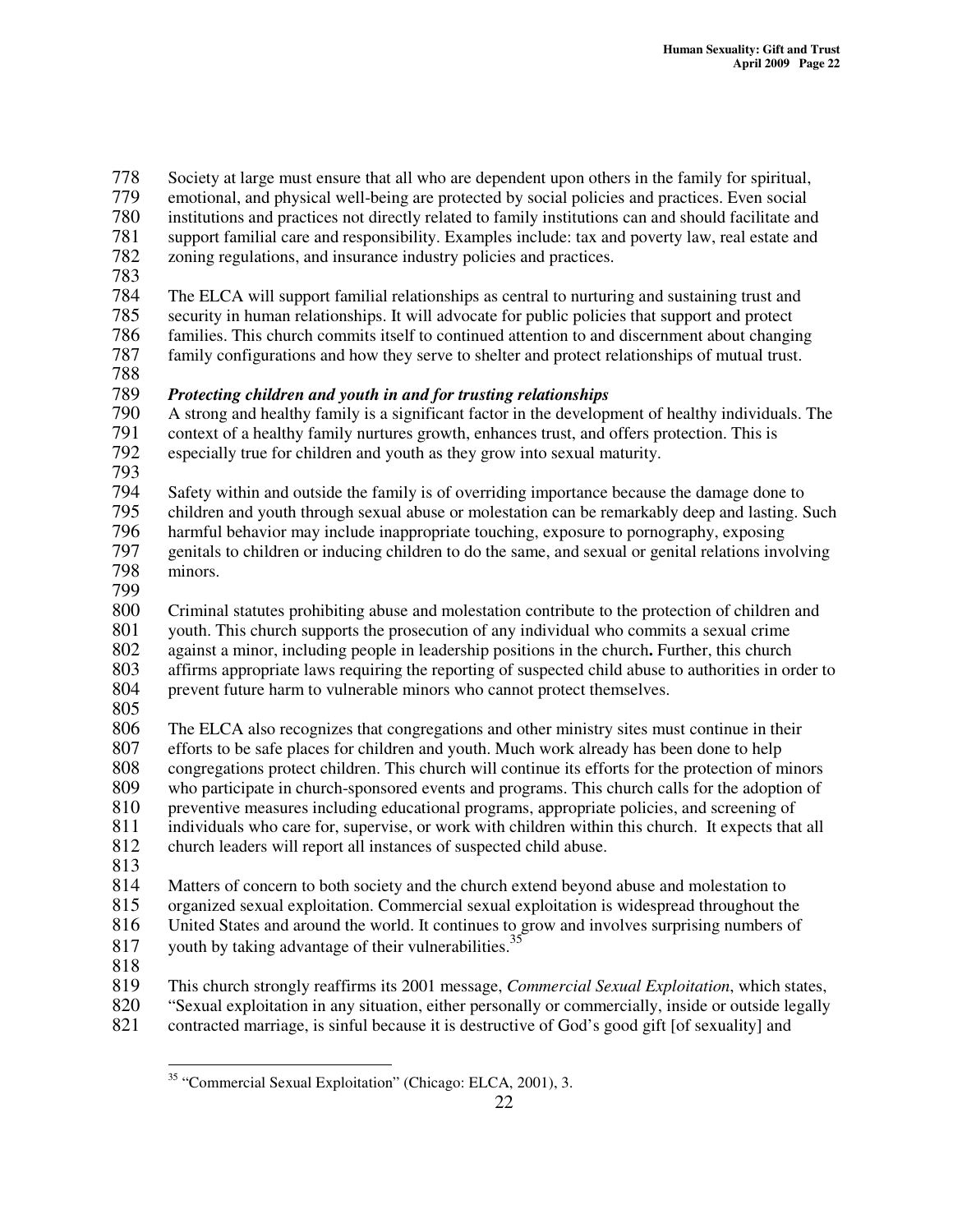822 human integrity." This message notes that this is especially true with respect to the demonic harm sexual exploitation visits on children and youth.<sup>36</sup> 823 824 Children and youth live in a highly sexualized world. They are exposed early to patterns of adult sexuality and are pressured to associate their bodies with practices that devalue them. Examples 825 sexuality and are pressured to associate their bodies with practices that devalue them. Examples include child beauty contests, sexually suggestive clothing, sexually charged prime time, cable 826 include child beauty contests, sexually suggestive clothing, sexually charged prime time, cable 827 television programs, and movies. At an early age, children listen to sexualized music that is 828 deliberately marketed to them. They "date" as couples and engage in genital activity at earlier 829 ages. Children and youth are targets of sexual bullying, destructive language, and vicious humor. 830 831 The ELCA regards the over-exposure of emotionally maturing children and teens to adult sexuality as a failing on the part of adults and society. It challenges all individuals and inst 832 sexuality as a failing on the part of adults and society. It challenges all individuals and institutions<br>833 in society to fulfill their responsibility to protect and nurture children and youth and provide for 833 in society to fulfill their responsibility to protect and nurture children and youth and provide for their appropriate development. Congregations should offer opportunities for adults to express 834 their appropriate development. Congregations should offer opportunities for adults to express 835 these concerns and explore solutions together. 836 837 Expanding cyberspace and other electronic media create new challenges to the protection of 838 children and youth. It is important that parents, society, and lawmakers continue to be extremely 839 vigilant to protect the well-being of children and youth in this electronic world with its often<br>840 hidden dangers. The widespread electronic availability of violent and degrading pornography 840 hidden dangers. The widespread electronic availability of violent and degrading pornography<br>841 threatens children and youth as well as adults. It has the capacity to damage the normal sexual 841 threatens children and youth as well as adults. It has the capacity to damage the normal sexual 842 development in those who view it, often obsessively and in secret. How to address this problem is 843 one of the most important child-protection issues of our time, and our church will be an active 844 participant in this important conversation. 845 846 The sexual education of children and teens will be supported as a priority by this church.<br>847 Anecdotal evidence among teens suggests that few parents or congregations meaningfully Anecdotal evidence among teens suggests that few parents or congregations meaningfully engage 848 young people in either sex education or healthy conversations about sexuality, even though teens would welcome it.<sup>37</sup> This lack of engagement is remarkable, especially considering the associated 849 would welcome it.<sup>37</sup> This lack of engagement is remarkable, especially considering the associated 850 dangers. This church will give particular attention to how children and youth are supported, 851 nurtured, and accompanied in their sexual and relational formation. 852 853 Toward that end, this church reaffirms what it has said previously about providing comprehensive 854 sex education within the context of Christian faith.<sup>38</sup> This education must begin early and

855 emphasize responsibility and mutuality. Such education should focus on sustaining conversation<br>856 about what is good and what is harmful in ways appropriate to growing maturity levels. It should

- 856 about what is good and what is harmful in ways appropriate to growing maturity levels. It should avoid simply requiring compliance with approved or rejected behaviors, but should emphasize the avoid simply requiring compliance with approved or rejected behaviors, but should emphasize the
- 
- 858 exploration of why certain behaviors are rejected because they are damaging, why and how some<br>859 pressures should be resisted, and what differentiates mature and rewarding sexual love from 859 pressures should be resisted, and what differentiates mature and rewarding sexual love from
- 860 exploitative and demeaning forms.
- 861

<sup>36</sup> Ibid., 1.

 $37$  Reports were quite consistent on these points both anecdotally and in informal polls among youth and youth leaders attending workshops in 2007 and 2008 for *Free in Christ to Care for the Neighbor: Lutheran Youth Talk about Human Sexuality* (Chicago: ELCA, 2007).

<sup>38</sup> The ELCA social statement on *Abortion* (Chicago: ELCA, 1991), 4–5.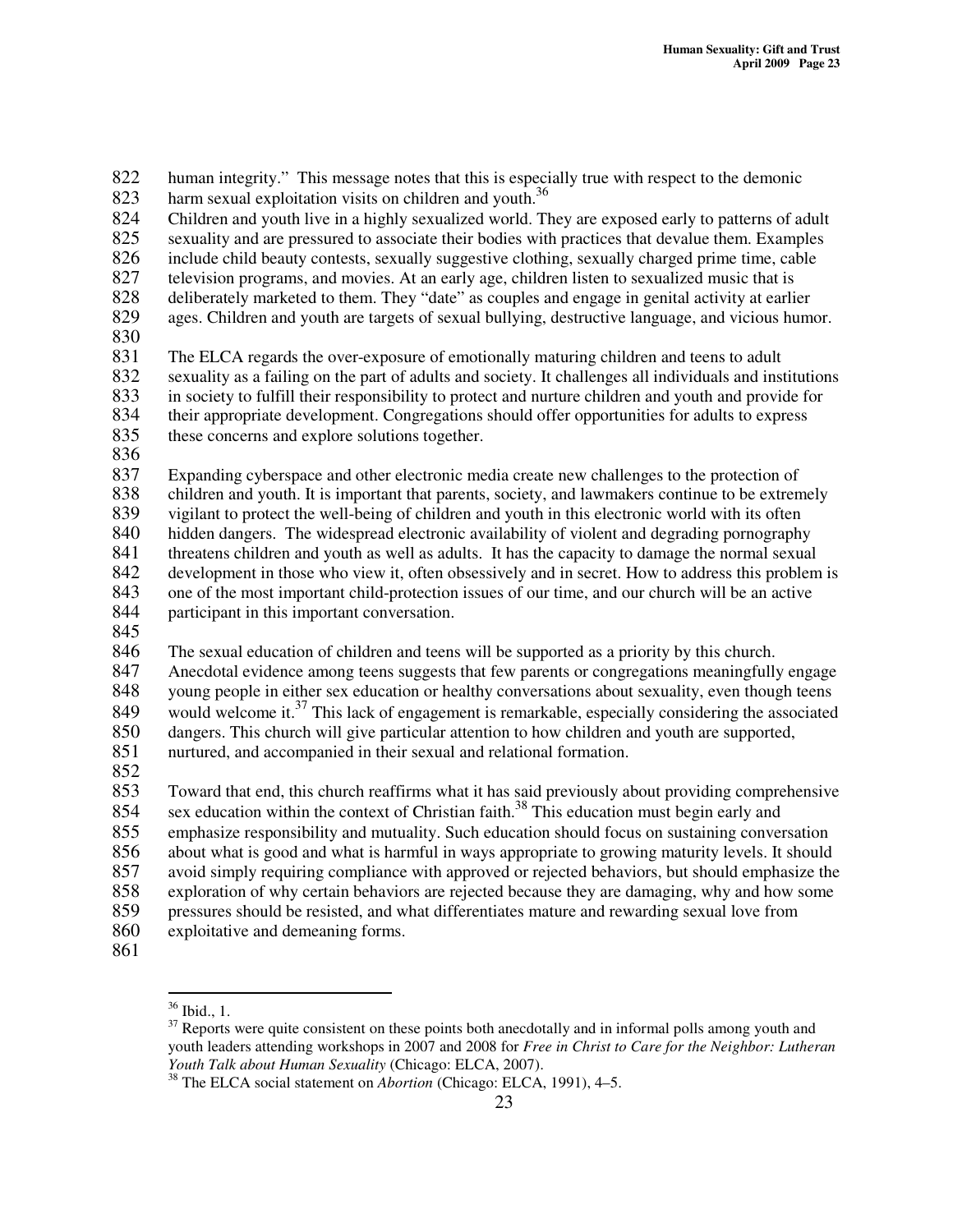862 Information about birth control, including the encouragement and support of sexual abstinence, is<br>863 an important component of responsibility. Such education should engage all in conversation

an important component of responsibility. Such education should engage all in conversation

864 about the shared responsibility of couples to ensure the physical, emotional, and spiritual 865 protection of each person.

 It therefore follows that the ELCA reaffirms its interest in and responsibility for the care and protection of vulnerable children and youth. It understands itself as called to this mission through the vocations of its members, its own institutional practices, and its public policy positions. This 869 work involves all adults, not only parents, since all contribute to the well-being of children and youth in untold creative ways. It understands that all children and youth, both inside and outside youth in untold creative ways. It understands that all children and youth, both inside and outside the church, are deserving of this church's concern.

872

### 873 874 **V Sexuality and trust in relationships**

#### 875<br>876 876 *Sexuality and self*

877 Both sexuality and trust are fundamentally relational and grow out of the web of family ties and 878 social interaction. Healthy, trusting relationships shape confident, healthy, and responsible 879 people. We bring our failings, imperfections, and sin with us into our relationships, but part of 880 living out the calling and freedom of the Christian in those relationships includes being the best we can be as individuals. This requires appropriate care for all aspects of a person, including the we can be as individuals. This requires appropriate care for all aspects of a person, including the body. 39 882

883<br>884 We are sexual beings from the beginning of our lives. The ancient psalmist envisioned the divine 885 mystery of our embodied lives long before science investigated our biological and genetic 886 complexity: "For it was you who formed my inward parts; you knit me together in my mother's 887 womb" (Psalm 139:13). The realities of our sexual bodies are visible in physical features and 888 powerful in less visible characteristics.

889

890 This means much more than that we are born with male, female, or sometimes with ambiguous genitalia.<sup>40</sup> Our cells carry sex chromosomes and our endocrine systems infuse our bodies with 891 genitalia.<sup>40</sup> Our cells carry sex chromosomes and our endocrine systems infuse our bodies with 892 hormones. In ways that are still not fully understood, we develop strong gender identities at a<br>893 very early age. While there is still much to be learned about the biological complexity of human 893 very early age. While there is still much to be learned about the biological complexity of human 894 beings, we have come to understand that this complexity suggests a variety of sexual orientations 895 and gender identities.

896<br>897

Sexuality and gender are features of each person's very being. This is both a discovery and a gift, 898 and a perplexity and a challenge at all life stages and in all relational situations. The medical and

<sup>&</sup>lt;sup>39</sup> See Luther's brief but pointed comments regarding how care for one's body should be understood as a Christian work in *The Freedom of a Christian* in *Career of the Reformer: Vol. I, Luther's Works 31* (St. Louis: Concordia Publishing House, 1957), 365.

 $40$  Some experts estimate that as many as 1 in every 1,500 babies is born with a disorder of sex development (DSDs). See *www.apa.org/topics/intersx.htm* (February, 1, 2009). The phrase used here, ambiguous genitalia, is one form of DSD and indicates a birth defect in which the outer genitals do not have the typical appearance of either a boy or a girl. See *www.nlm.nih.gov/medlineplus/ency/article/003269.htm* (February, 1, 2009).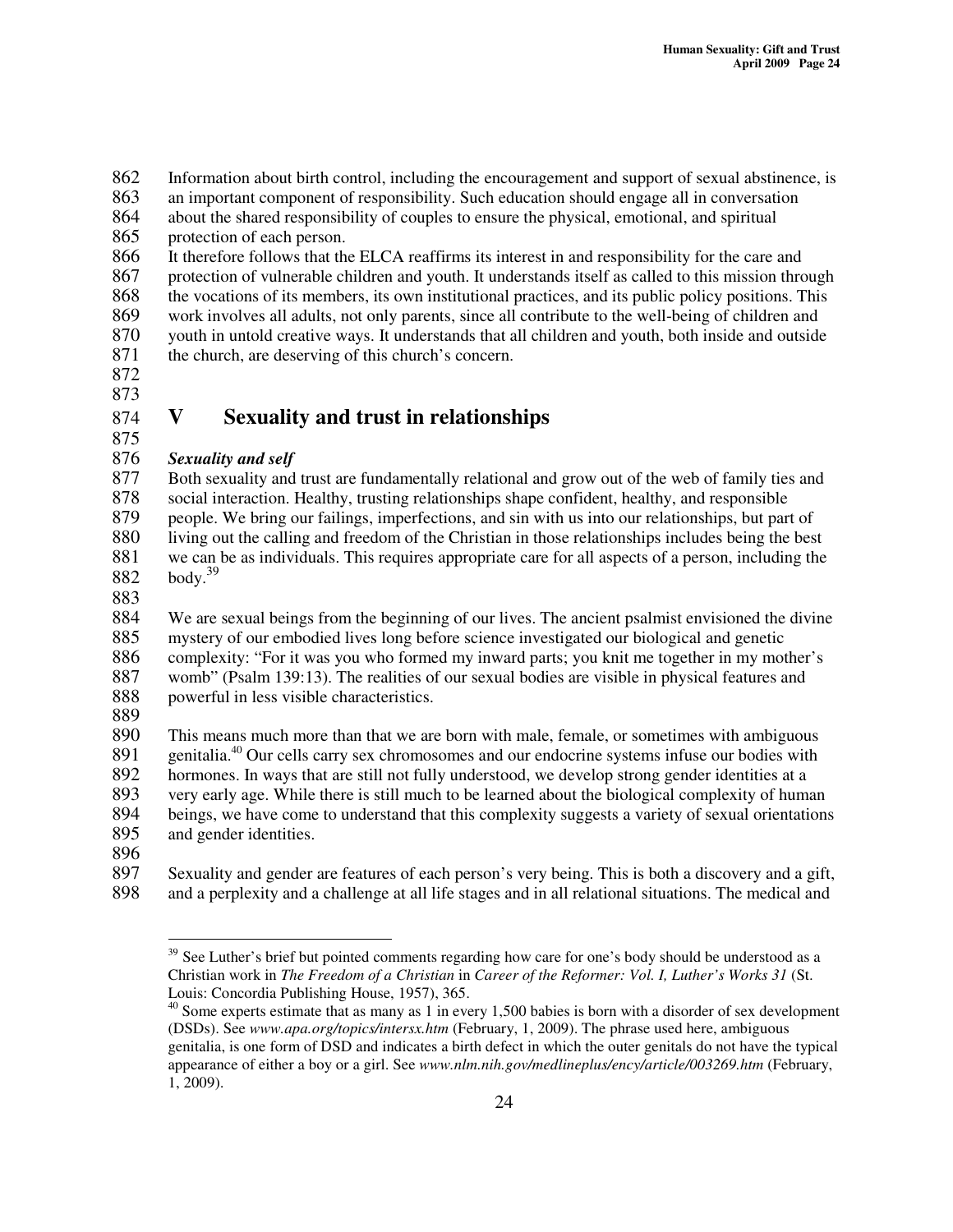899 social sciences continue to explore how the range of human sexual identities and behaviors are<br>900 understood, cared for, and regulated in various cultures and religions. understood, cared for, and regulated in various cultures and religions. 901

902 Sexual capabilities and experiences are part of life for all ages and physical abilities. One can experience the sexual in music, art, literature, and the beauty of people and nature. One can tal experience the sexual in music, art, literature, and the beauty of people and nature. One can take 904 sensual pleasure in food, touch, sound, smells, and activities. One can find expression for the self and for sexuality through the spoken word, touch, dance, music, and movement. and for sexuality through the spoken word, touch, dance, music, and movement.

906<br>907 907 One does not need to be in a relationship to experience one's sexuality. Bodies do not suddenly 908 become sexual at puberty and do not cease to be sexual when, for example, there are physical or 909 developmental limitations, menopause, erectile dysfunction, or the absence of a sexual partner.<br>910 This means that throughout our lives we need to find life-enhancing and appropriate ways of 910 This means that throughout our lives we need to find life-enhancing and appropriate ways of giving expression to this complicated dimension of ourselves. giving expression to this complicated dimension of ourselves.

912<br>913

913 We all have sexual identities that will find expression in our lives. We have sexual feelings that we are aware of and sometimes need to be negotiated when we are interacting with friends, 914 we are aware of and sometimes need to be negotiated when we are interacting with friends,<br>915 courting a potential life partner, working closely with colleagues, or sharing our lives with 915 courting a potential life partner, working closely with colleagues, or sharing our lives with

916 another. Moreover, we must evaluate and respond constantly to the ways in which the sexuality<br>917 of others is expressed. We must respond to sexual stimuli in the environment, including the

917 of others is expressed. We must respond to sexual stimuli in the environment, including the

918 varieties of human touch, which may vary from casual contact through flirtatious appreciation to 919 invitations to intense physical intimacy.

920<br>921

921 A healthy sense of sexuality is related to having a healthy body image. This church teaches that caring for the body and following practices that lead to physical and emotional wellness are part 922 caring for the body and following practices that lead to physical and emotional wellness are part 923 of the stewardship of created goodness.<sup>41</sup> It recognizes that a positive sense of one's own body 924 supports a healthy sense of one's gender identity and sexuality.

925<br>926

926 Sexually mature, healthy individuals learn to be comfortable with their bodies and are able to entrust themselves to others. They call frankly upon others to respect and honor their privacy. entrust themselves to others. They call frankly upon others to respect and honor their privacy, 928 their bodily integrity, and their wishes concerning welcome and unwelcome touch.

929<br>930 Sometimes, it can be very hard to develop and maintain positive attitudes about one's body. Too 931 many people struggle for a healthy sense of body as a result of experiences of degradation or shaming by others, including family members and intimate partners. This church will support 932 shaming by others, including family members and intimate partners. This church will support all in affirming and reclaiming a sense of healthy sexuality. in affirming and reclaiming a sense of healthy sexuality.

934

935 This church calls attention to the danger of embracing standards of physical attractiveness that exclude many, including the aged and people with disabilities, and which distort the

936 exclude many, including the aged and people with disabilities, and which distort the understanding of what it means to be healthy. The young whose bodies are changing

937 understanding of what it means to be healthy. The young whose bodies are changing and growing<br>938 may be especially vulnerable to idealized and commercialized images of a "perfect body" that

938 may be especially vulnerable to idealized and commercialized images of a "perfect body" that play on insecurities and destructive self-loathing.

- play on insecurities and destructive self-loathing.
- 940

941 A holistic understanding of the interrelationship of body, mind, and spirit challenges such narrow 942 understandings of beauty. It enables us better to affirm the many dimensions of beauty and to

<sup>41</sup> *Caring for Health: Our Shared Endeavor* (Chicago: ELCA, 2003).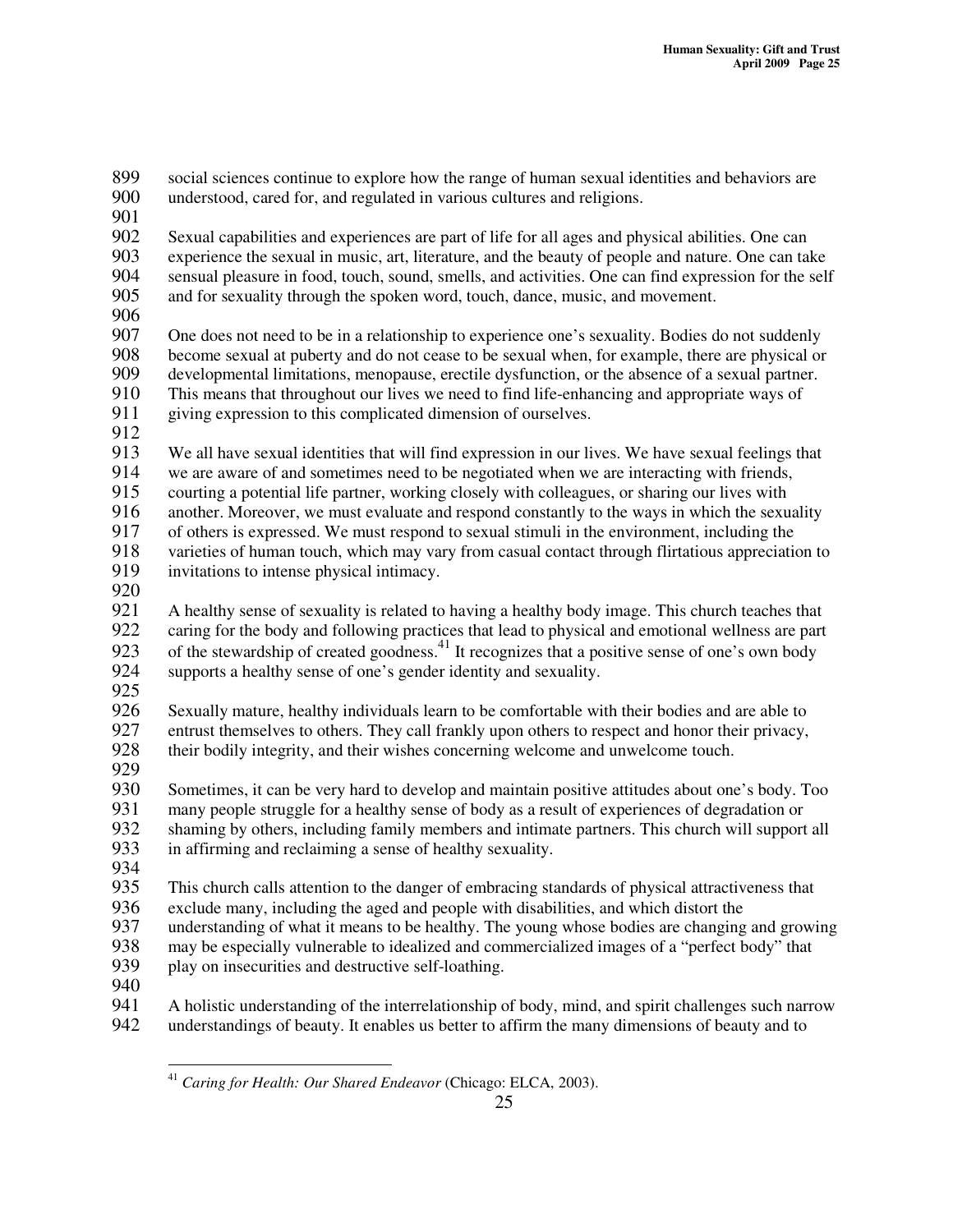943 celebrate human variety and particularity. This church is committed to affirming throughout life<br>944 the value, beauty, and health of the human body and human sexuality. It is mindful that physical.

944 the value, beauty, and health of the human body and human sexuality. It is mindful that physical,

945 emotional, relational, and spiritual wellness contribute to a lower incidence of at-risk behaviors for all people, including youth.<sup>42</sup> 946

947<br>948

# 948 *Gender and friendships*

This church also calls attention to the immense value of friendship for people in all stages of life. 950 Human life in relationship includes many different forms of rewarding human companionship.<br>951 Friendships express our longing for human connection, touch, and growth. They allow space for 951 Friendships express our longing for human connection, touch, and growth. They allow space for 952 self-revelation in the shelter of various degrees of mutual commitment and regard. The ELCA encourages and celebrates all situations and initiatives that engage people in relationships of 953 encourages and celebrates all situations and initiatives that engage people in relationships of<br>954 friendship and trust, both inside and outside the church community. It also recognizes the 954 friendship and trust, both inside and outside the church community. It also recognizes the importance of strong social support for friendships. importance of strong social support for friendships.

956<br>957

Many of our understandings of our own sexuality and sexual relationships may be formed or 958 nurtured through conversations and confiding in friends. Friendships may help us develop a sense 959 of our own beauty and the integrity of our bodies. As with parents or family members, we may 960 learn from friends a sense of caring and safe touch in trusting relationships. Friendship, like<br>961 family life, is a trust that can be betraved, abused, and violated. It also must be recognized the

961 family life, is a trust that can be betrayed, abused, and violated. It also must be recognized that dysfunctional friendships may be detrimental to health, development, and well-being. dysfunctional friendships may be detrimental to health, development, and well-being.

963

964 This church calls people to be good, trustworthy friends who support one another in mature self-965 understanding and healthy companionship. Friends together have the shared power and 966 responsibility to contradict demeaning and demoralizing messages from the media about sexuality and to overcome the effects of physical and emotional abuse. Friends also have 967 sexuality and to overcome the effects of physical and emotional abuse. Friends also have the responsibility to respect one another's physical and emotional boundaries.

969<br>970

970 Community and workplace relationships are spheres of human life in which friendships and<br>971 companionship can and do thrive. They are also places where trust and distrust mix in companionship can and do thrive. They are also places where trust and distrust mix in

- 972 complicated ways.
- 

973<br>974 Sometimes friendships become sexual in the narrower sense of giving rise to overtly erotic 975 impulses and stimulation. Erotic interest between adults open to a romantic relationship can be a<br>976 desired part of the growth of trust and intimacy. Erotic interest can also create conflicts and 976 desired part of the growth of trust and intimacy. Erotic interest can also create conflicts and<br>977 danger. These have to be faced honestly when one or both of the people involved already ha danger. These have to be faced honestly when one or both of the people involved already have 978 made promises of fidelity to another. The conflicts and dangers have to be recognized, also,<br>979 whenever one of the involved individuals does not welcome a deeper and more complicated 979 whenever one of the involved individuals does not welcome a deeper and more complicated closeness. closeness. 981<br>982

982 Reintroducing distance into such friendships or breaking them off may entail an acceptance of<br>983 Ioss that requires courage and maturity. The violation of trusting relationships for sexual purpo 983 loss that requires courage and maturity. The violation of trusting relationships for sexual purposes is offensive, unacceptable, and, when criminal, should be punished accordingly. A particularly

- 984 is offensive, unacceptable, and, when criminal, should be punished accordingly. A particularly egregious violation of friendship is acquaintance rape.
- egregious violation of friendship is acquaintance rape.

 $^{42}$  A variety of research supports this claim in relation to sexual activity. See, for instance, Peter C. Scales, et al., *Developmental Assets: A Synthesis of the Scientific Research on Adolescent Development* (Minneapolis: Search Institute Publications, 2004).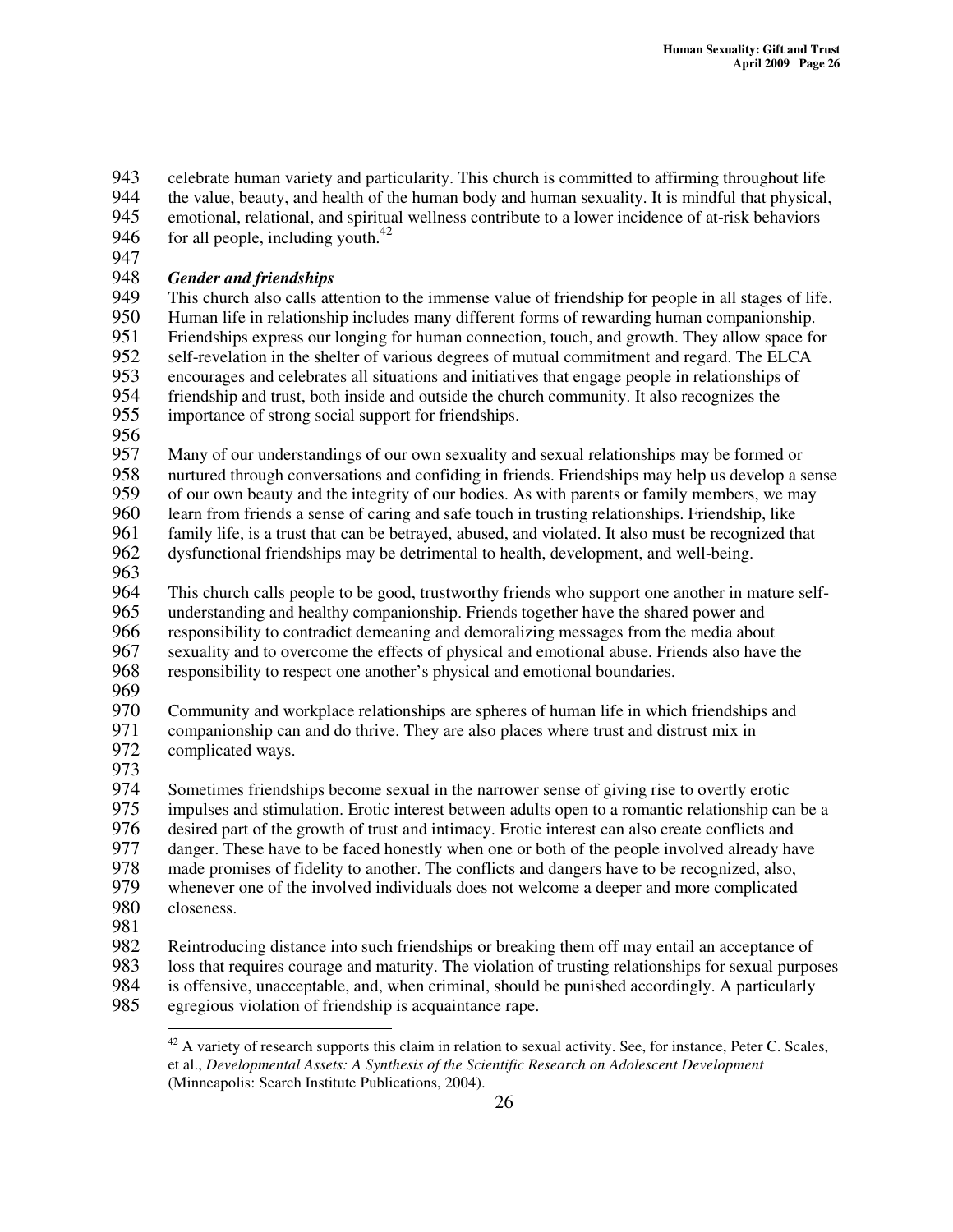# 986 *Commitment and sexuality*

987 Human beings remain sexual creatures for life. As a result, they must cultivate and manage<br>988 relationships along a spectrum that runs from casual associations to intense intimacy. The relationships along a spectrum that runs from casual associations to intense intimacy. The 989 deepening of trust and commitment is a lengthy process that requires deliberate attention and<br>990 effort. Recognizing this provides a way of thinking about how people come to select life partr 990 effort. Recognizing this provides a way of thinking about how people come to select life partners<br>991 and about their sexual conduct in that process.

- and about their sexual conduct in that process.
- 992<br>993

993 Couples, whether teenage, young adult, mature, or senior, move from a first acquaintance into a<br>994 iourney of increasing knowledge, appreciation, and trust in each other. This journey involves 994 journey of increasing knowledge, appreciation, and trust in each other. This journey involves<br>995 spiritual, emotional, intellectual, and physical dimensions of self-understanding. When these spiritual, emotional, intellectual, and physical dimensions of self-understanding. When these 996 dimensions develop at similar rates, trust and entrusting are established and secured. When they are out of balance, trust may either not exist or disintegrate. are out of balance, trust may either not exist or disintegrate.

998<br>999

999 As trust and entrusting are established in a relationship, physical expression naturally becomes 1000 more intimate. That is, sexual intimacy would be expected to follow the same pattern of growth 1000 more intimate. That is, sexual intimacy would be expected to follow the same pattern of growth 1001 marked by the other dimensions of mutual self-understanding. marked by the other dimensions of mutual self-understanding.

1002

1003 For this reason, this church teaches that degrees of physical intimacy should be carefully matched to degrees of growing affection and commitment. This also suggests a way to understand why this 1004 to degrees of growing affection and commitment. This also suggests a way to understand why this 1005 church has taught that the greatest sexual intimacies, such as coitus, should be matched with and 1006 sheltered both by the highest level of binding commitment and by social and legal protection,<br>1007 such as found in marriage. Here, promises of fidelity and public accountability provide the

1007 such as found in marriage. Here, promises of fidelity and public accountability provide the 1008 foundational basis and support for trust, intimacy, and safety, especially for the most vulner foundational basis and support for trust, intimacy, and safety, especially for the most vulnerable.

1009

 This is why this church opposes non-monogamous, promiscuous, or casual sexual relationships of any kind. Indulging immediate desires for satisfaction, sexual or otherwise, is to "gratify the desires of the flesh" (Galatians 5:16–19). Such transient encounters do not allow for trust in the relationship to create the context for trust in sexual intimacy.

1014<br>1015

Such relationships undermine the dignity and integrity of individuals because physical intimacy is 1016 not accompanied by the growth of mutual self-knowledge. Absent the presence of physical, 1017 emotional, intellectual, and spiritual trust and commitment, such sexual relationships may ea emotional, intellectual, and spiritual trust and commitment, such sexual relationships may easily damage the self and an individual's future capacity to live out committed and trustworthy relationships. Fleeting relationships misuse the gift of sexual intimacy and are much more likely to be unjust, abusive, and exploitative.

1021<br>1022

Although this church strongly discourages such relationships, it nevertheless insists that every

1023 sexual relationship entails responsibility. All sexually active people have the responsibility to 1024 protect their sexual partner from both emotional and physical harm as well as to protect

1024 protect their sexual partner from both emotional and physical harm as well as to protect

1025 themselves and their partners from sexually transmitted diseases and the possibility of an 1026 unwanted pregnancy.

1027

## 1028 *Sexual intimacy and adult cohabitation*

1029 Many contemporary pressures encourage adult cohabitation. When marriage is delayed for years 1030 beyond the age of physical sexual maturity, the emotional and physical pressures for intimacy

beyond the age of physical sexual maturity, the emotional and physical pressures for intimacy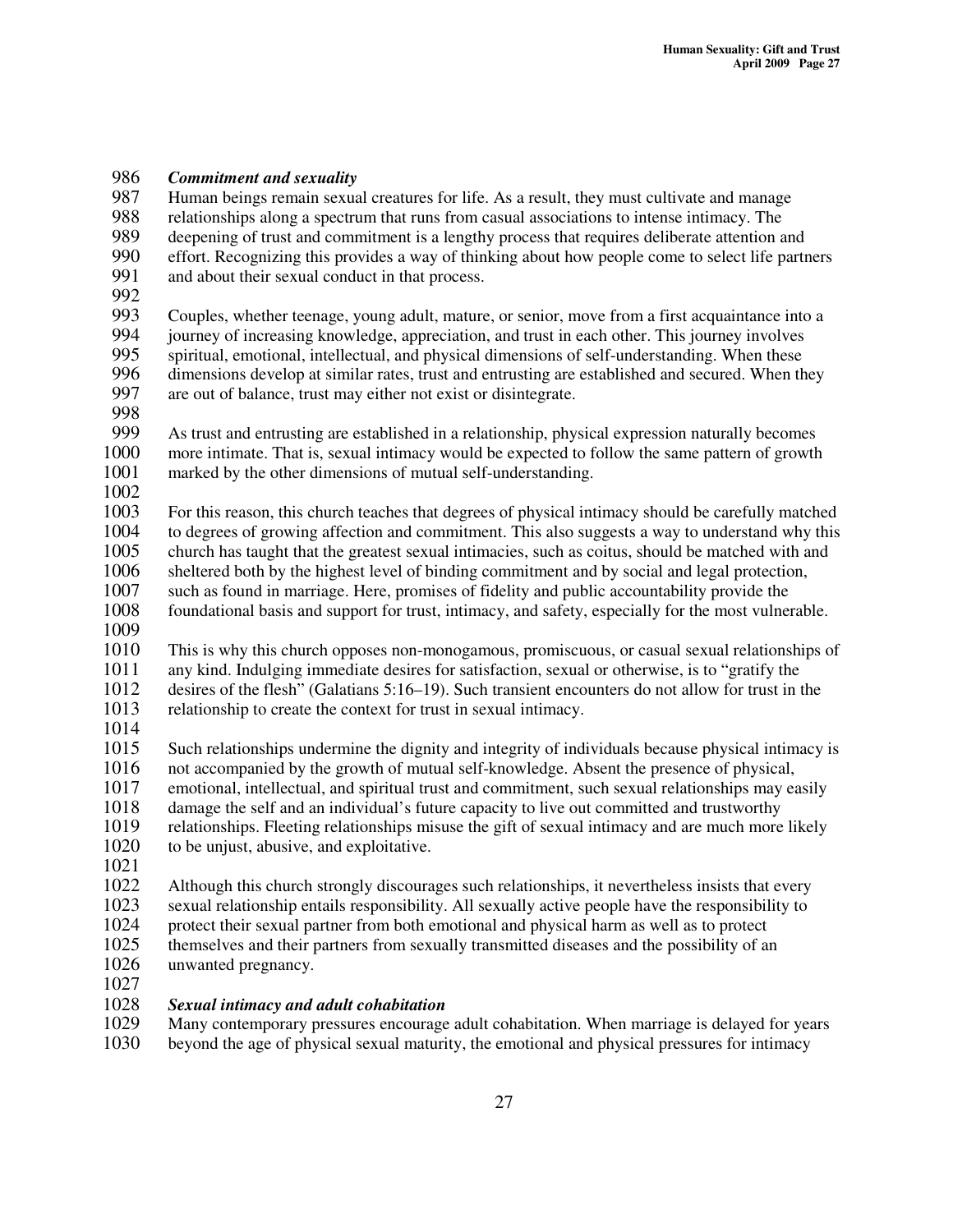1031 may grow. Social trends in this society, such as extensive schooling, downward wage pressure, 1032 and even the desire for expensive weddings may further encourage that delay. and even the desire for expensive weddings may further encourage that delay. 1033 1034 While some of these trends are the result of individual choices, they also may be influenced by 1035 broader social forces: the increasing number of failed marriages, social acceptance of casual sex 1035 broader social forces: the increasing number of failed marriages, social acceptance of casual sex, 1036 and the strong cultural influence of individualism that largely ignores social responsibility and 1037 accountability. All are examples of why many may question the need for—and sometimes even 1037 accountability. All are examples of why many may question the need for—and sometimes even 1038 the rationale for—binding relationships. the rationale for-binding relationships. 1039 1040 In addition, certain laws and economic realities in this society may create extreme economic 1041 hardship for some, including older adults, who desire to be legally married. This church calls for 1042 altering laws and the factors that create a significant impediment for such people to be married. altering laws and the factors that create a significant impediment for such people to be married. 1043<br>1044 1044 Because this church urges couples to seek the highest social and legal support for their<br>1045 relationships, it does not favor cohabitation arrangements outside of marriage. It has a s 1045 relationships, it does not favor cohabitation arrangements outside of marriage. It has a special<br>1046 concern when such arrangements are entered into as an end in themselves. It does, however, 1046 concern when such arrangements are entered into as an end in themselves. It does, however, 1047 acknowledge the social forces at work that encourage such practices. This church also recognizes 1048 the pastoral and familial issues that accompany these contemporary social patterns. 1049 1050 In cases where a decision is made for cohabitation, and regardless of the reasons, this church 1051 expects its pastors and members to be clear with the couple regarding the reasons for the position 1052 of this church as well as supporting the couple in recognizing their obligation to be open and 1052 of this church as well as supporting the couple in recognizing their obligation to be open and 1053 candid with each other about their plans, expectations, and levels of mutual commitment. candid with each other about their plans, expectations, and levels of mutual commitment. 1054 1055 It should be noted that some cohabitation arrangements can be constructed in ways that are 1056 neither casual nor intrinsically unstable. In earlier generations, betrothal carried obligations 1057 similar to those of marriage. In certain situations, conventional or even legal obligations 1058 accompany cohabitation arrangements. In some states, for instance, laws govern "common law<br>1059 marriages." Such arrangements may differ markedly from more transitory forms of cohabitation marriages." Such arrangements may differ markedly from more transitory forms of cohabitation. 1060 1061 This church believes, however, that the deepest human longings for a sense of personal worth, 1062 long-term companionship, and profound security, especially given the human propensity to sin, 1063 are best served through binding commitment, legal protections, and the public accountability of 1064 marriage, especially where the couple is surrounded by the prayers of the congregational 1065 community and the promises of God. 1066 1067 1068 **VI Sexuality and social responsibility** 1069<br>1070

1070 *Sexuality and society*

Neither individuals nor families can succeed alone; they need healthy and supportive 1072 communities.<sup>43</sup> Individuals are deeply social and therefore profoundly shaped by these

<sup>&</sup>lt;sup>43</sup> Statistically, the healthier family and community institutions are, the higher the number of developmental assets found among its members, especially youth. Strong community institutions have a significant impact on lowering the incidence of at-risk behaviors among young people, including intimate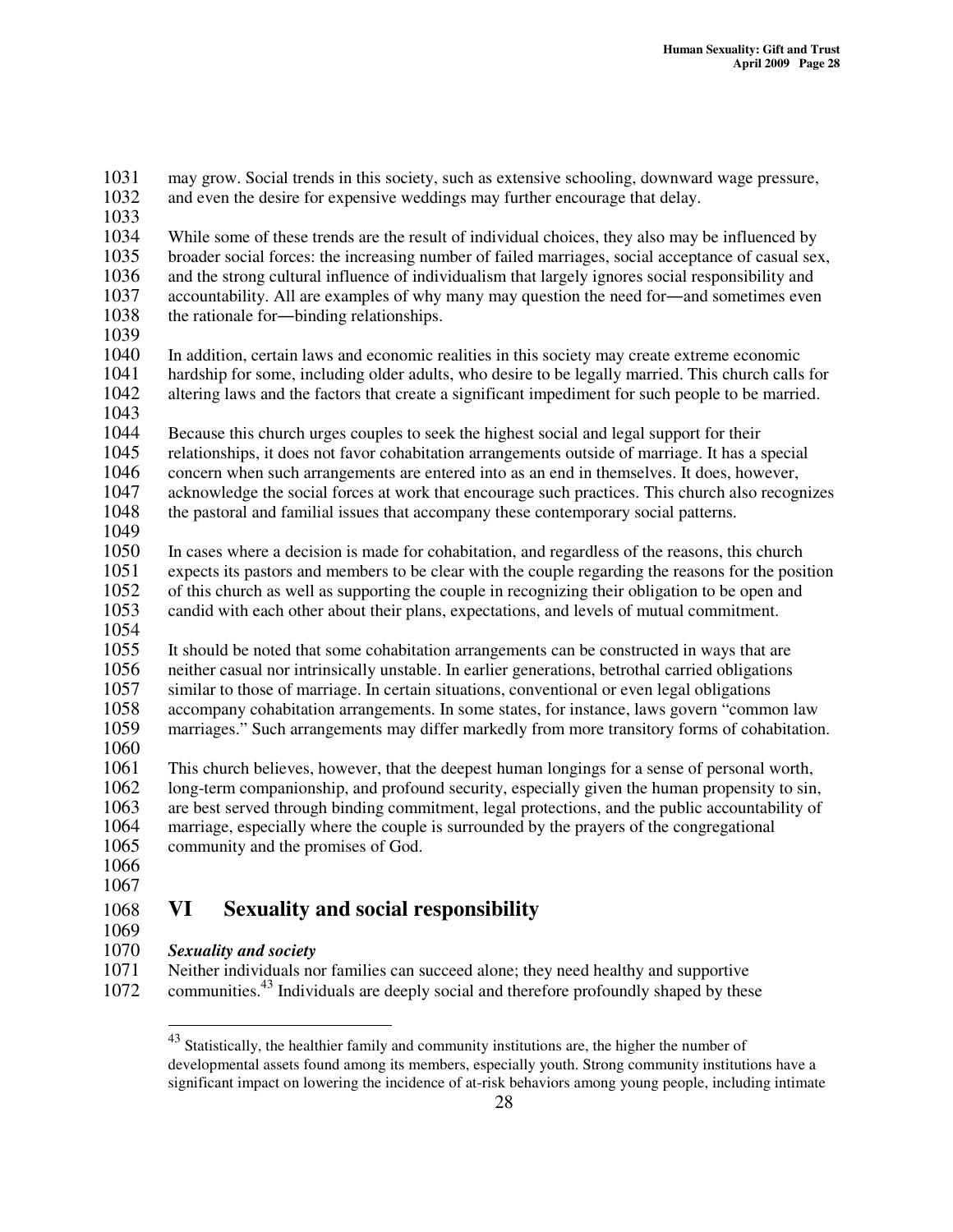1073 communities, even in their most private and intimate moments. Given this reality, we must 1074 appreciate the significant influence, both positive and negative, of social forces and social appreciate the significant influence, both positive and negative, of social forces and social 1075 contexts on human sexual behavior. 1076<br>1077 This church must be prepared to speak out where such forces cause harm. In particular it will 1078 oppose all forms of sexual exploitation within and outside this church. Justice for women in<br>1079 church and society must continue to be an important dimension of Lutheran concern and acti 1079 church and society must continue to be an important dimension of Lutheran concern and action. 1080 This church also will attend to the need for equal protection, equal opportunities, and equal 1082 responsibilities under the law, and just treatment for those with varied sexual orientation and 1083 gender identity. Such individuals are disproportionately and negatively affected by patterns of 1084 stigma, discrimination, and abuse. Likewise it will attend to the particular needs of children and stigma, discrimination, and abuse. Likewise it will attend to the particular needs of children and 1085 the families of those with actual or perceived differences in sexual orientation or gender identity<br>1086 because they are especially vulnerable to verbal, physical, emotional, spiritual, psychological, an 1086 because they are especially vulnerable to verbal, physical, emotional, spiritual, psychological, and 1087 sexual abuse. sexual abuse. 1088 1089 This church notes with grave concern the public commodification<sup>44</sup> of the human body as an 1090 economic asset. The sexual body is never to be used as an object for commercial purposes, and 1091 this church will speak against the public idolatry of pleasure, freedom, and wealth that undergire 1091 this church will speak against the public idolatry of pleasure, freedom, and wealth that undergirds such practices. such practices. 1093 1094 Especially deplorable is the billion dollar global sex market and the economic systems that thrive 1095 on it, both in the United States and abroad.<sup>45</sup> The people trapped in this system are damaged and 1096 often destroyed by degradation, abuse, and, sometimes, torture. Companies that profit from this enterprise need to be identified and strongly denounced. This church supports building 1097 enterprise need to be identified and strongly denounced. This church supports building 1098 international agreements and national laws to prevent these practices. 1099 1100 The possibility of profit is not a sufficient moral basis to use human sexuality for purposes that 1101 harm individuals or undermine social trust.<sup>46</sup> The ELCA opposes the sale and purchase of 1102 pornography. It also objects to commercial and technological efforts to sell sex, including mass 1103 media and commercial marketing, since these negatively impact individuals and society in 1104 significant ways. 1105<br>1106 1106 Christian responsibility includes naming economic forces and monitoring the ways in which they<br>1107 constrain or support healthy individual choices and social structures. This church will advocate 1107 constrain or support healthy individual choices and social structures. This church will advocate 1108 against all that systematically undermines efforts to raise healthy children and to build solid against all that systematically undermines efforts to raise healthy children and to build solid 1109 marriages and trusting relationships, including the portrayal of responsible sexuality as abnormal

1110 and burdensome and promiscuous sexual activity as normal and consequence-free.

sexual activity at young ages. The relative health of a community's institutions, such as schools, churches, and civic organizations, matters significantly. *op. cit.* Benson.

<sup>&</sup>lt;sup>44</sup> The transformation of any created blessing of God into a commodity to be bought and sold.

<sup>&</sup>lt;sup>45</sup> This multiple billion dollar system often is perpetuated by slave-like conditions and outright slavery.

<sup>46</sup> "While a market economy emphasizes what individuals *want* and are willing and able to buy, as people of faith we realize that what human beings *want* is not necessarily what they *need* for the sake of life." *Sufficient, Sustainable Livelihood for All* (Chicago: ELCA, 1999), 3.f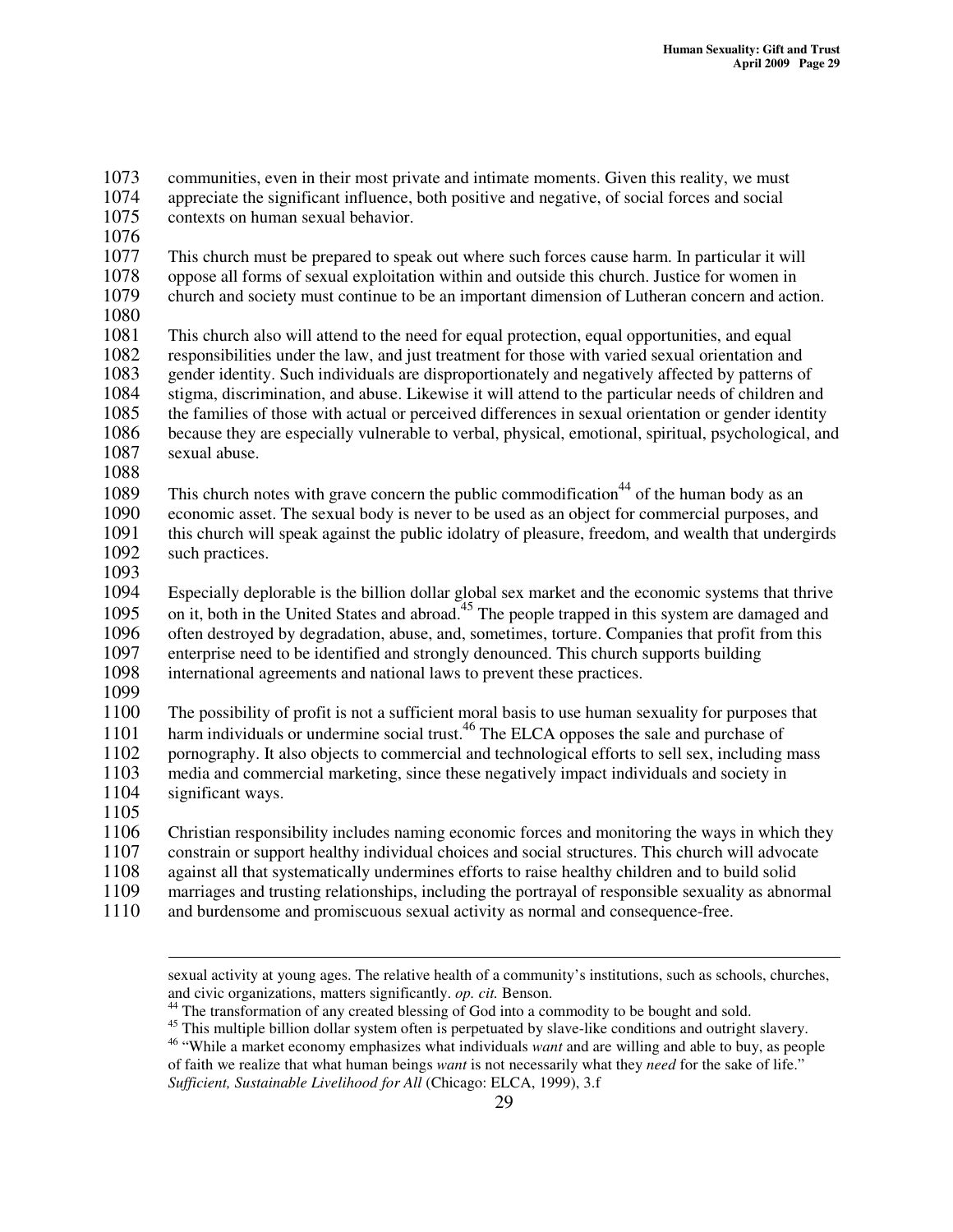1111 This church will respond in situations where business and corporate enterprises seek profit<br>1112 through disrespectful treatment of the human body. This church will work with public and t

through disrespectful treatment of the human body. This church will work with public and private

- 1113 institutions<sup>47</sup> to create structures, policies, and practices of accountability to support social norms
- 1114 of protection. These include codes of practice that protect society, especially children and the 1115 most vulnerable, from the misuse and abuse of sexuality for profit.
- most vulnerable, from the misuse and abuse of sexuality for profit.
- 1116 This church will work with all people to craft fair and comprehensive laws particularly aimed at 1117 protecting the weakest and most vulnerable among us, especially children, from sexual harm.
- 1118
- 1119 This church supports the development and use of medical products, birth control, and initiatives 1120 that support fulfilling and responsible sexuality. This church also recognizes the important role 1121 that the availability of birth control has played in allowing women and men to make responsible 1121 that the availability of birth control has played in allowing women and men to make responsible 1122 decisions about the bearing and rearing of children. decisions about the bearing and rearing of children.
- 1123
- 1124 This church, in its concern for the neighbor, has a responsibility to be concerned about public 1125 health issues. All people who have contracted a sexually transmitted disease have an absolute
- 1126 responsibility to inform their sexual partners and all who are at risk.
- 1127
- 
- 1128 Care must be taken in sex education materials and processes to inform about the dangers of 1129 diseases without teaching that sexual expression is intrinsically dirty and dangerous. Efforts 1129 diseases without teaching that sexual expression is intrinsically dirty and dangerous. Efforts at
- 1130 public education and protection from disease should be supported. This includes efforts that
- 1131 challenge stigma and discrimination, especially against those living with and affected by HIV and
- 1132 AIDS. This church, including its institutions and agencies, should be an active partner in
- 1133 discussions about how to address and contain epidemics of such diseases.
- 1134
- 1135 This church supports social policies and practices that encourage the growth of healthy 1136 relationships and will question publicly those that erode social trust or undermine the structures 1137 within which trust is learned and preserved. The traditional concerns of this church for social<br>1138 iustice and the protection of the vulnerable also will guide its teachings and practices in relation
- 1138 justice and the protection of the vulnerable also will guide its teachings and practices in relation 1139 to social trust and sexuality. to social trust and sexuality.
- 1140

## 1141 *Sexuality and public ministry*

- 1142 This church does not tolerate the abuse of the ministerial office for personal sexual gratification. 1143 This church holds high expectations for those individuals called to serve as rostered leaders.<br>1144 Pastors, associates in ministry, deaconesses, and diaconal ministers who abuse the trust place
- 1144 Pastors, associates in ministry, deaconesses, and diaconal ministers who abuse the trust placed in 1145 them by engaging in promiscuity, infidelity, adultery, or forms of sexual abuse violate those high them by engaging in promiscuity, infidelity, adultery, or forms of sexual abuse violate those high 1146 standards. Such violations severely damage the credibility of the public ministry to which this 1147 church and its leaders are called.
- 

#### 1148<br>1149  $Sexuality$  *in the workplace*

- 1150 In all workplaces, supervisors, coworkers, professionals, and clients must negotiate complex<br>1151 Interactionships. The sexual dimension of these relationships, both in the general sense and in th
- 1151 relationships. The sexual dimension of these relationships, both in the general sense and in the sometimes more specifically erotic sense, needs to be honestly recognized. sometimes more specifically erotic sense, needs to be honestly recognized.

 $47$  This includes many varieties of social, economic, and business institutions.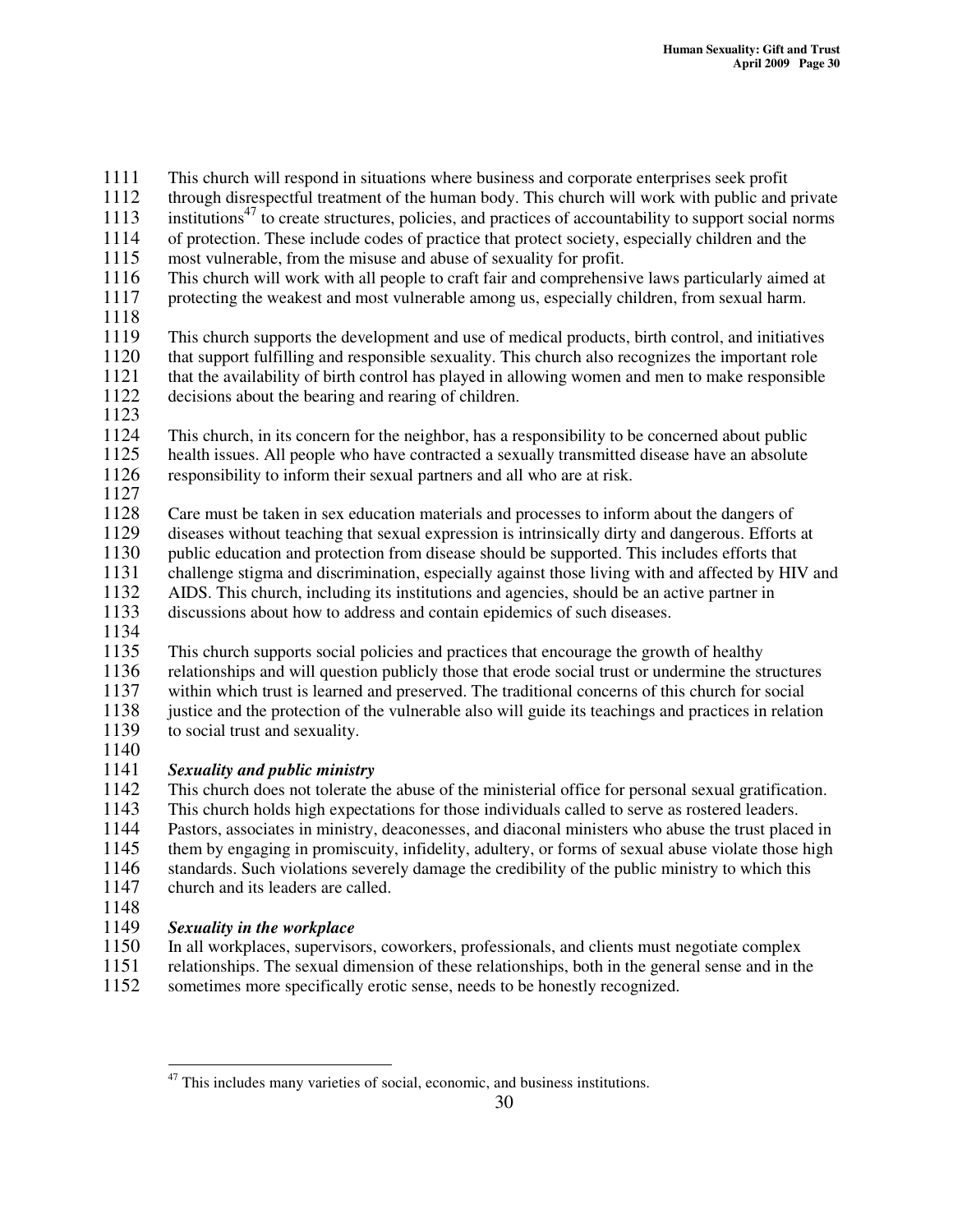1153 Employers and supervisors, including within this church, must pay particular attention to work<br>1154 relationships between colleagues, especially where there are power differentials, and where the

- 1154 relationships between colleagues, especially where there are power differentials, and where the
- 1155 workplace environment is rendered sexually offensive or hostile by the conduct of coworkers.
- 1156

1157 The workplace requires appropriate boundaries that are maintained through respect, good sense, 1158 best practices, and legal protections. This church remains committed to its own efforts to help<br>1159 make congregations, synods and the churchwide organization safe and healthy places to live and make congregations, synods and the churchwide organization safe and healthy places to live and

1160 work. The ELCA will not tolerate sexual harassment within the workplace.

1161

## 1162 **VII Conclusion**

1163

## 1164 *Human sexuality and moral discernment*

 This social statement grows out of the foundational theological understanding that Lutherans read and understand the Bible in light of the death and resurrection of Jesus Christ. The "good news" of the Gospel that we are freed from bondage to sin (justification before God) allows us to respond to the Triune God's mercy through love for and service to the neighbor (vocation in the 1169 world). The social statement further affirms that because God's promises are trustworthy, each of 1170 us is called in Christian freedom to be trustworthy in our relationships with one another and to us is called in Christian freedom to be trustworthy in our relationships with one another and to build social institutions and practices that create trust.

1172

1173 Because of the love of the Triune God, Father, Son and Holy Spirit, we are a people set free for 1174 lives of responsibility committed to seeking the good of all. This statement responds to this lives of responsibility committed to seeking the good of all. This statement responds to this 1175 church's call for a foundational framework<sup>48</sup> that will help it discern what it means faithfully to 1176 follow God's law of love in the increasingly complex sphere of human sexuality. It does not offer<br>1177 once-and-for-all answers to contemporary questions. Rather, it seeks to tap the deep roots of 1177 once-and-for-all answers to contemporary questions. Rather, it seeks to tap the deep roots of 1178 Scripture and the Lutheran theological tradition for specific Christian convictions, themes, and 1179 wisdom that will assist people of faith to discern what is responsible and faithful action in the 1180 midst of the complexity of daily life.

1181

1182 It proposes guideposts to direct this church's discernment as it tries to be faithful. It provides 1183 markers by which individual and communal decisions can be tested under the guidance of the 1184 Holy Spirit. It seeks to describe the social realities of this age and to address them pastorally. In so far as it is possible, it also seeks to speak in ways that can address both religious and secular so far as it is possible, it also seeks to speak in ways that can address both religious and secular 1186 discussions of these matters.

1187

## 1188 *The necessity of mercy, always*

1189 Human lives are littered with broken promises and betrayed trust. Not everyone knows how to

1190 trust and not everyone is trustworthy. Relationships end because trust has been broken. Given

1191 finitude and sin, many things happen in even the strongest relationships that threaten trust.<br>1192 Forgiveness and reconciliation, then, join with mutuality and justice to support trust and

1192 Forgiveness and reconciliation, then, join with mutuality and justice to support trust and trust trust worthiness in relationships. trustworthiness in relationships.

1194

<sup>&</sup>lt;sup>48</sup> The development of this social statement was mandated by the 2001 Churchwide Assembly. Reference can be found in the 2001 Churchwide Assembly minutes, CA01.06.45.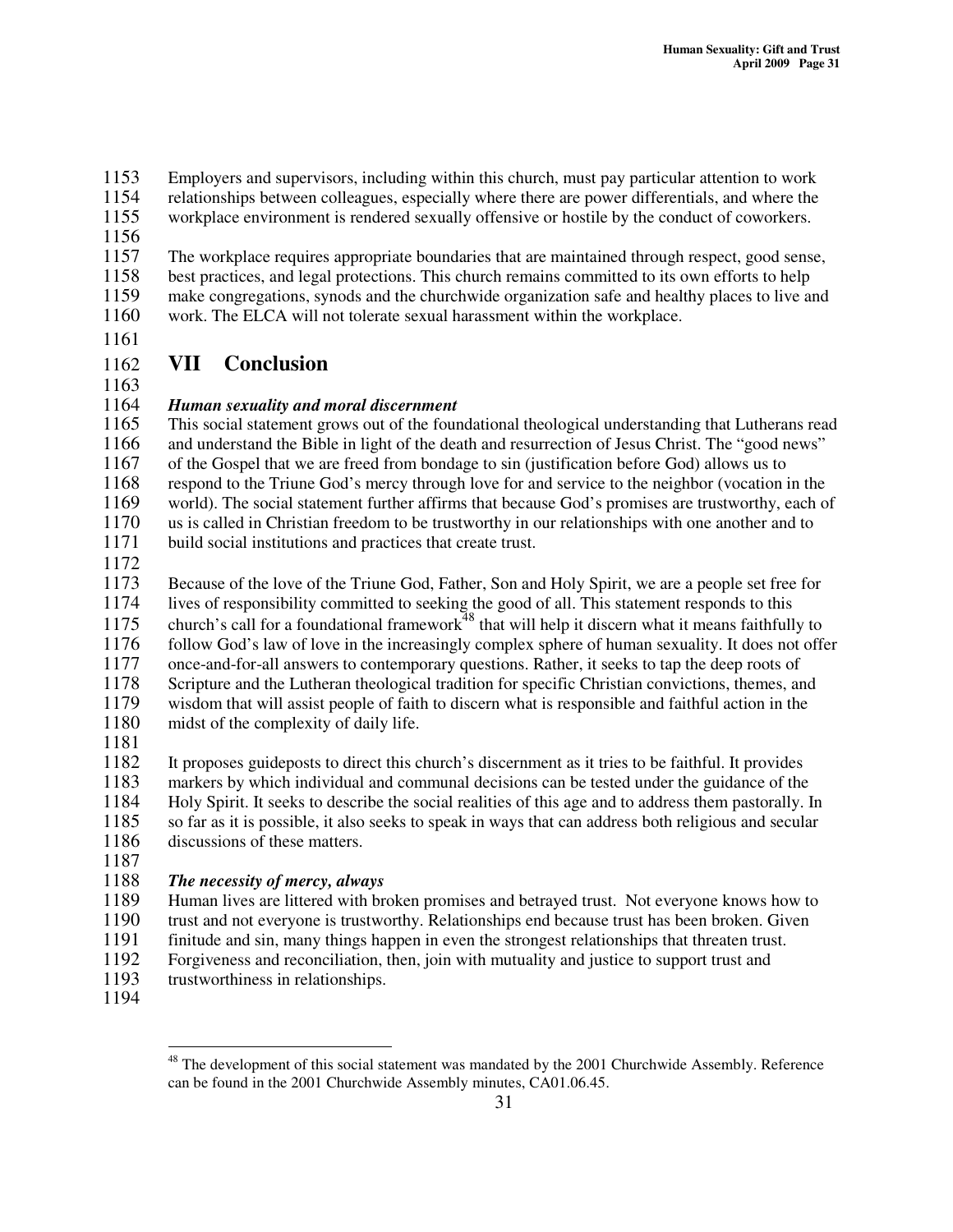- 1195 Seeking the Spirit's guidance, we discern direction for living faithfully in terms of human sexuality. We do this not in some abstract ideal realm, but amid all the complexities, confli
- 1196 sexuality. We do this not in some abstract ideal realm, but amid all the complexities, conflicts, sorrows, discoveries, and joys of actual social and individual life. It is a task that this church
- 1197 sorrows, discoveries, and joys of actual social and individual life. It is a task that this church<br>1198 accepts as a redeemed community. As simultaneously captive to sin and yet liberated and
- 1198 accepts as a redeemed community. As simultaneously captive to sin and yet liberated and 1199 forgiven people of faith, we walk together both humbly and boldly toward God's promised
- forgiven people of faith, we walk together both humbly and boldly toward God's promised future.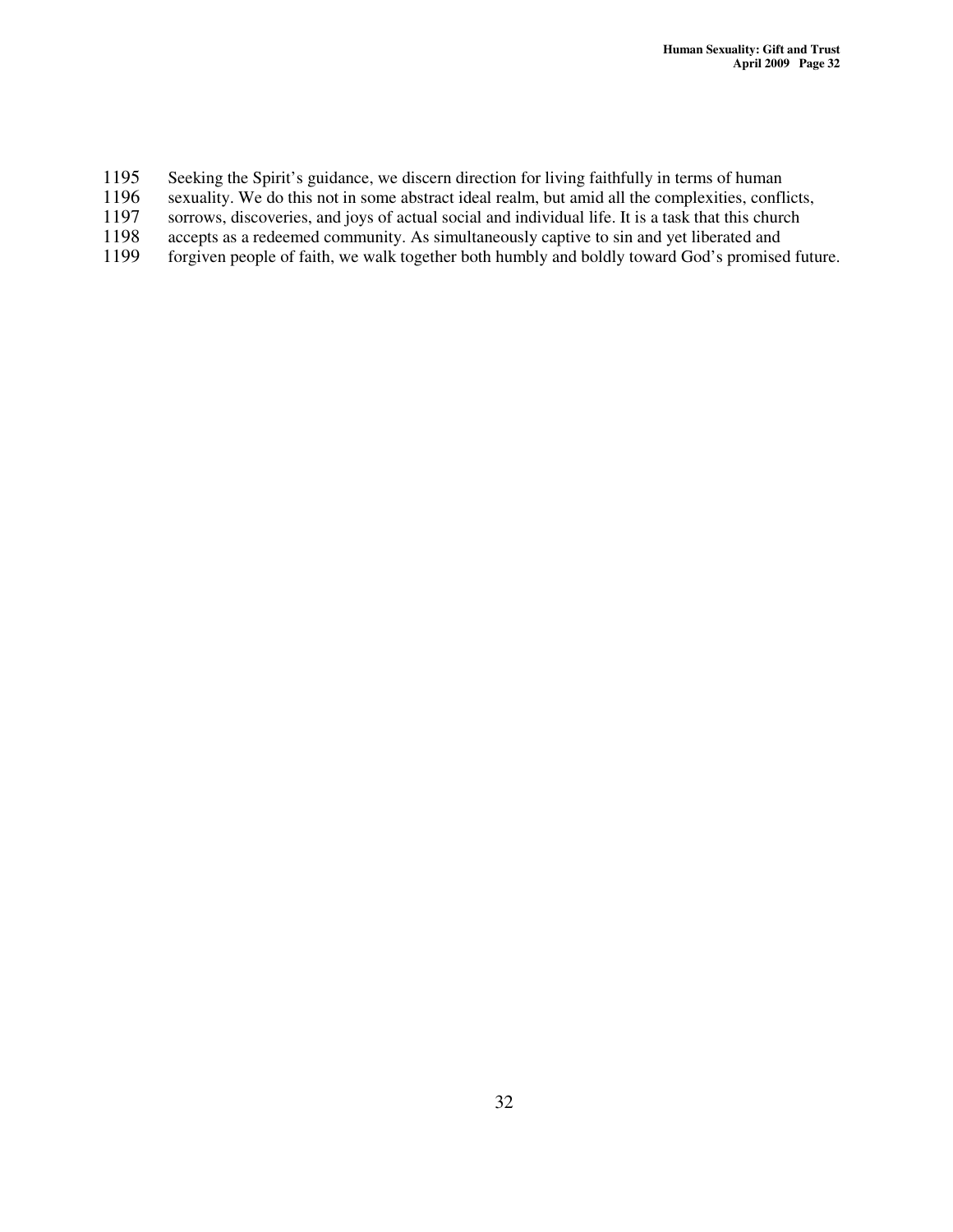| 1200         | <b>Implementing Resolutions</b> |                                                                                       |  |  |  |
|--------------|---------------------------------|---------------------------------------------------------------------------------------|--|--|--|
| 1201         |                                 |                                                                                       |  |  |  |
| 1202         |                                 | <b>Resolved:</b>                                                                      |  |  |  |
| 1203         |                                 |                                                                                       |  |  |  |
| 1204         |                                 | 1. To embrace as a church our legacy of a rich theological tradition that proclaims   |  |  |  |
| 1205         |                                 | God's gracious love expressed in Jesus Christ as the basis of our salvation, hope,    |  |  |  |
| 1206         |                                 | and unity, and to call upon members of this church on this basis to commit            |  |  |  |
| 1207         |                                 | themselves to finding ways to live together faithfully in the midst of                |  |  |  |
| 1208         |                                 | disagreements;                                                                        |  |  |  |
| 1209         |                                 |                                                                                       |  |  |  |
| 1210         |                                 | 2. To call upon this church to affirm the various studies created for the Journey     |  |  |  |
| 1211         |                                 | Together Faithfully series as resources for ongoing deliberation and discernment,     |  |  |  |
| 1212         |                                 | and to direct the program unit for Church in Society to maintain their availability   |  |  |  |
| 1213         |                                 | as long as demand continues;                                                          |  |  |  |
| 1214         |                                 |                                                                                       |  |  |  |
| 1215         | 3.                              | To request the Office of the Presiding Bishop to identify and publicize available     |  |  |  |
| 1216         |                                 | liturgical resources for use by rostered leaders, individuals, and families at the    |  |  |  |
| 1217         |                                 | time of divorce;                                                                      |  |  |  |
| 1218         |                                 |                                                                                       |  |  |  |
| 1219         |                                 | 4. To encourage Augsburg Fortress, Publishers to consider developing education        |  |  |  |
| 1220         |                                 | curricula with particular attention to the needs of children, middle school students, |  |  |  |
| 1221<br>1222 |                                 | high school youth, and their parents for understanding Christian values and           |  |  |  |
| 1223         |                                 | making responsible choices;                                                           |  |  |  |
| 1224         |                                 | 5. To recognize that organizations like Women of the ELCA, Lutheran Men in            |  |  |  |
| 1225         |                                 | Mission, Lutheran Youth Organization, and campus ministries foster and support        |  |  |  |
| 1226         |                                 | friendships; to encourage them to lift up and celebrate the value of strong           |  |  |  |
| 1227         |                                 | friendships and to support the formation of voluntary associations for nurturing      |  |  |  |
| 1228         |                                 | them;                                                                                 |  |  |  |
| 1229         |                                 |                                                                                       |  |  |  |
| 1230         | 6.                              | To call upon all congregations, pastors, and other rostered leaders to reach out in   |  |  |  |
| 1231         |                                 | welcome to all in accord with previous Churchwide Assembly actions as                 |  |  |  |
| 1232         |                                 | reaffirmed by the 2005 Churchwide Assembly (CA05.05.18), and to assist                |  |  |  |
| 1233         |                                 | members to understand what it means to be hospitable to all in the name of Christ     |  |  |  |
| 1234         |                                 | regardless of sexual orientation or gender identity;                                  |  |  |  |
| 1235         |                                 |                                                                                       |  |  |  |
| 1236         | 7.                              | To call upon the ELCA to amend the eligibility provisions of the ELCA Pension         |  |  |  |
| 1237         |                                 | and Other Benefits Program, consistent with the policies of this church;              |  |  |  |
| 1238         |                                 |                                                                                       |  |  |  |
| 1239         | 8.                              | To call upon this church to encourage the availability and funding of                 |  |  |  |
| 1240         |                                 | comprehensive sex education programs in public schools, as well as in Lutheran        |  |  |  |
| 1241         |                                 | private schools;                                                                      |  |  |  |
| 1242         |                                 |                                                                                       |  |  |  |
|              |                                 |                                                                                       |  |  |  |